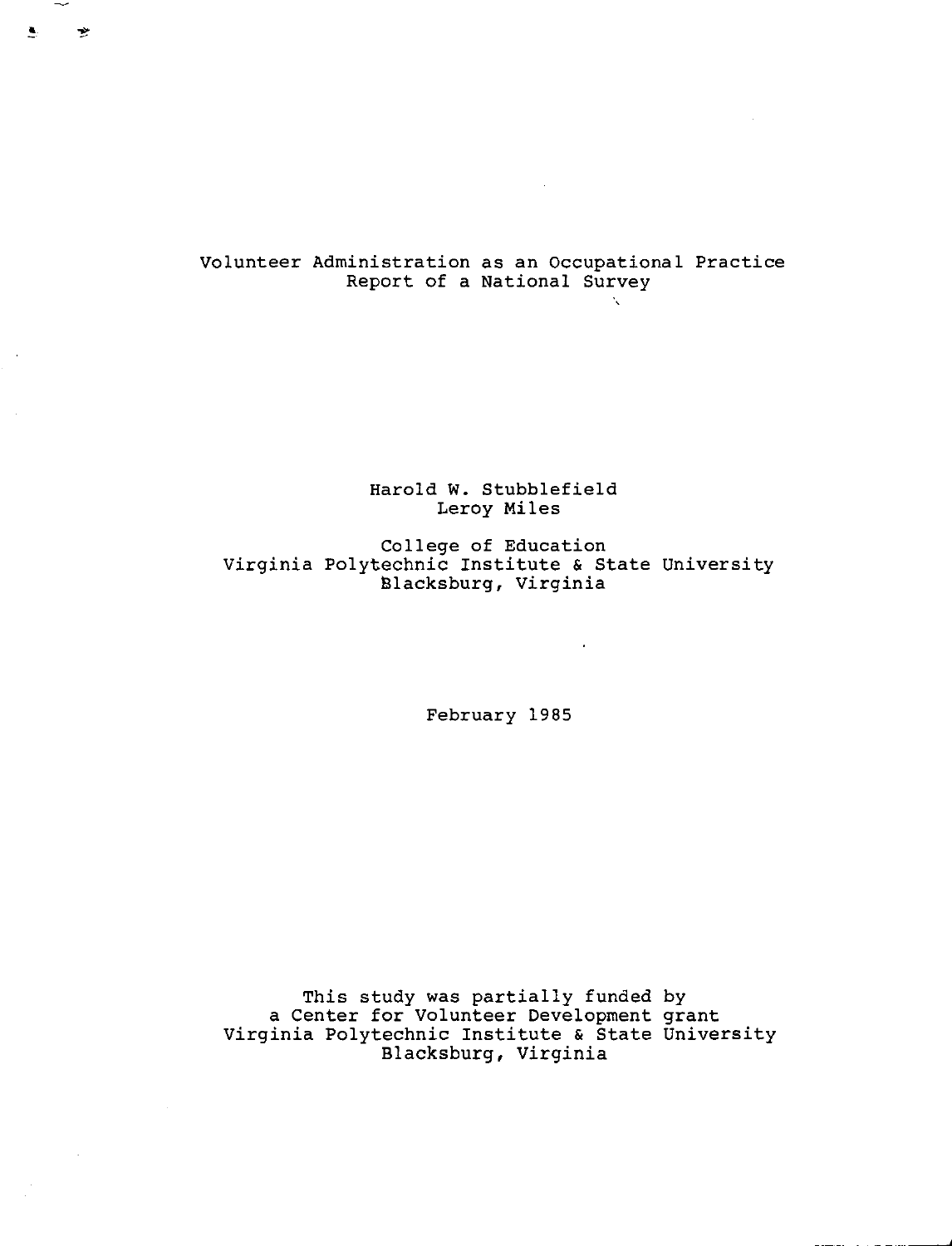## TABLE OF CONTENTS

٠

| Part I<br>Introduction                                              | $\mathcal{A}_1$<br>Page |
|---------------------------------------------------------------------|-------------------------|
| Part II<br>Volunteer Administration<br>as a Career                  | 8                       |
| ╲<br>Part III<br>How Volunteer Administrators<br>Conduct Their Work | 19                      |
| Part IV<br>Conclusions                                              | 26                      |
| References                                                          | 30                      |
| Tables                                                              | 31                      |

 $\label{eq:2.1} \frac{1}{\sqrt{2}}\int_{\mathbb{R}^3}\frac{1}{\sqrt{2}}\left(\frac{1}{\sqrt{2}}\right)^2\frac{1}{\sqrt{2}}\left(\frac{1}{\sqrt{2}}\right)^2\frac{1}{\sqrt{2}}\left(\frac{1}{\sqrt{2}}\right)^2\frac{1}{\sqrt{2}}\left(\frac{1}{\sqrt{2}}\right)^2\frac{1}{\sqrt{2}}\left(\frac{1}{\sqrt{2}}\right)^2\frac{1}{\sqrt{2}}\frac{1}{\sqrt{2}}\frac{1}{\sqrt{2}}\frac{1}{\sqrt{2}}\frac{1}{\sqrt{2}}\frac{1}{\sqrt{2}}$ 

 $\rightarrow$   $\sigma$ 

ğ,

 $\bar{\bar{z}}$ 

 $\bullet$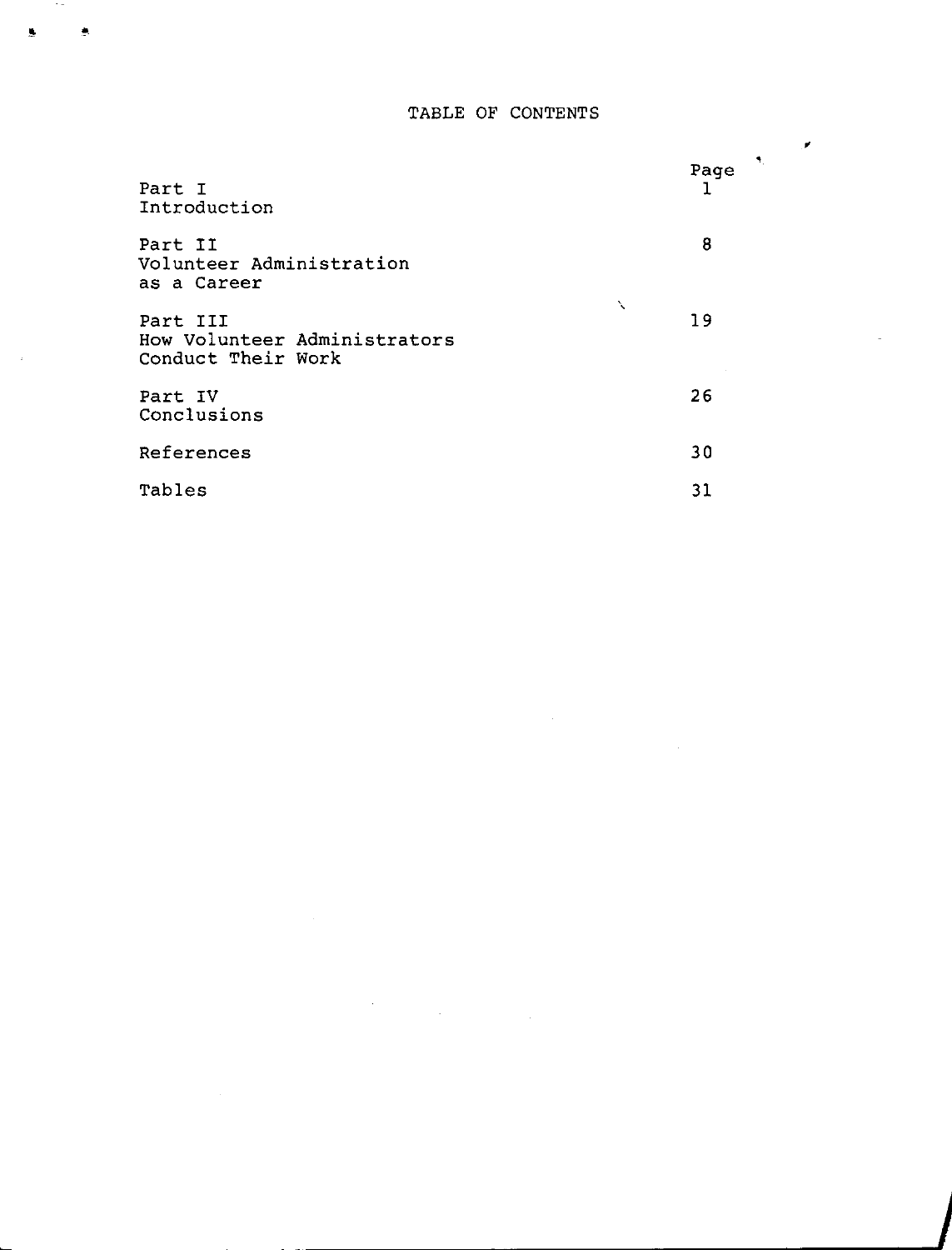#### Part I Introduction

Since the early 1970s several persons in professional associations, national clearinghouses, government agencies, and universities, practicing volunteer administrators, and enterperneurs have studied the educational needs of volunteer administrators. This interest emerged from the recognition of the importance of the voluntary sector to American life, the occupational aspirations of volunteer administrators themselves, and the interests of universities in new student markets and knowledge needs. One university that entered the field early was Virginia Polytechnic Institute and State University (VPI&SU). The creation of its Center for Volunteer Development marked both the culumination of the efforts of several extension and teaching faculty and the beginning of an organized effort with substantial support. One of the early projects undertaken was work with practicing volunteer administrators to provide professional development opportunities through graduate credit courses and non-credit conferences (Stubblefield & Shaw, 1977).

In the professional development of an emerging occupational group, knowledge is derived from practical experience and borrowed from basic disciplines and related professional practices. It became clear early in VI&SU's work that additional information was needed about the role functions of volunteer administrators, their view of volunteer administration as a career, and the characteristics of persons who pursue volunteer administration as a career. Organizing professional preparation and development programs required knowledge about many aspects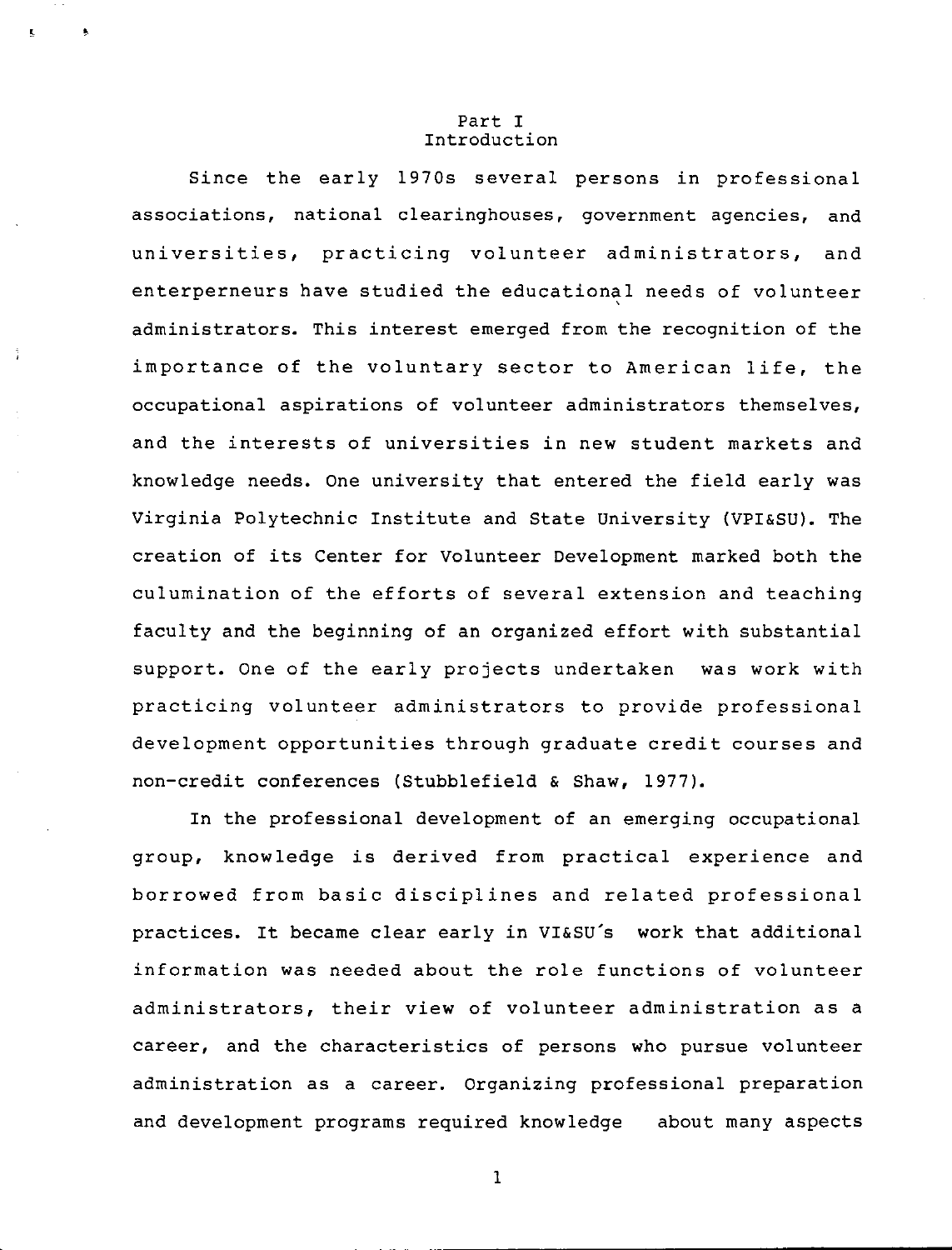of volunteer administration as an occupational practice that was unknown.

A grant from the Center for Volunteer Development to the graduate Adult/Continuing Education faculty in the College of Education made possible two exploratory projects. One project consisted of two case studies of the'role functions and organizational environment of administrators of volunteer programs (AVP) in a public school system and a state mental hospital for geriatric patients (Stubblefield & Miles, 1985). Using a structural analysis approach, the study examined the role functions of the administrators of volunteer programs from the perspective of the various participants in the volunteer program.

### Focus of the Study

The project reported here addressed broader issues of volunteer administration as an occupational practice. First, the study sought to identify the characteristics of the persons who make their living in this emerging occupation: age, gender, experience, education, and salary levels. Second, the study examined how AVPs viewed volunteer administration as a career, the status of the volunteer program in their agency, roles universities should perform in volunteer administration, and the educational and experience background needed by persons entering volunteer administration as an occupation. Third, the study examined specific strategies AVPs used in carrying out common tasks such as identifying the need for volunteers to supervising volunteers to evaluating volunteer programs. Fourth, the study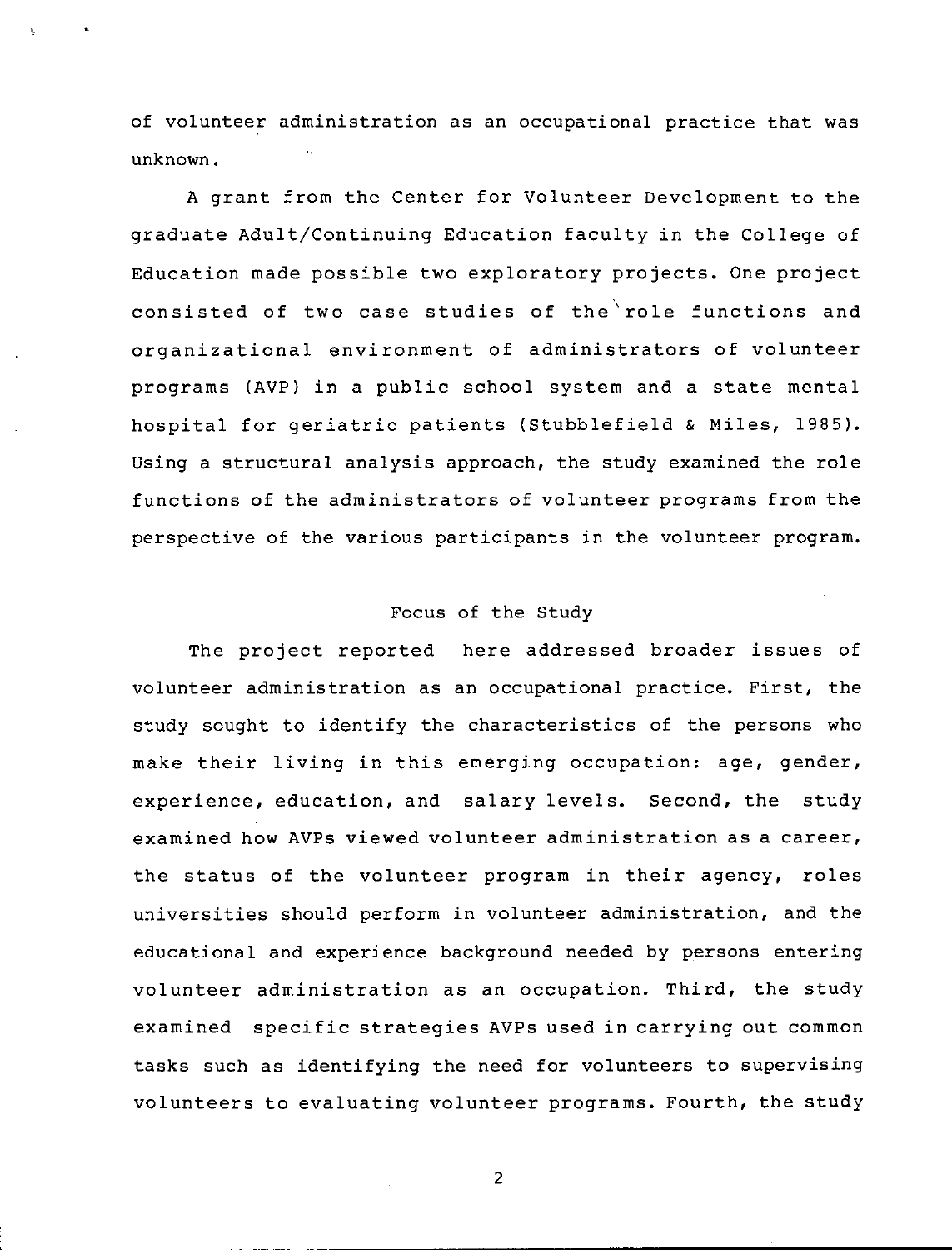identified the nature and extent of professional activities in which AVPs engaged to promote volunteerism beyond their own agency.

### Literature on Volunteer Administrators

The field of volunteer administration has accummulated a considerable body of prescriptive literature that treats issues of practice. A smaller amount of literature has treated the issues of professionalization: the development and advancement of volunteer administration as an occupational practice. Little research literature describing the practitoners of volunteer administration exists. Gowdy (1976) conducted what appears to be the first national "census of the profession of volunteer leadership." More recently, state studies have been conducted by Skillingstad (1981) in Minnesota, Patterson (1984) in Virginia, and Heisey and Heitmueller (1984) in Pennsylvania. The Skillingstad and Patterson studies asked participants at national and state conferences to complete a survey instrument. Heisey and Heitmueller used the mailing list of Penn State University to promote its 1983 Symposium on Volunteerism and Education. Only Gowdy attempted to identify the population of volunteer administators nationally and to draw a random sample.

### Population and Sample

A critial problem that emerged early in the study was how to identify the population of volunteer administrators. The field of volunteer administration has just begun to map its boundaries and inhabitants. Because the focus of the study was volunteer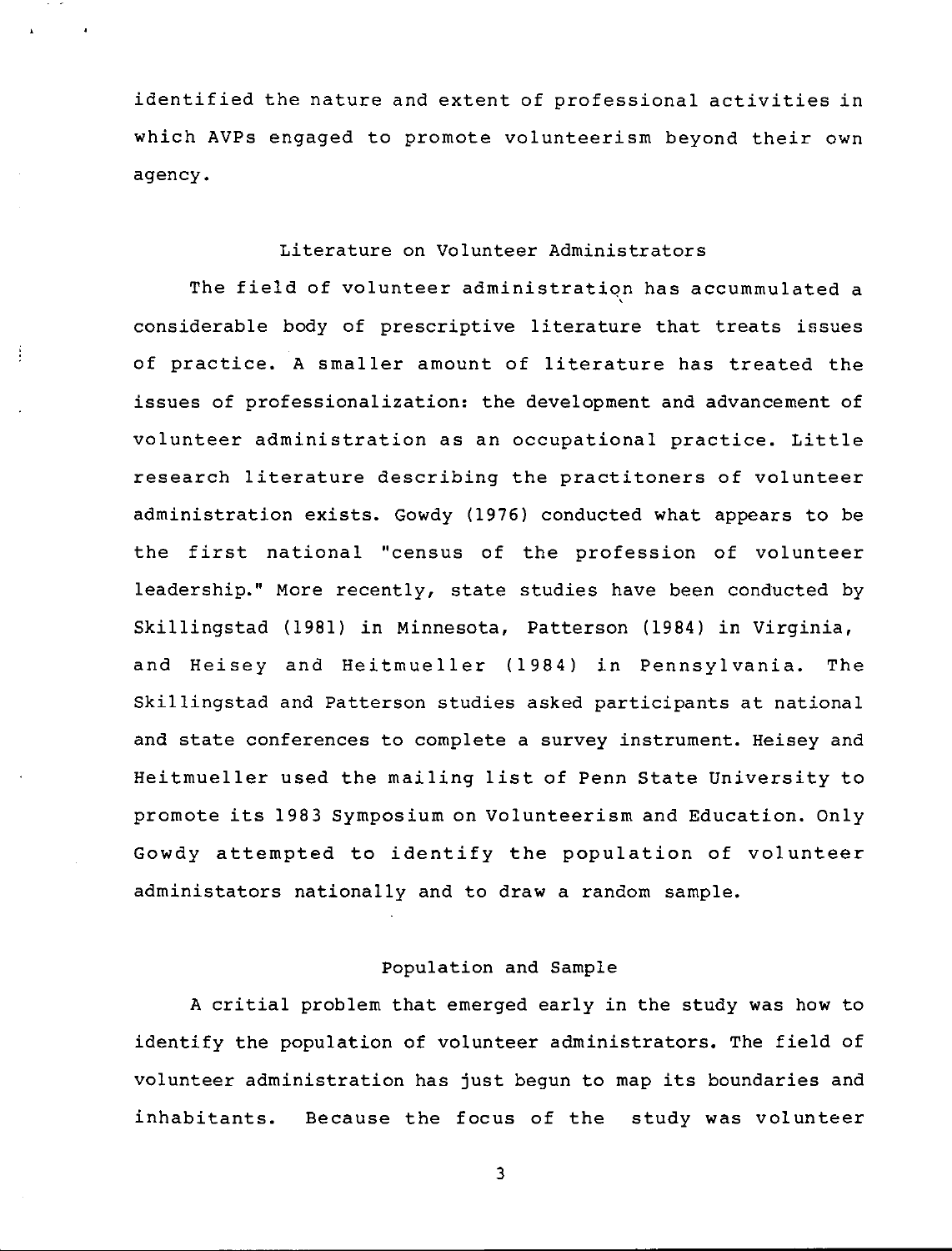administration as an occupational practice, only those persons who considered volunteer administration as their occupation (a work for which they were financially compensated) and not a volunteer activity were considered to be within the scope of the study. There were no assumptions made that persons who worked as volunteer administrators without a salary required less rigorous competencies than persons who did similar work for a salary nor were less worthy of study.

Because of the limited budget for the project and the difficulty of securing membership lists from state and local associations of directors of volunteer programs, the membership lists of three groups were used: (a) the directors of Voluntary Action Centers, (b) the Association for Volunteer Administration, and (c) the National School Volunteer Program.

Because the membership of the National School Volunteer Program and the Association for Volunteer Administration is open to all interested persons and not just full-time salaried volunteer administrators, a letter describing the study and card requesting informatiion about their employment status and agency were mailed to each member of these two assocations. They were asked to indicate on the card whether they were full-time and salaried volunteer administrators and to return the card. A total of 1136 persons responded; of this total 675 indicated that they were full-time and salaried volunteer administrators and 461 indicated that they did not administrator volunteer programs or if they did, they were not full-time or salaried. These 675 persons combined with the 367 VAC directors comprised a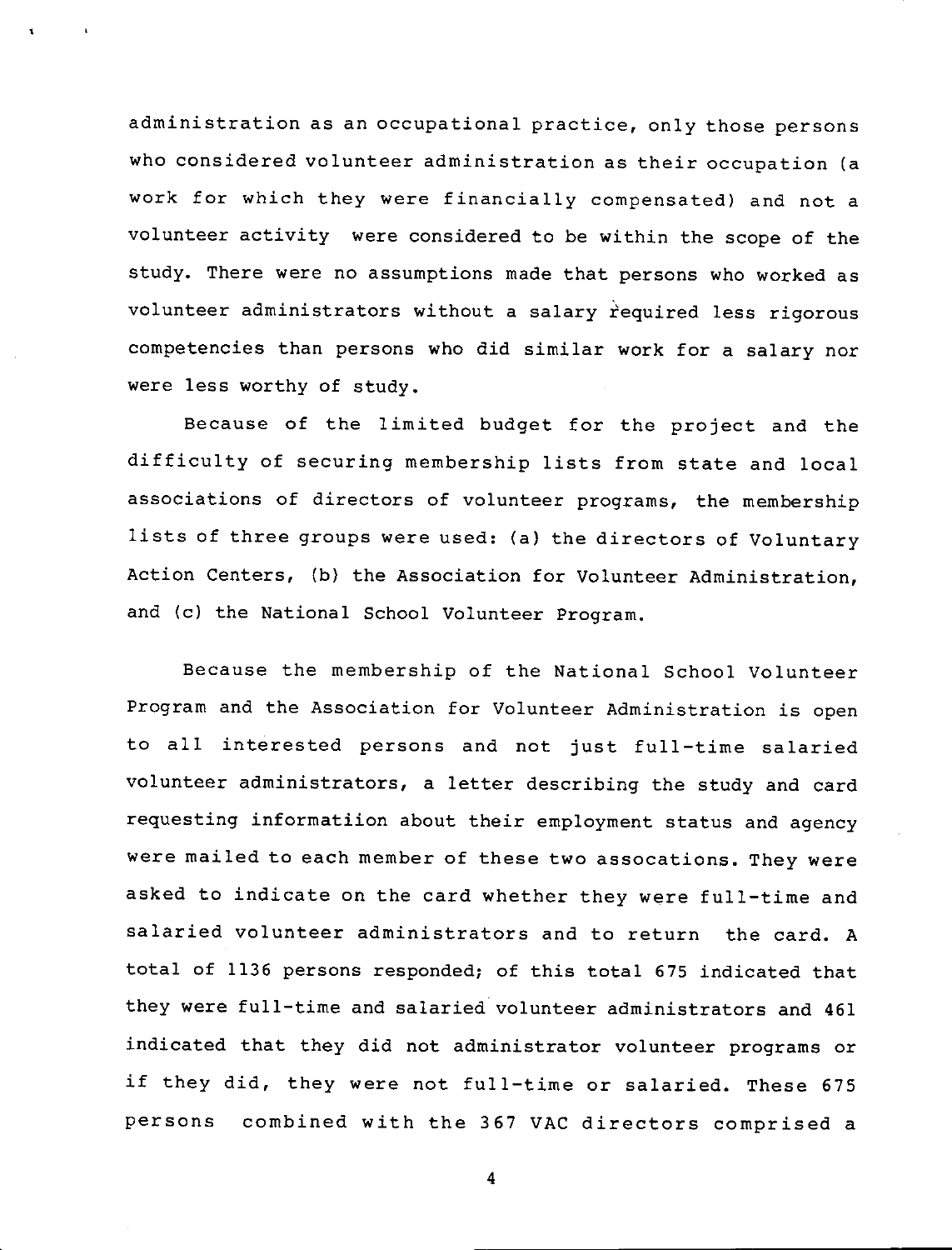population of 1042. Several persons, however, who completed and returned the survey instrument noted that they carried other responsibilites in their agency other than administrating the volunteer program. Some VAC directors indicated that they were part-time.

#### Instrumentation

 $\mathbf{v}$ 

A questionnaire consisting of three parts was prepared. Part I consisted of 55 items regarding the tasks that volunteer administrators performed. The intent was to identify the specific strategies that volunteer administrators used to carry out specific job functions. These tasks included (a) determining the need for volunteers, (b) recruitment, (c) selection, (d) assigning volunteers to specific jobs, (e) orientation and training of volunteers, (f) supervision of volunteers, (g) orientation and training of staff, (h) supervision of staff, (i) recognition of volunteers, (j) evaluation of volunteer job performance and the volunteer program, and (k) the extent to which they were expected to solicit material and monetary resources.

The respondents were also asked to indicate the extent to which they provided services outside their agencies: newspaper articles, speeches, articles in professional journals, papers presented at professional meetings, consultations and training programs conducted outside the agency. Thus, volunteer administrators were asked how they carried out routine job functions and the extent of their professional activities to advance the field of volunteer administration.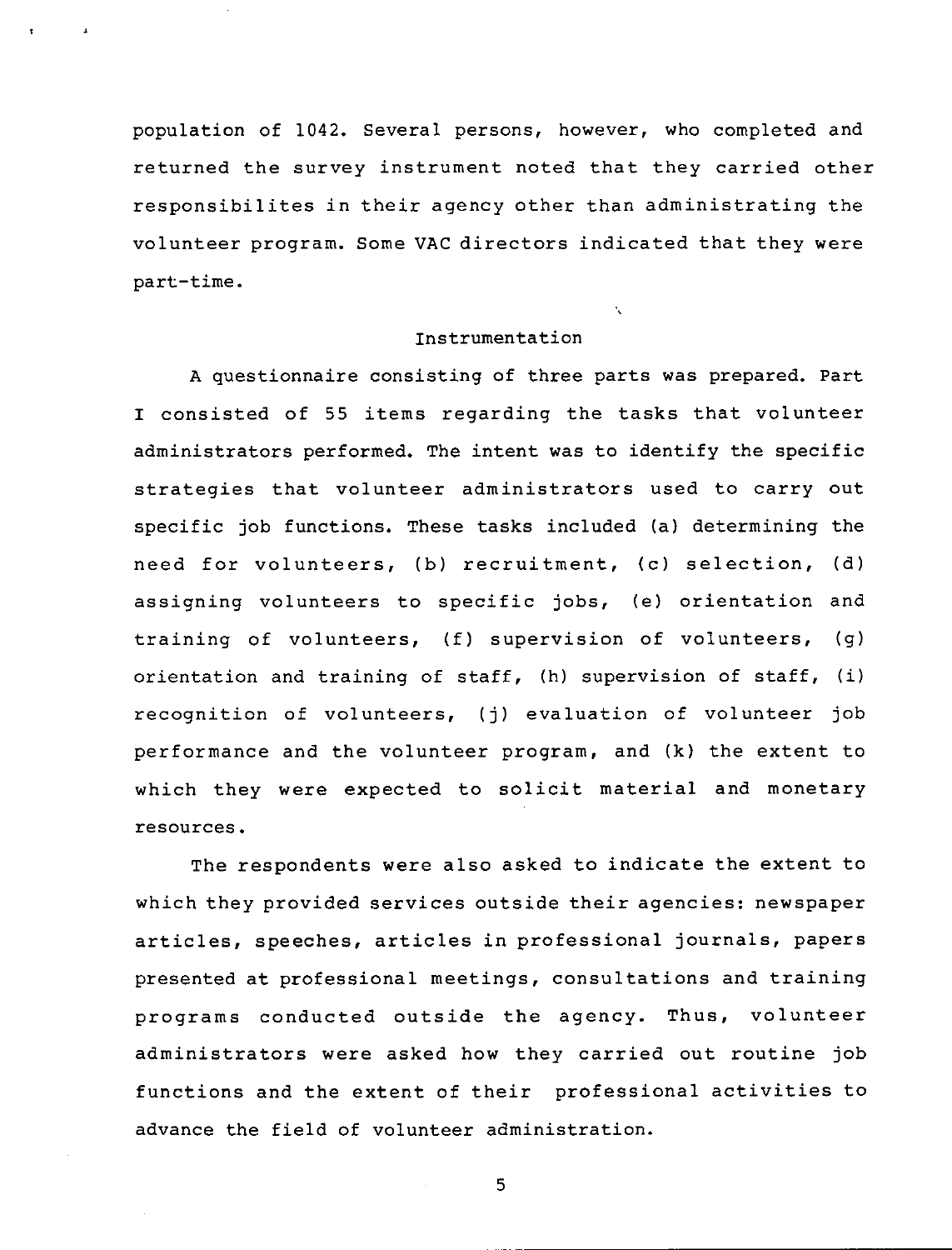Part II of the instrument solicited opinions about volunteer administration as a career. Specifically, volunteer administrators were asked to indicate (a) the extent to which they had a professional commitment to the field versus a commitment to an institution, (b) the status of the volunteer program in their agency, (c) the role'of universities in volunteer administration, and (d) the preparation needed for persons who wish to pursue careers in volunteer administration.

Part III solicited information about (a) the AVP's educational and work background and the nature of the volunteer program, (b) the years worked in their present position and in the field of volunteer administration, (c) the number of other full-time volunteer administrators in their agency, (d) their position in the organization, (e) demographic data on sex, age, race, and education level, and (f) the amount of their annual salaray and how the salary compared to other administrators of similiar positions in the agency.

### Data Collection

**A** copy of the 16 page survey, arranged in a booklet form, was mailed to the 1042 persons comprising the population. A cover letter explaining the purpose of the study and directions for completing the instrument and a stamped, self-addressed envelope were included. Of the 1042 surveys mailed, 523 were returned for a total response rate of approximately 50%. Of those instruments returned, 60 contained too many omitted items to be included in the analysis, leaving a total of 463 usable survey instruments for analysis. No follow-up mailing was attempted.

6

•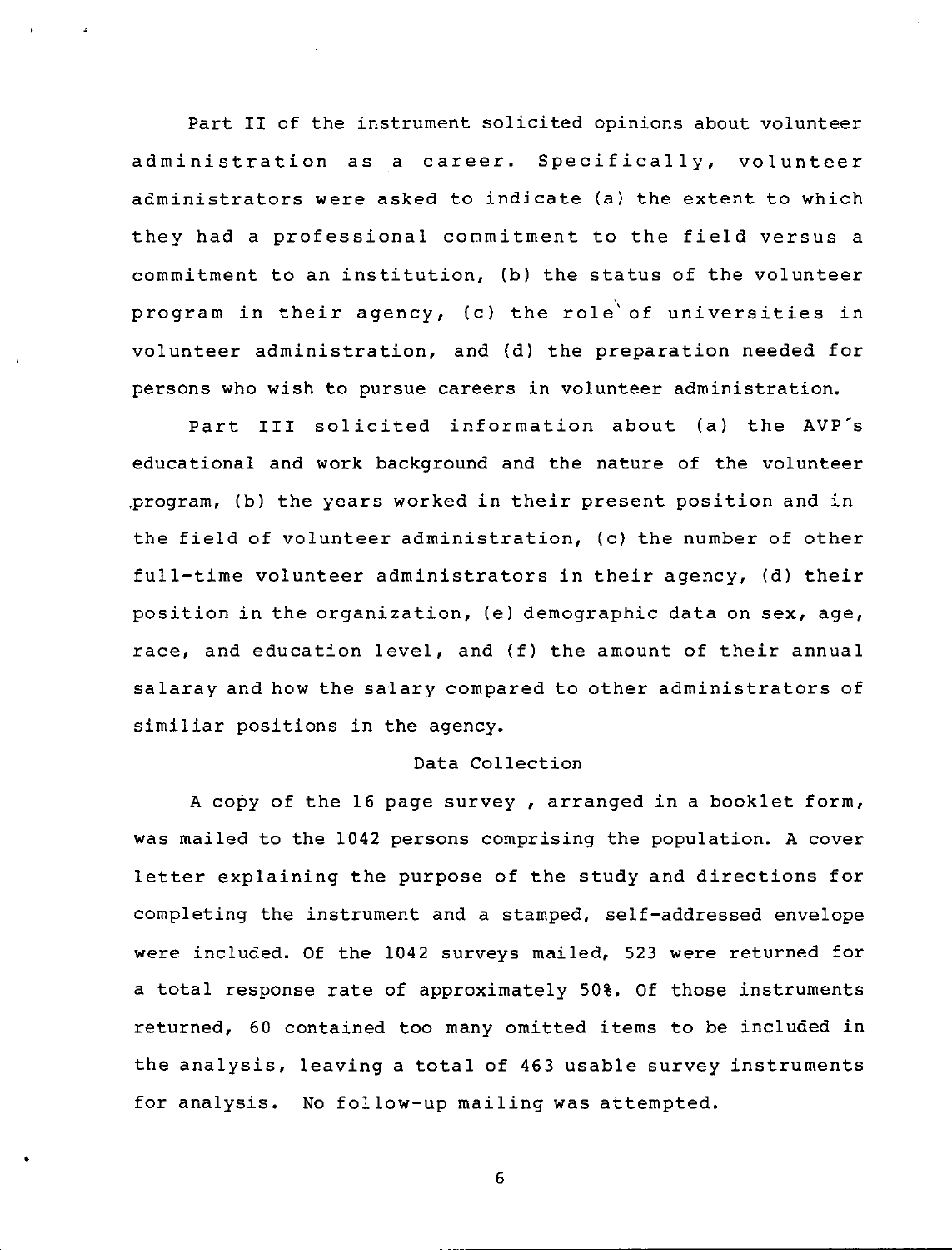### Data Analysis

The responses to the completed instruments were keypunched. Frequency distributions of responses to all questions were compiled, and percentages and means were tabulated for all items. The frequency distributions were checked for out-of-range  $\ddot{\mathbf{v}}$ responses.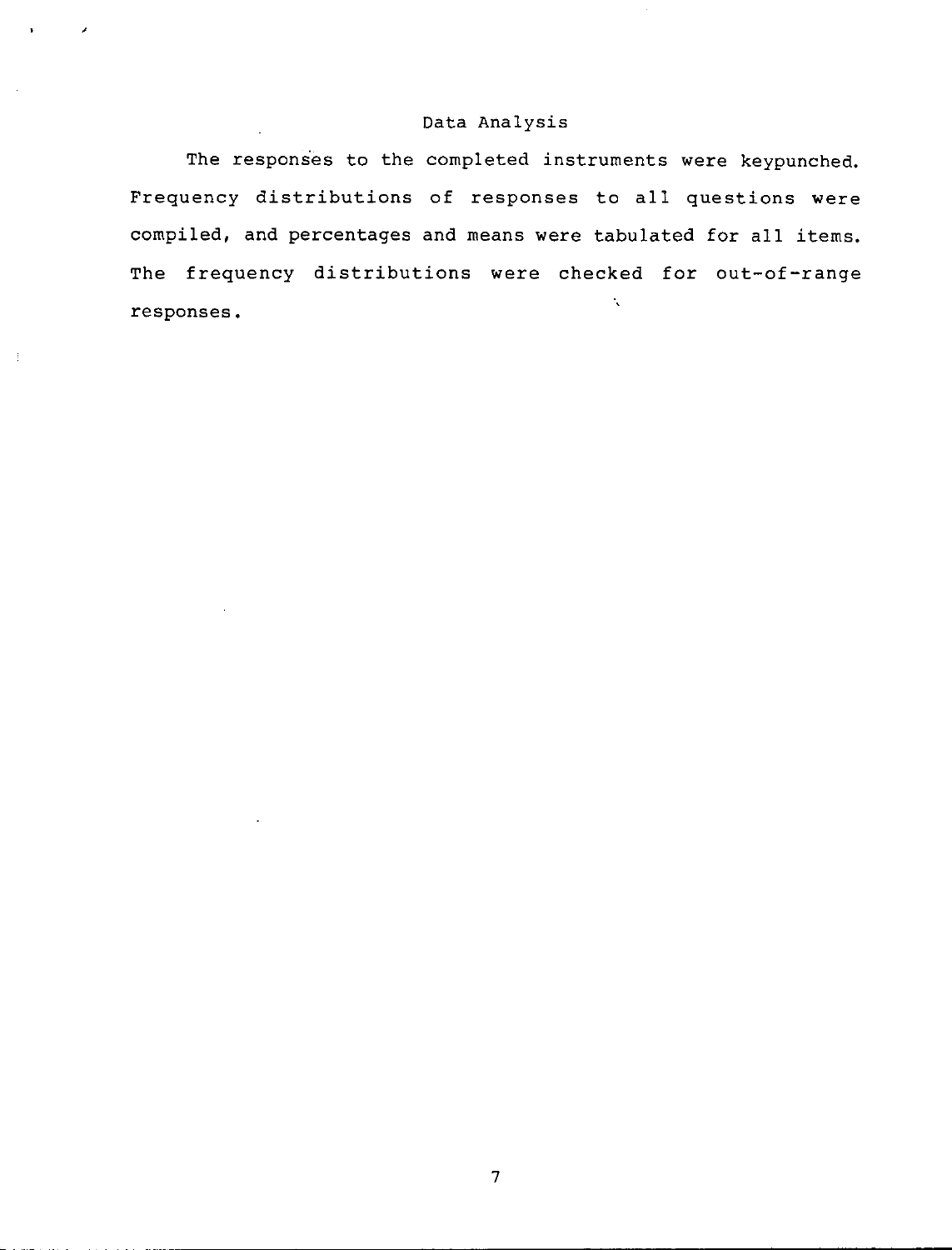#### Part II Volunteer Administration as a Career

One purpose of this study was to map several career dimensions of volunteer administration, namely, the characteristics of persons who pursue volunteer administration as a career, the extent to which these persons are committed to volunteer administration as a career, the status of the volunteer program *in* the agency, the preparation these persons believe *is*  need by persons who pursue careers *in* volunteer administration, and the role of universities (a knowledge producing-disseminating and credentialling institution) *in* professional preparation and knowledge generating and disseminating.

## Characteristics of Volunteer Administrators

The volunteer administrators surveyed *in* this study were overwhelmingly female, middle age, and white. Table 1 shows that 89% were female and 10.4% were male; their ages ranged from 25 to 68, with a mean age of 44; 95.9% were white, 1.9% black, .6% oriential, and .4% hispanic.

Table 2 shows the number of years *in* volunteer administration and present position. Of the resondents, 21.2% had been *in* volunteer administration between 1-4 years, 39.5% between 5-10 years, 25.9% between 11-20 years,and 10.4% 21 years or more. Years *in* present position ranged from 1 to 11 and more: 36.1% had been *in* their present position between 1-3 years, 44.9% between 4-10, and 17.9% 11 years or more.

Table 3 shows that 23.1% were employed *in* Voluntary Action Centers, 22.5% *in* community service agencies, 21.4% *in* hospital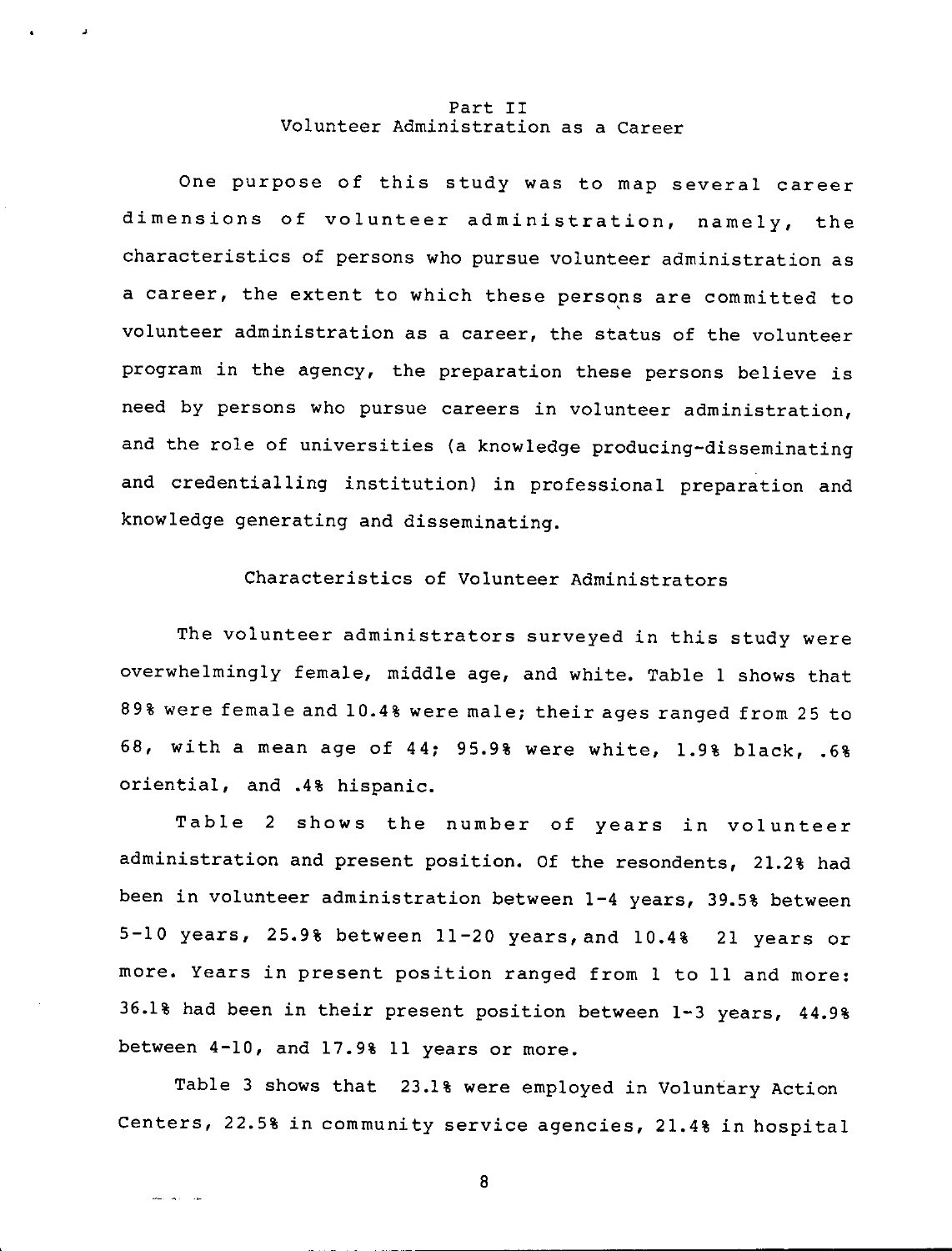facilities, and 16.2% in public schools. The remaining respondents worked in a variety of other agency settings, The majority of the respondents who were members of the AVA worked in hospitals and community service agencies. Because the population for this study was drawn from two professional associations and a specific agency, these findings should not be interpreted to mean that volunteer administrators are distributed in these percentages in the total population of volunteer administrators.

With regard to educational level, Table 4 shows that 32.6% of the resondents in this survey had less than a bachelors degree, 38.8% held a bachelors as their highest degree, 27.8% a masters as their highest degree, and .6% held a doctorate, With regard to AVA certification, 15.6% had completed AVA certification and 15.1% were working toward completion. Only a small percentage of the volunteer administrators surveyed indicated that they were working on a higher degree: 8.9% on a bachelors, 8.2% on a master's, and 4.1% on a doctorate.

Table 5 shows that the AVPs had taken degrees in or were working toward degrees in a variety of subject areas. Of those holding or working toward bachelors degrees, 20.7% were in the social sciences, 16.6% in education and counseling, 8% in Letters, 6.9% in psychology, and 4.8% each in business/management and public affairs/protective services. The others were in agriculture, citizenship/civic activities, home economics, liberal arts/general studies, life and physical sciences, philosophy/religion/theology, and volunteer administration. Those with a masters or working toward a masters were concentrated in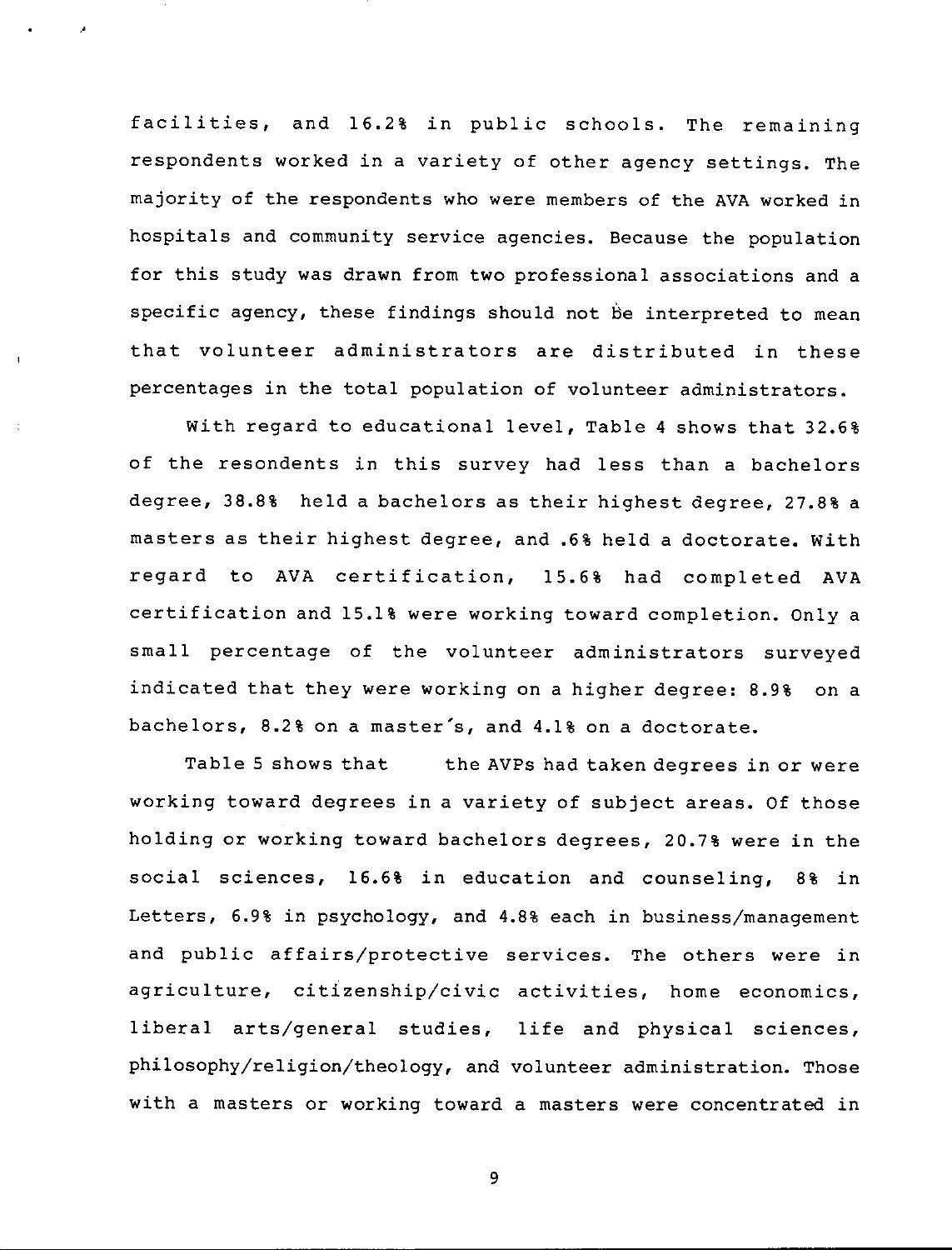education/counseling (15.3%) and public affairs/protective services (9.7%). The highest percentage of those who had or were working on doctorates were in education/counseling {2.8%).

. ,

The compensation level for the volunteer administrators surveyed, as Table 6 indicates, ranged from less than \$10,000 annual salary to over \$25,000. Of the respondents, 4.8% reported an annaul gross salary of less than \$10,000, 11.2% between \$10,000 and \$14,999, 27.6% betweeen \$15,000 and 19,999, 28.9% between \$20,000 and \$24,999, and 26.6% over \$25,000.

### Professional Commitment to Volunteer Administration

One of the concerns of the study was to determine the extent to which AVPs had a professional commitment to the field of volunteerism. The several indicators used to assess professional commitment are shown in Table 7.

A majority of the respondents indicated that their primary professional orientation was to the field of volunteer administration: 34.6% agreed and 22.5% tended to agree. Nevertheless, a sizeable percentage did not concur: 25.9% disagreed and 15.8% tended to disagree. For almost 6 out of 10 volunteer administration was their primary professional orientation, but it was not for 4 out of 10.

When asked if they would prefer to find employment in some other field if they were beginning their career again, 68.2% (43.4\$ disagreed/24.8% tended to disagree) said that they would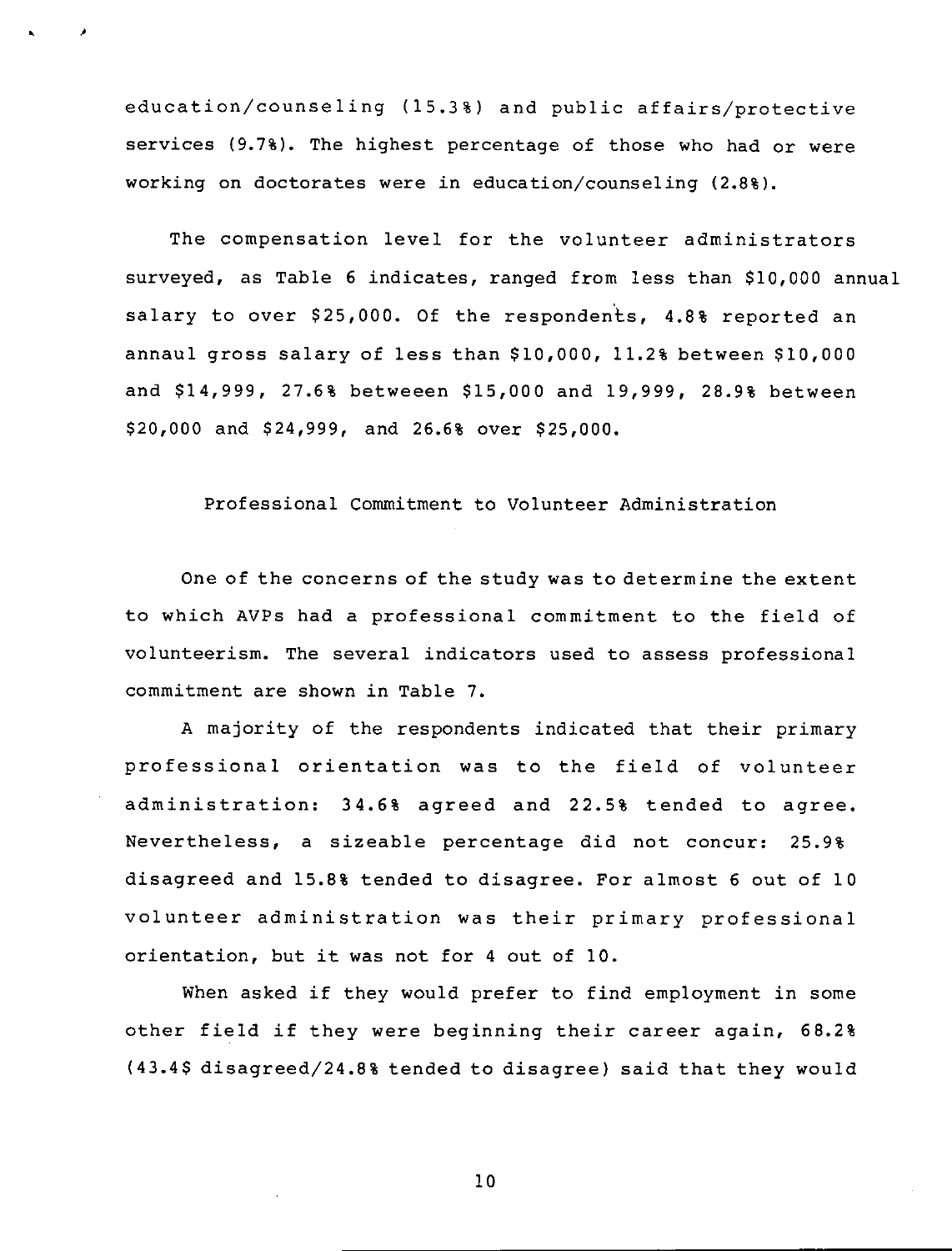not, compared to 29.5% (12.3% agreed/17.1% tended to agree) who would.

When asked if they felt more loyalty to their institution than to the field of volunteer administration, 56.3% disagreed (33% disagreed/23.3% tended to disagree); 40.3% agreed (16.8% agreed/23.5% tended to agree).

A majority (46/9% disagreed/17.9% tended to disagree) of the respondents disagreed with the statement that they viewed their current positionas an intermediate point in an administrative career at their institution.

The comments of three respondents illustrate the ambiguity that some AVPs have about their choice of volunteer administration as a career. One noted that she viewed her primary professional orientation as social work; she serves as the volunteer administrator in her primary job responsibility as a program coordinator in a social service agency. Another described volunteer administration as a "tremendous" field but pointed out the problems of working for so many bosses [volunteers] and the frustrations of trying to get persons to work without compensation. As she put it: "I would definitely suggest that the person entering the volunteer administration field have an alternative career field. I thoroughly enjoy my job, but I have an excellent group of .volunteers and supportive staff, good pay which I did not have previously at another hospital. Even so, I cannot imagine myself in this career field for 40 years (average career span)." A third noted that employment opportunities were so few and the pay so low that she could not imagine anyone wanting to make a career in volunteer administration.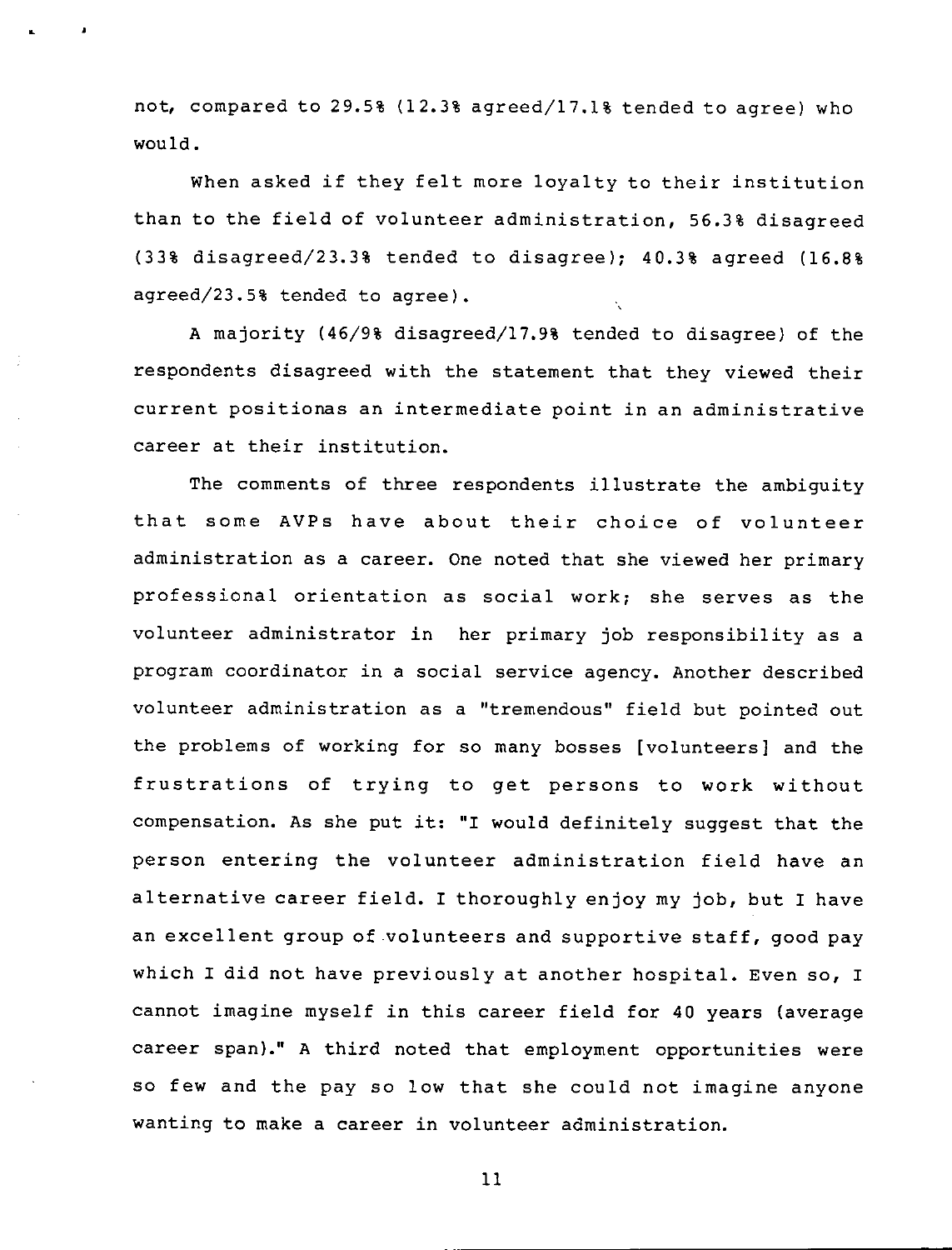These comments were balanced by others who noted that volunteer administration had proven to an exciting and challenging career.

• •

j

The AVPs were asked how they came to their current position as a salaried volunteer administrator. Approximately one out of four (25.9%) actively pursued this type of position, but most did not: 18.4% came to the position by happenstance, for 19.9% the position evolved from volunteer work at the agency, and for 34.1% the position evolved naturally from previous employment with the agency.

Specific illustrations of how persons came to their AVP position were given in the comment section. A coordinator of a school volunteer program worked in the position as a volunteer until the School Board made the position a salaried one; she was employed in the paid position even though she did not have a bachelors degree. Since her employment she has taken professional training courses in volunteer administration and continued to work toward the bachelors degree. A salaried Red Cross volunteer administrator began the career as a Red Cross volunteer and then moved to a salaried position. A U.S. Army Installation Volunteer Coordinator actively sought the position; she brought to the position a career background in personnel management and adult management skills acquired in Girl Scouts.

## Status of the Volunteer Program

A another concern of the study was to characterize the status of the volunteer programs in the agencies in which the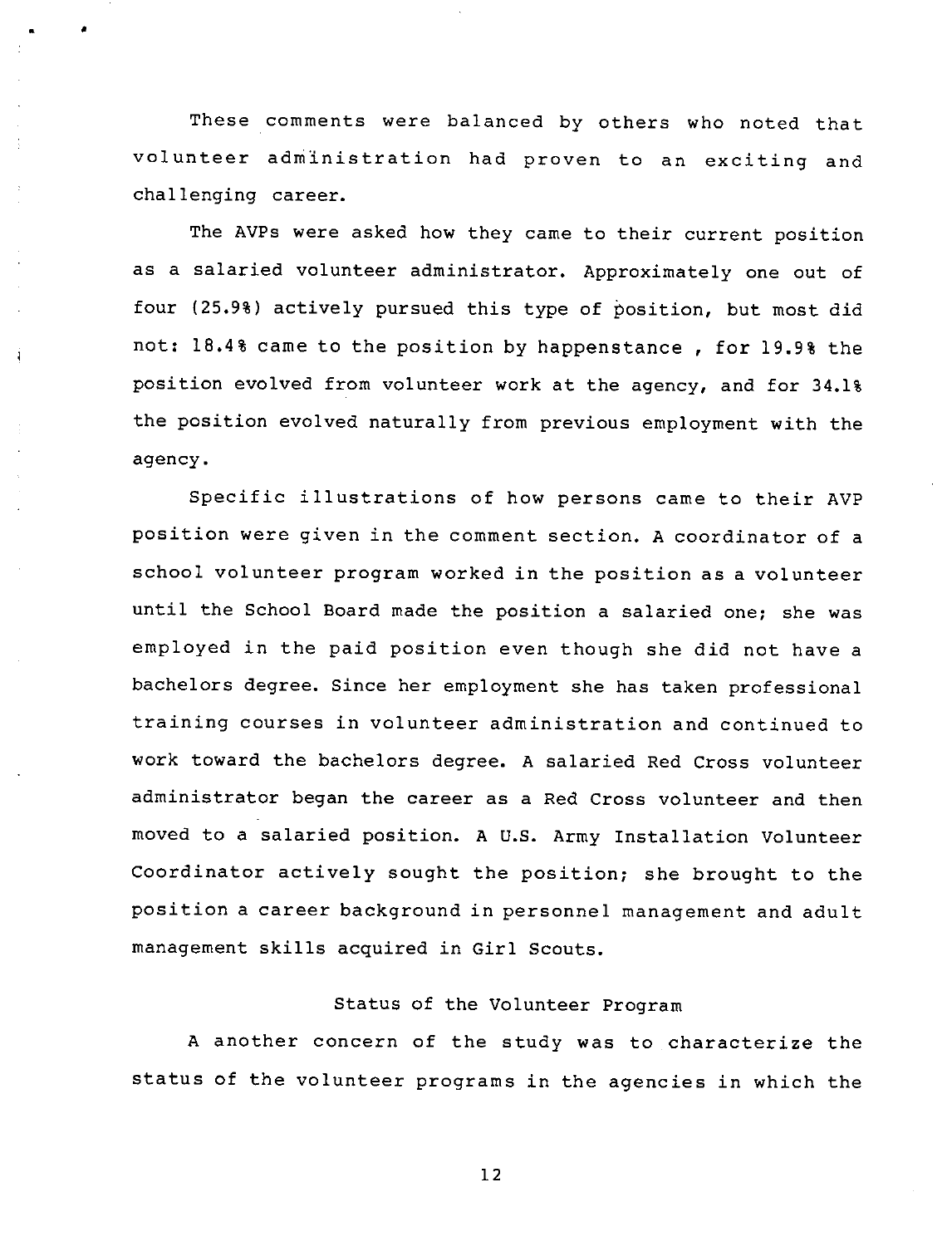AVPs worked. Table 8 depicts the findings on several indicators of volunteer program status.

'

On the whole, the AVPs believed that the volunteer program did have high status in their agency. Ninety-two percent indicated that the agency had a written policy statement on the mission of volunteers. Almost 7 out of 10 disagreed with the ' statement that volunteer administration professional sta members at their agency tended to have less opportunity for job security compared to those involved in other administrative activities. They overwhelmingly disagreed (61.1% disagreed/24.6% tended to disagree) with the statement that agency staff at their institution were indifferent to the volunteer program. Approximately 9 out of 10 believed that the governing board of their agency had shown considerable interest in the volunteer program. Almost 6 out of 10 believed that the volunteer administrator had a considerable influence on staff-related policies at their agency. Al most 7 out of 10 believed that most staff members at their agency regarded volunteer administration as a professional occupation.

Another indicator of the status of the volunteer program is the salary of the AVP compared to administrators in a comparable position in the agency (See Table 9). Slightly over one out of every four AVPs (27.9%) believed that their salary was lower compared to other administrators; 31.7% believed the salary about the same, only 5.2% believed the salary to be higher, 12.1% did not know the salary of others, and 13.1% had no others for comparison.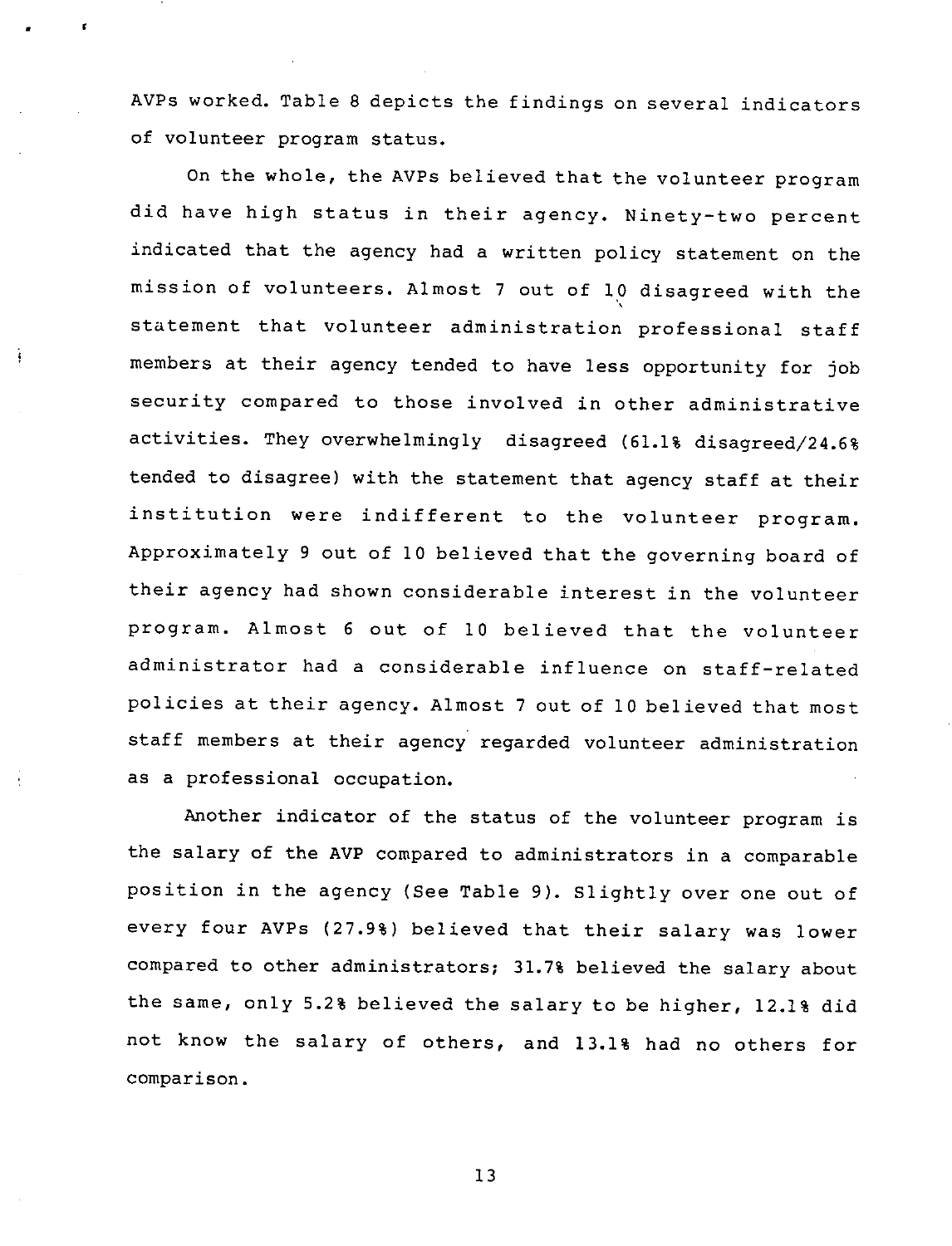In most agencies, the volunteer program tended to be operated by one or two persons; 41.5% reported that they were the only full-time staff member, 34.1% reported one other full-time staff member who performed similiar job tasks, and 23.5% reported two other full-time staff members. In four out of ten agencies, the volunteer administrator has no other colleagues doing similiar work (See Table 10). While AVPs tended to work as the sole staff managing the volunteer program, they also tended to report directly to the chief administrative officer of the agency. When asked how many officials were between them and the chief administrative officer in the chain of command, 45.4% reported none, 36.5% reported only one, 11.4% two, and 2.6% three (See Table 11).

In the comment section, several respondents described the low status of the volunteer program. One reported that on the very day she was completing the survey her position had been cut to 20 hours per week; her agency viewed volunteer administration as non-essential. Another commented: "Our agency views the Volunteer Center as a necessary but low priority department." She reported that she was the only professional head of a department employed less than full-time and that the Center was always under the threat of elimination. Another respondent noted that she worked in a agency with 1,000 employees and the position of volunteer administrator was the only position that did not have a career ladder. Two others noted that in their agencies only women had ever held the position of volunteer administrator; they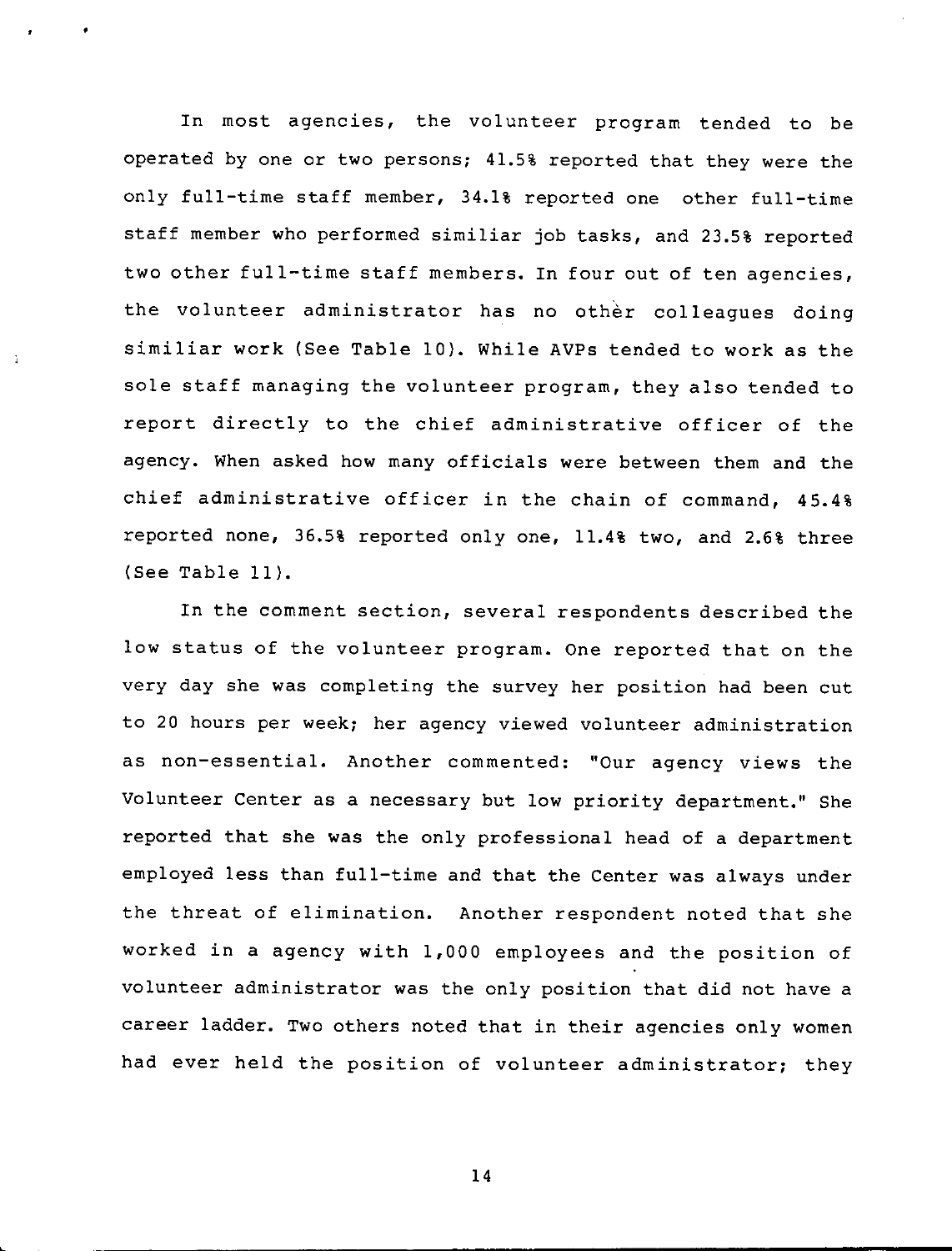believed that the absence of men in this position kept the salary level lower than it would be if men held the position.

Preparation Needed for Volunteer Administration

Because volunteer administration as an occupational practice has not evolved specific educational or experience requirements, the AVPs were asked what they believed 'the minimum general education requirements and preservice experiences should be for volunteer administrators. As Table 12 indicates, 21% believed that a high school diploma was the minimum educational requirement, 70.4% a bachelor's degree, and 5.8% a master's degree. With regard to preservice experiences, 78.8% checked previous administrative experience as necessary, 68.3% checked previous experience as a volunteer, and 29.6% checked previous volunteer experience with an agency or client that one works with as a volunteer administrator.

 $\mathbf{i}$ 

Role of Universities in Volunteer Administration

In its professionalizing activities, the field of volunteer administration has had an ambiguous relationship with universities. One purpose of this study was to identify how volunteer administrators viewed the role of universities. Table 13 shows that the respondents believed that the universities should play a role in several areas: 90.3% agreed/tended to agree that universities should conduct research in volunteer administration, 90.3% agreed/tended to agree that universities should translate theory and research findings into practical application for volunteer administrators, 91.4%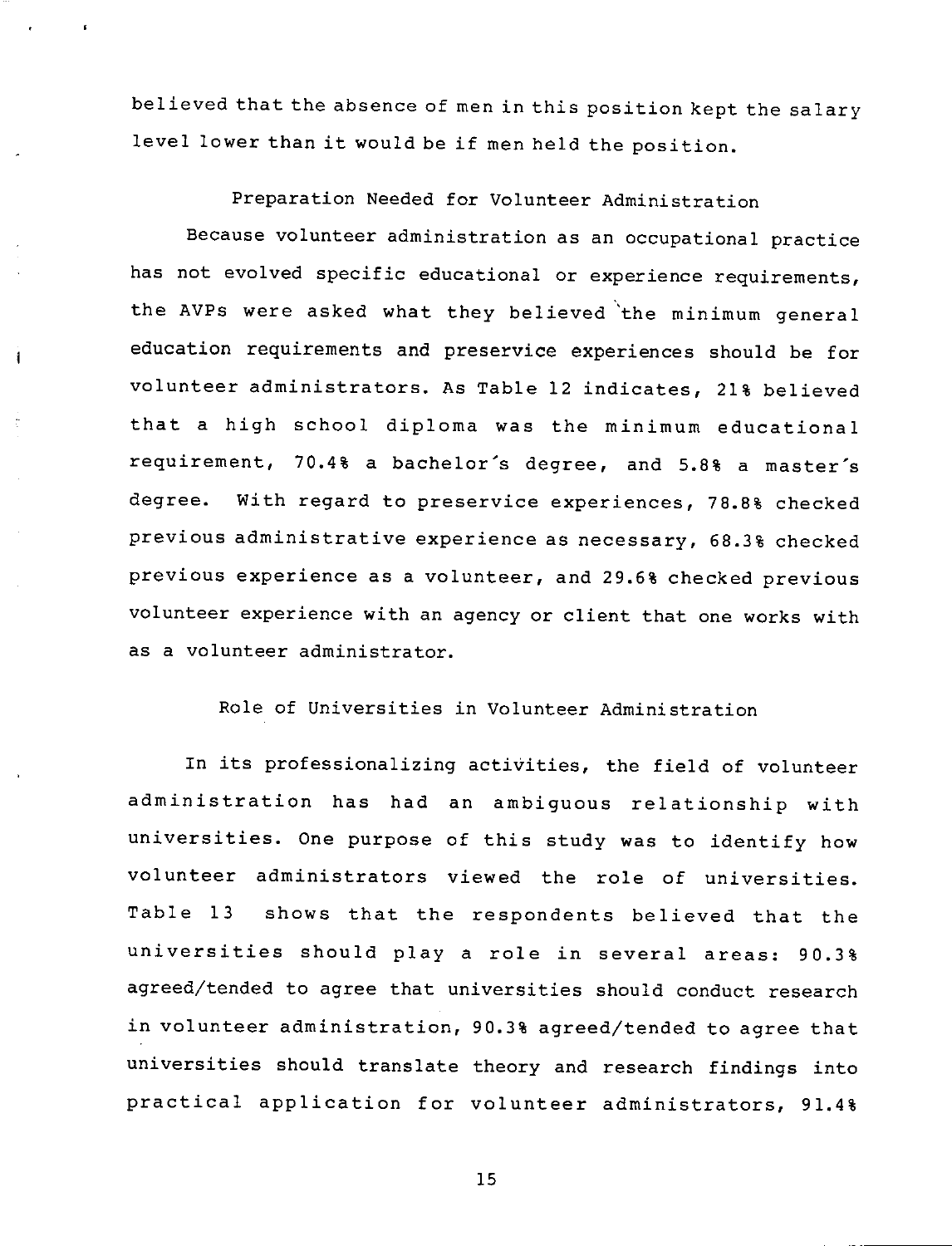agreed/tended to agree that universities should provide formal training in volunteer administration as part of degree programs, 80.8% agreed/tended to agree that universities should provide non-credit workshops, and 79.5% agreed/tended to agree that universities should provide consultation services.

In the comment section, 25 respondents made several points that universities considering a more active role in volunteer administration should heed. First, some AVPs believed that the universities should be much more involved in providing degree programs or options within degrees for persons anticipating careers in volunteer administratioin or for persons presently employed. A few who sought help from universities were repulsed by faculty who had little knowledge of volunteer administration or they had to create their own program from existing courses related to competency areas. Some respondents believed that a degree in volunteer administration was needed, but one noted that such a degree offered little career mobility. A degree in Human Resource Management offered more mobility. Another called for credit for experience and another wanted correspondence study and opportunities for study in short-term courses.

Others cautioned about training persons in degree programs for jobs that would not be there after graduation. One suggested a survey of employers of AVPs to identify their beliefs about whether a degree was important. Another person called for including training in volunteer and community resource management in other curricula such as the social sciences, humanities, and health sciences.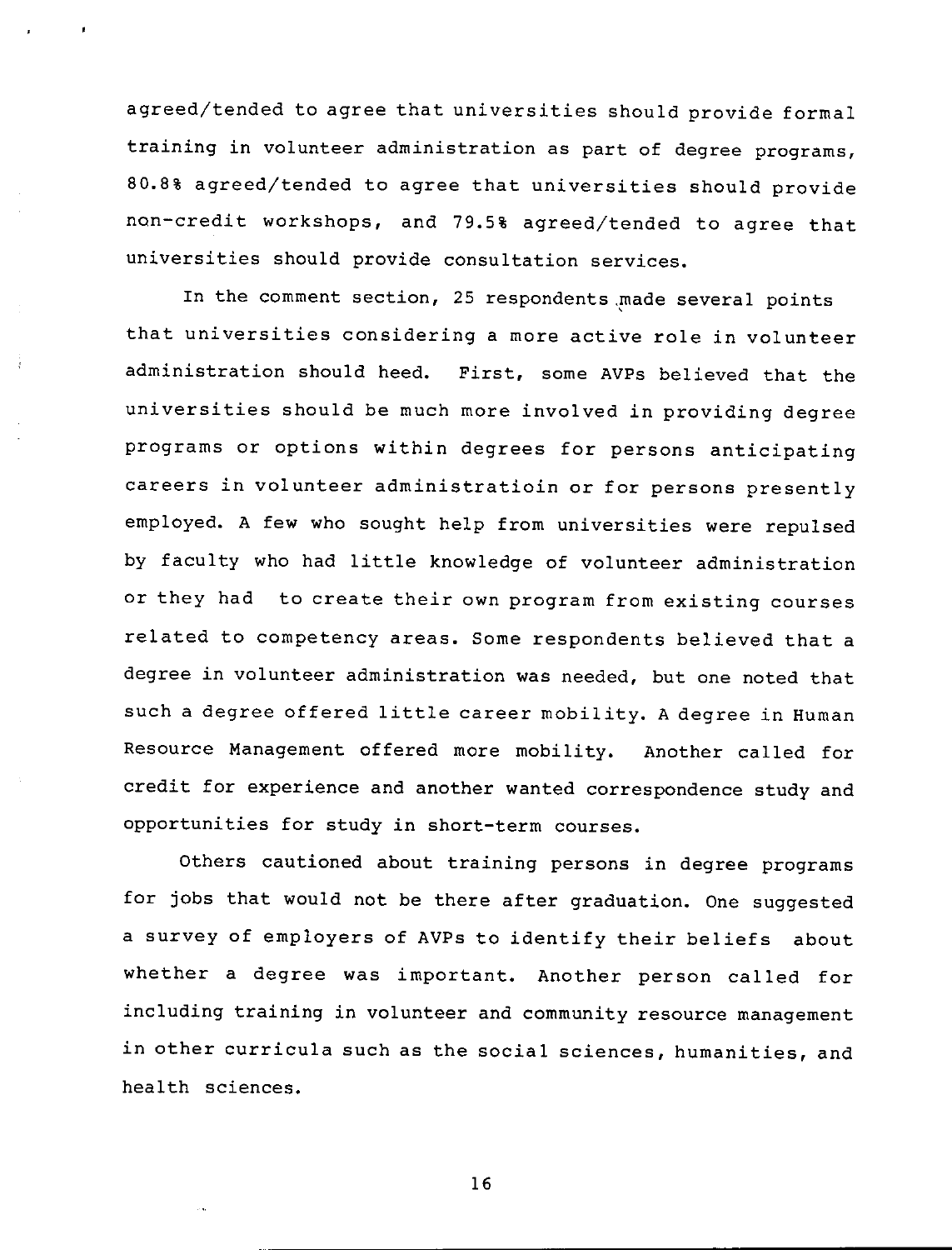Second, the role of the university in training seemed less important to some because of the training offered through the local VACs, the state office on volunteerism, and the DOVIA network. One person commented that these opportunities made the need for college courses less crucial. Others warned that the universities should not duplicate the offerings available through these agencies.

Third, some questioned the expertise of university faculty in volunteer administration. One person commented that she took a course but the professor did not know the field of volunteerism well enough to adapt course material. Several others noted that if universities offered courses or degrees in volunteer administration, they should involve local VAC directors and other experienced volunteer administrators in planning the offerings and as teachers in the courses.

Fourth, for others, the major problem was not lack of degree opportunities but the failure of administrators and professional staff in agencies that employed AVPs to understand the complexity of the tasks that AVPs performed. expressed the problem this way: One AVP

The role of unversities in teaching and enhancing volunteer administration needs to expand. Generally speaking, volunteer-oriented organizations are stereotyped by the public in negative terms--not professional stuff, 'little old ladies,' charities. This is contrasted with the 'professional' executives of the business world, this image is reinforced by the paucity of university degree bearing programs in volunteer administration and non-profit administration. (How many business departments or Ed schools offer a core of courses in this field? Few!!)

If America truly values its history of volunteerism and recognizes that it is of value and need today (and that the nature of volunteerism is different now than it was 30, 50, or 100 years ago) then it must demonstrate this fact in

17

والباداة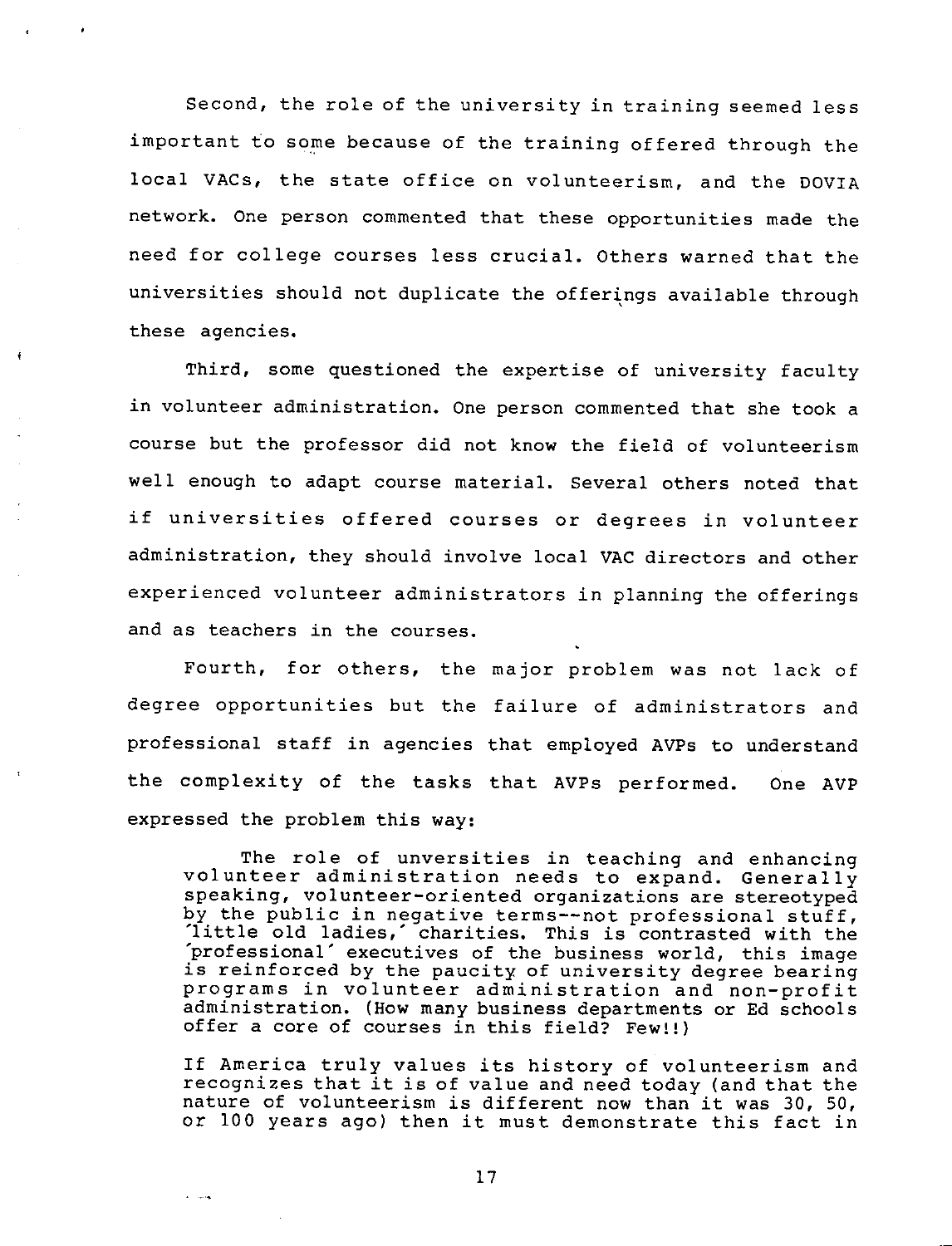meaningful ways: (1) realize that a wide range of skills- marketing, budgeting, fundraising, personnel, etc.--are needed to be effective in volunteer recruitment. This requires trained, professional administrators, and salaries that are equal to the tasks required.

While finances may be the concern of Boards of Directors and not the university community, the latter can meet the fir part of the equation--trained administrators by developi volunteer-oriented programs for those entering this area of work.

The interaction between society, agencies, universities, and careerists in an emerging occupational practice is aptly

demonstrated in this comment:

My experience has been that volunteer administration is much misunderstood; volunteerism is misunderstood...and that neither is much appreciated being viewed from a 19th century perspective where altruism and simplicity reign. It seems to me that truly valuing individuals is mouthed, (smaking of tokenism.) and not implemented... a point of view maintained at all levels of society/government. The thrust for change does not dwell in the narrow field of volunteer administration.

Volunteer administration requires the same broad skills that any administrator must have or acquire. Personnel management, interviewing, verbal and writing skills, marketing, public relations, job placement, knowledge of the history of the labor movement, unionization, labor laws, problem solving, development and implementation of goals and objectives, counseling--just a few of the issues/skills that a good admiinistrator should know or have. Additional knowledge and skill are necessary for a volunteer administrator, once the 'basics' are in place.

Particularization of administration is best implemented in the last 2 years of an undergraduate degree or as a masters level foucs.

AVB accreditation, seems, to me a professional measure of accomplishment as well as indicating areas for growth once within the profession for a period of time.I see it as different and apart from career preparation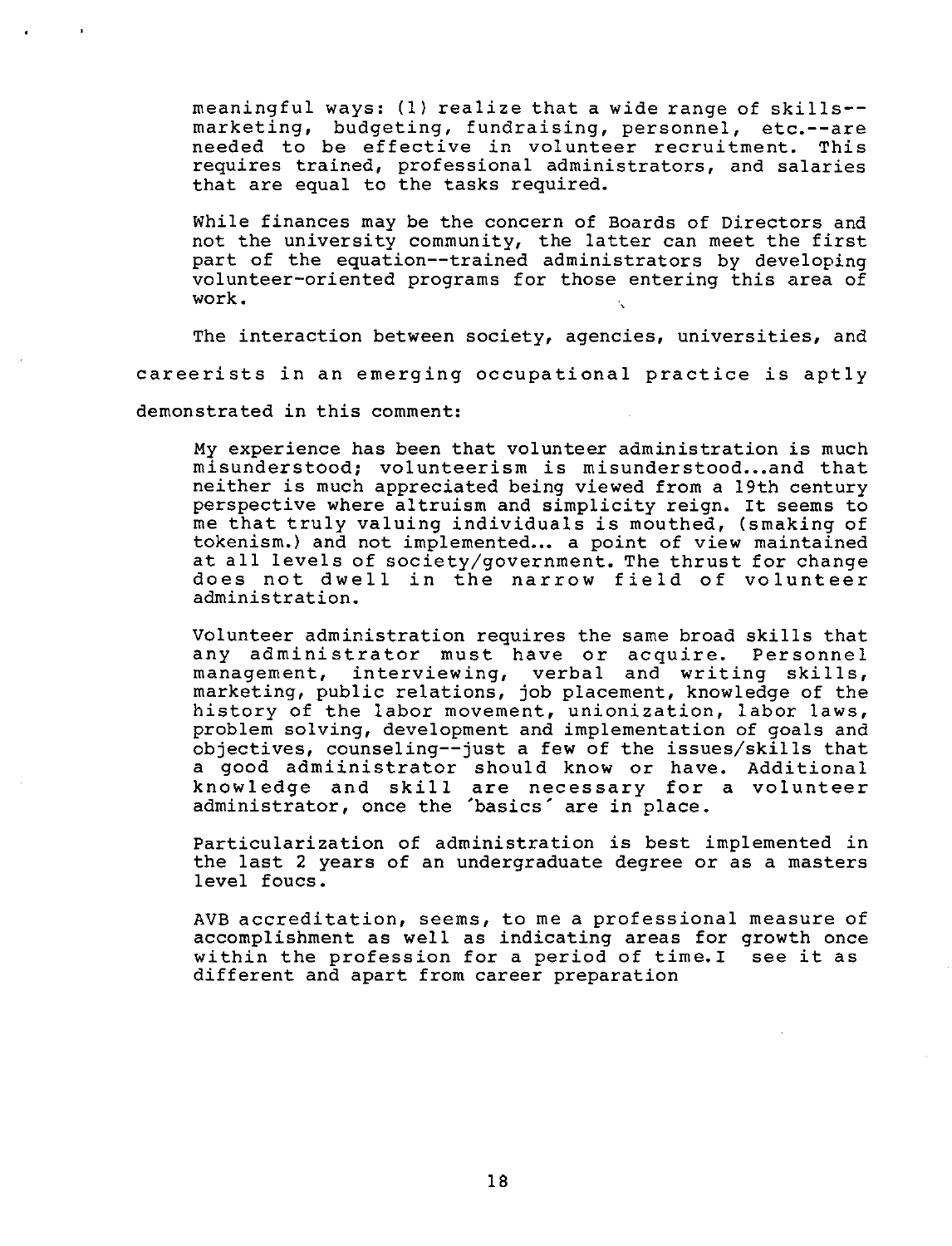#### Part III How Volunteer Administrators Conduct Their Work

A major concern of the study was to identify how volunteer administrators conduct their work. Several possible strategies for carrying out the various tasks involved in administering a volunteer program were identified. The respondents were asked to indicate on a scale of 1-5, with 1 indicating "not at all" and 5 as "very often," the extent to which they performed these tasks. Table 14 reports the extent to which AVPs performed certain tasks. In addition to these tasks, the respondents were asked to dsescribe their professional activities by listing the number of times during the previous 12 months they had written newspaper articles, made speeches, written articles, presented papers, attended professional conferences, conducted consultations and training programs outside their agency, and lobbied for volunteerism. Table 15 depicts the out-of-agency professional activities of AVPs.

### Determining Need, Recruitment, and Placement

In determining the need for volunteers in their agency, 74.9% reported that they often/very often met with current staff, 56.8% often/very often reviewed current job requirements, 50.1 often/very often used volunteers based on habit or custom established in the agency, and 43.6% often/very often assesed the need for volunteers through review of records, reports or past histories of volunteer use in the agency.

In recruiting volunteers, 81% reported that they often/very often identified specific job requirements as the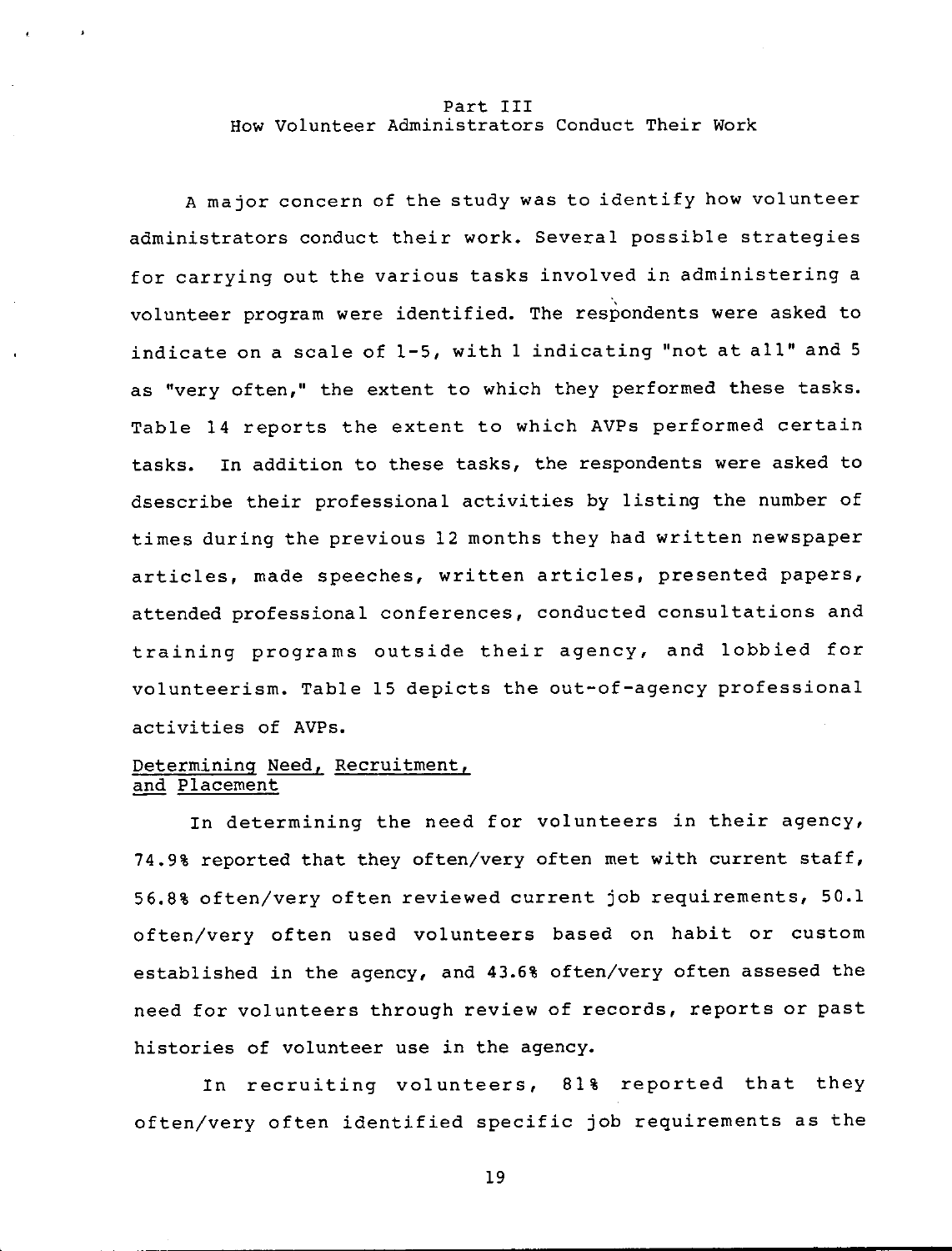bases for recruitment. More often than any other strategy,the AVPs used personal contact in recruitment: 76.8% often/very often used present volunteers to recruit and 75.2% often/very often used personal contact with potential volunteers. Next in frequency, the AVPs consulted with community agencies or civic organinzations that were in a position to provide volunte (61.7% often/very often) and surveyed the community for possible sources of volunteers (60.1% often/very ofen). AVPs less frequently relied on mass media appeals: 56% often/very often recruited through newspaper advertisements, 40.4% often/very often recruited through TV or radio, and 18.4% often/very often recruited through mass mailings. Only 37.8% often/very often used some other agency or auxiliary such as the Red Cross or Voluntary Action Center to do recruitment.

In determining the suitability of the volunteers who had been recruited to perform tasks within the agency, the AVPs relied principally on an interview with the potential volunteer: 87.7% reported that they often/very often conducted an interview. Review of the written application was reported by 80.3%. Only 38.2% often/very often used personal references from past volunteer work experience.

In assigning volunteers to specific responsibilities within the agency, 78.4% often/very often assigned volunteers where their skills were most needed, 61.6% often/very ofen assigned volunteers only to areas where the volunteers felt would be rewarding, and 58.5% often/very often assigned volunteers only in response to staff requests.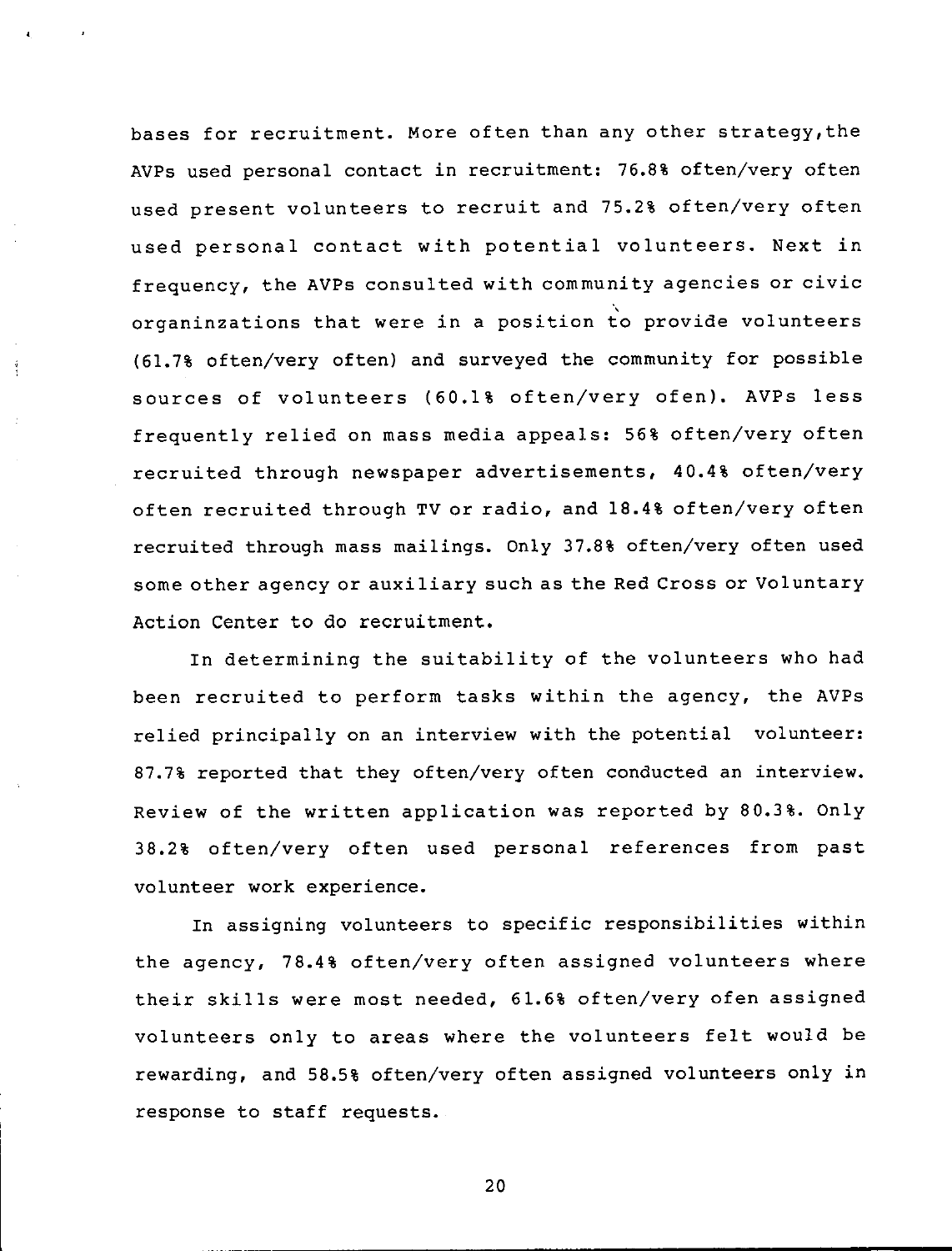### Orientation, Training, and <u>Supervision of Voluntee</u>

In orienting and training volunteers, 73.5% often/very often provided a structured orientation program, 68.4% often/very often provided a structured training program to prepare volunteers for specific jobs, and 54.2% often/very often provided training programs to upgrade volunteer skills.

With regard to supervising volunteers, the AVPs were asked to indicate how they montiored volunteer effectiveness, keep volunteers informed, and the extent to which they resolved volunteer/staff conflicts and encouraged volunteers. In monitoring volunteer effectiveness, 75.8% reported that they often/very often solicited feedback from staff supervisors, 66.7% discussed effectiveness with the volunteer, and 54.9% often/very often observed volunteers at work. Another aspect of supervision is resolving staff/volunteer conflicts, and 59.4% reported that they often/very often resolved volunteer/staff conflicts. Another aspect is keeping volunteers informed and encouraged about their work: 64.4% often/very often kept volunteers informed of the agency and volunteer program news through newsletters and 71.1% often/very often encouraged volunteers who had concerns about continuing their volunteer work.

#### Orientation, Training, and Supervision of Staff

In orienting and training staff who supervised volunteers in their agency, only 42.8% of the AVPs reported that they often/very often conducted orientation programs for staff on the use of volunteers in the agency, and 28.1% often/very often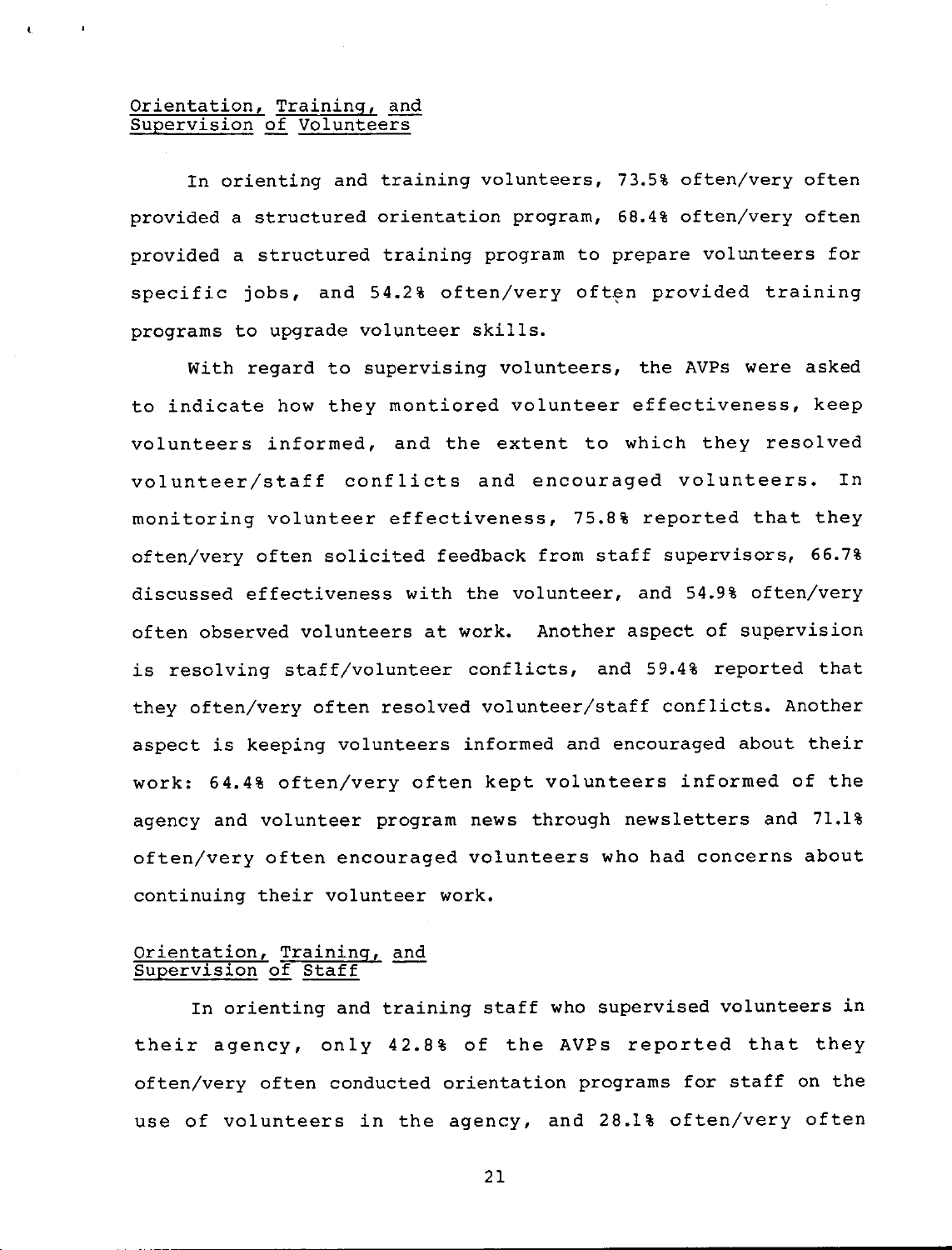conducted.structured training programs for staff on the supervision of volunteers.

The AVPs were asked to respond to several aspects of their supervisory practices with staff. With regard to monitoring staff effectiveness with volunteers, 55.5%,reported that they often/very often solicited feedback from the volunteers, 55/3% often/very often had discussions with staff, and 38.7% often/very often observed the performance of staff as they work with volunteers. The AVPs also supervised staff by assisting staff in handling problems in supervising volunteers: 70.4% reported that they did this often/very often. However, only 41.1% often/very often assessed staff performance with volunteers. A majority of the AVPs (68.9%) often/very often recognized staff contributions to the volunteer program.

#### Recognition and Awards

L

The AVPs provided recognition and awards to volunteers through several activities: 94.3% often/very often recognized volunteer contributions through informal praise, 86.1% often/very often held annual recognition day ceremonies, 73.2% often/very often publicized volunteer activities in the local media, and 56.8% often/very often offered professional development opportunities such as attendance at conferences or workshops.

### Evaluation

The AVPs were asked to indicate the frequency with which they used five different strategies in assessing the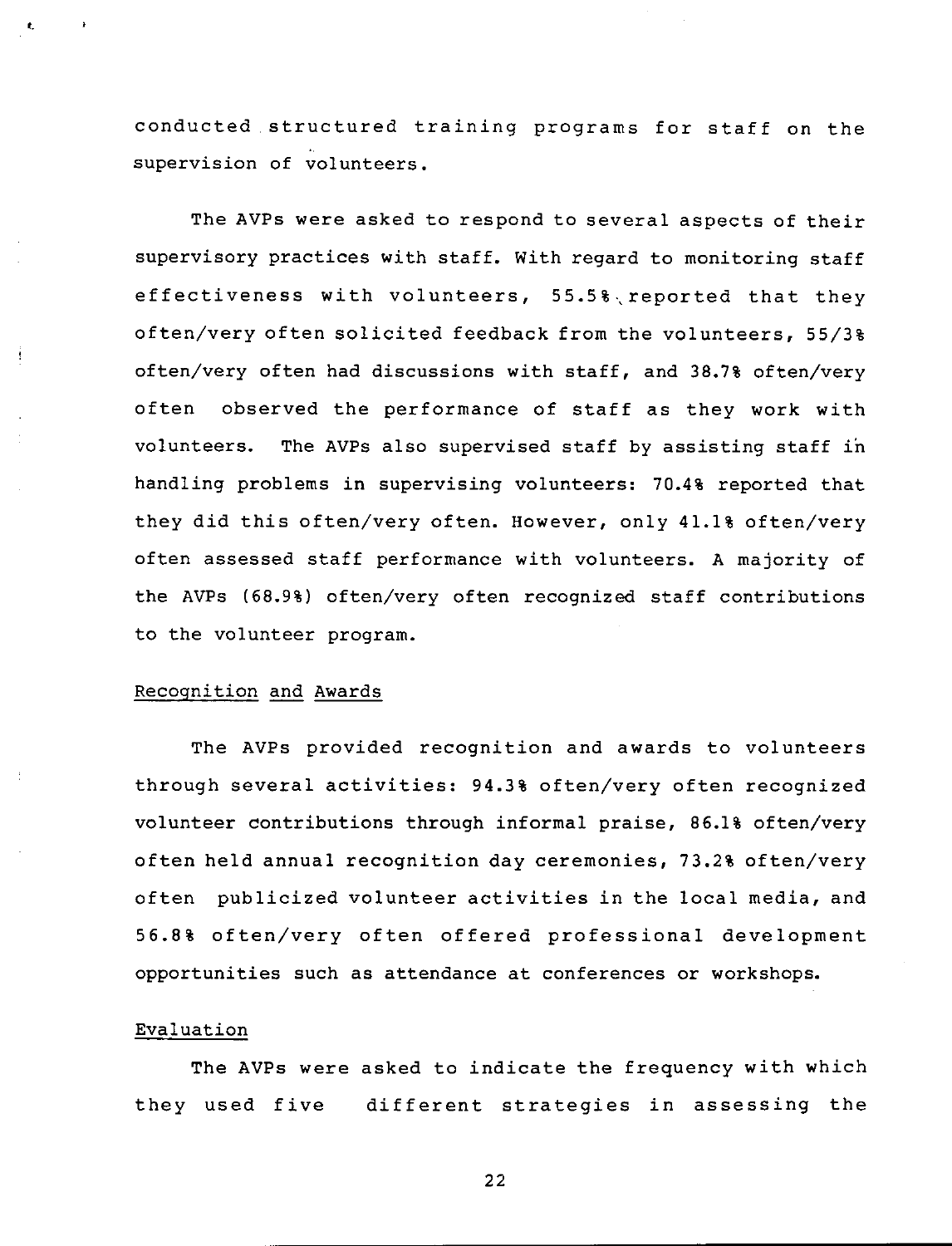effectiveness of the volunteer program: 84.2% often/very often prepared periodic reports on the volunteer program, 74.5% often/very often used evaluation data to improve the volunteer program, 72.1% often/very often maintained records on volunteer perfromance, 70% often/very often conducted an annual evaluation of the volunteer program, and **44.2%** often/very often conducted periodic performance appraisals of the volunteers.

### Funding Raising and Solicitation of Donated Materials

The work of AVPs is normally associated with the recruitment and use of human resources who are monetarily uncompensated. But some AVPs have responsibility for soliciting material and monetary resources. Approximately one out of four AVPs in this survey indicated that they were expected to solicit material and monetary resources: 27.8% indicated that they often/very often conducted fund raising campaigns and 25/9% often/very often solicited donations of clothing, materials, and other goods for clients or programs.

### Out-of-Agency Professional Activities

The extent to which the AVPs engaged in selected professional activities during the previous twelve months was also explored. Table 15 shows the professional activities of the AVPs. With regard to newspapers articles written about volunteerism, 26.3% had written no articles, 26.3% had written between 1-3, 16.8% between 4-6, 14.9% between 7-12, and 13.2% 13 or more. AVPs tended to be more active in giving speeches to community groups and agencies about volunteerism: 8.9% made no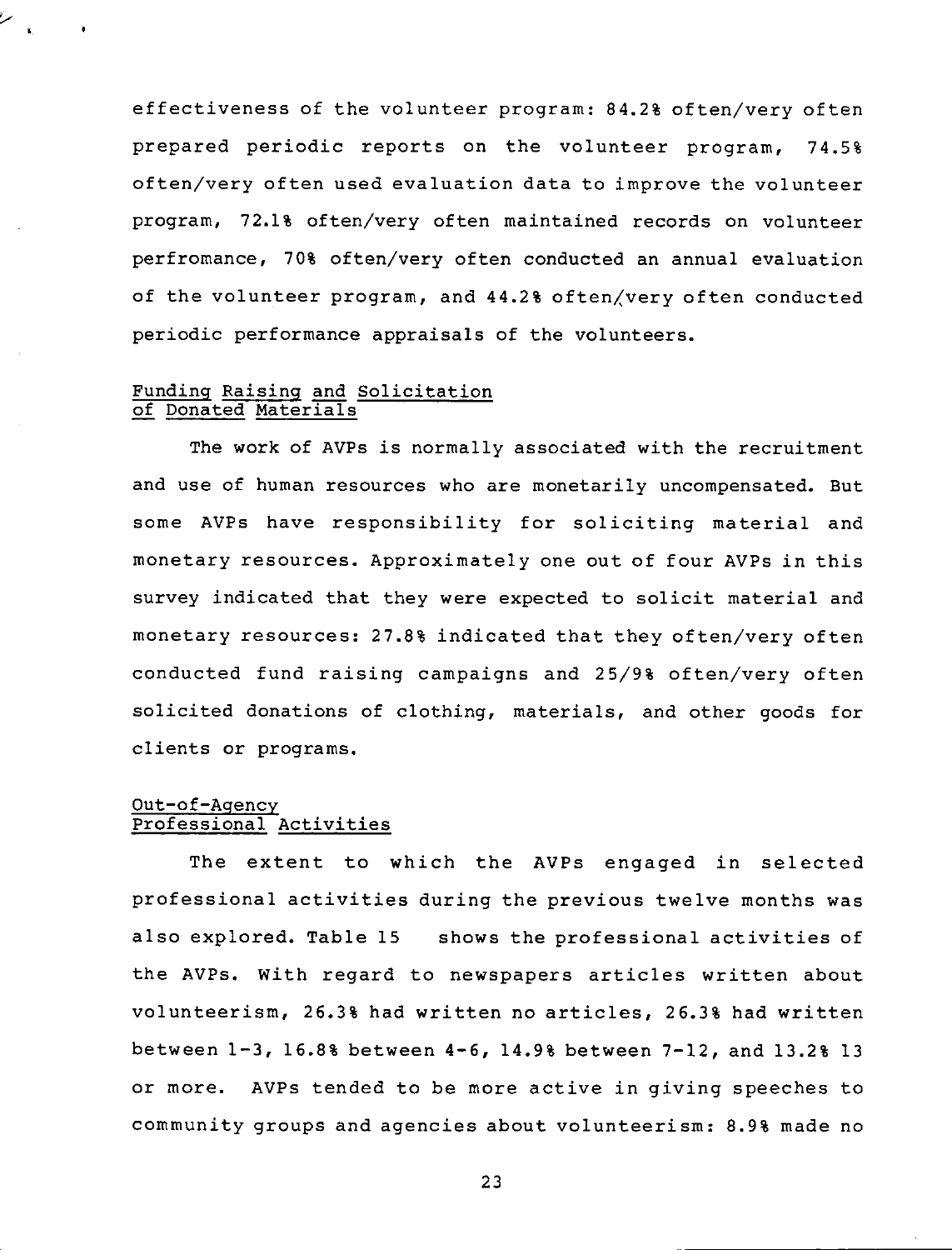speeches, 32.2% made between 1-5, 21.4% between 6-10, 18.6% between 11-20, and 17.1% 20 or more.

The AVPs were asked to indicated the extent to which they contributed to the professional literature in their field. Only a small percentage published articles in professional journals or presented papers at professional meetings. With regard to articles, 5.8% had 2 or more articles published, 7.6% 1 article, and 82.1% had not published during the past year. The AVPs tended to be more active in presenting papers: 10.2% had presented 3 or more papers, 17.5% 1-2 papers, and 71.5% none.

Another professional activity was attendance at professional meetings. A wide range of frequency existed among the AVPs: 10.6% had attended none, 22% attended 1, 26.3% had attended 2, 18.1% had attended 3, and 22.7% had attended 4 or more.

Another professional activity was consultations and training programs conducted outside their agency. To the question of how many consultations they conducted with individuals, groups, or community agencies about problems associated with their volunteer programs, 15.8% reporeted none, 16.6% reported between 1-2, 27.9% reported between 3-6, 23.3% reported between 7-20, and 15.3% reported 21 or more. To the question of how many training programs they conducted for volunteers outside their agency, other volunteer administrators, or volunteer groups, 31.3% reported none, 26.3% between 1-2, 19.7% between 3-5, and 22.2% 6 or more.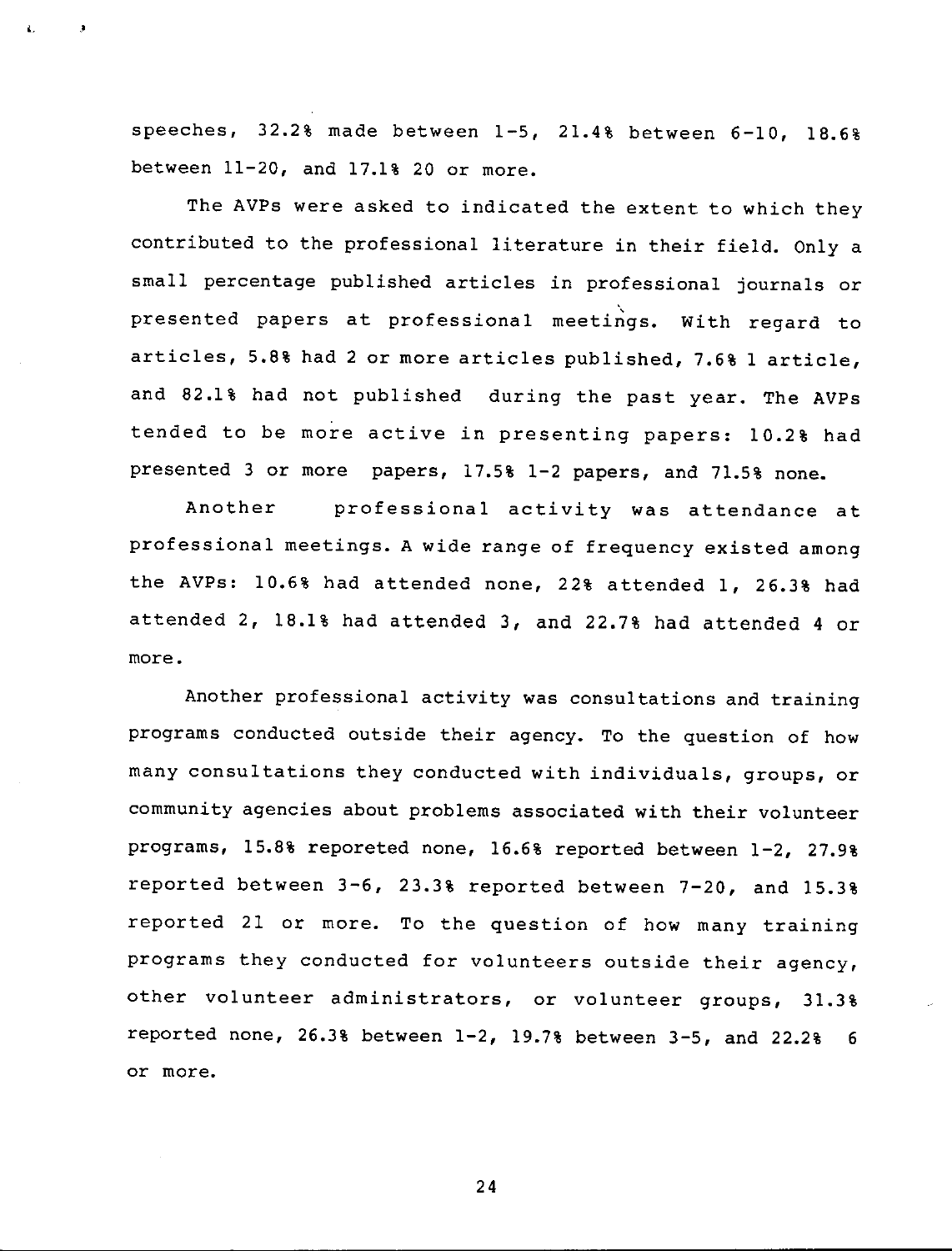Another professional activity was the extent to which AVPs lobbied with governmental bodies for increased support of volunteerism. In response to the question of how often they lobbied with governmental bodies for increased support of volunteerism, 56.6% reported no lobbying efforts, 23.1% reported between 1-2, and 19.2 reported 3 or more.  $\sqrt{ }$ '

•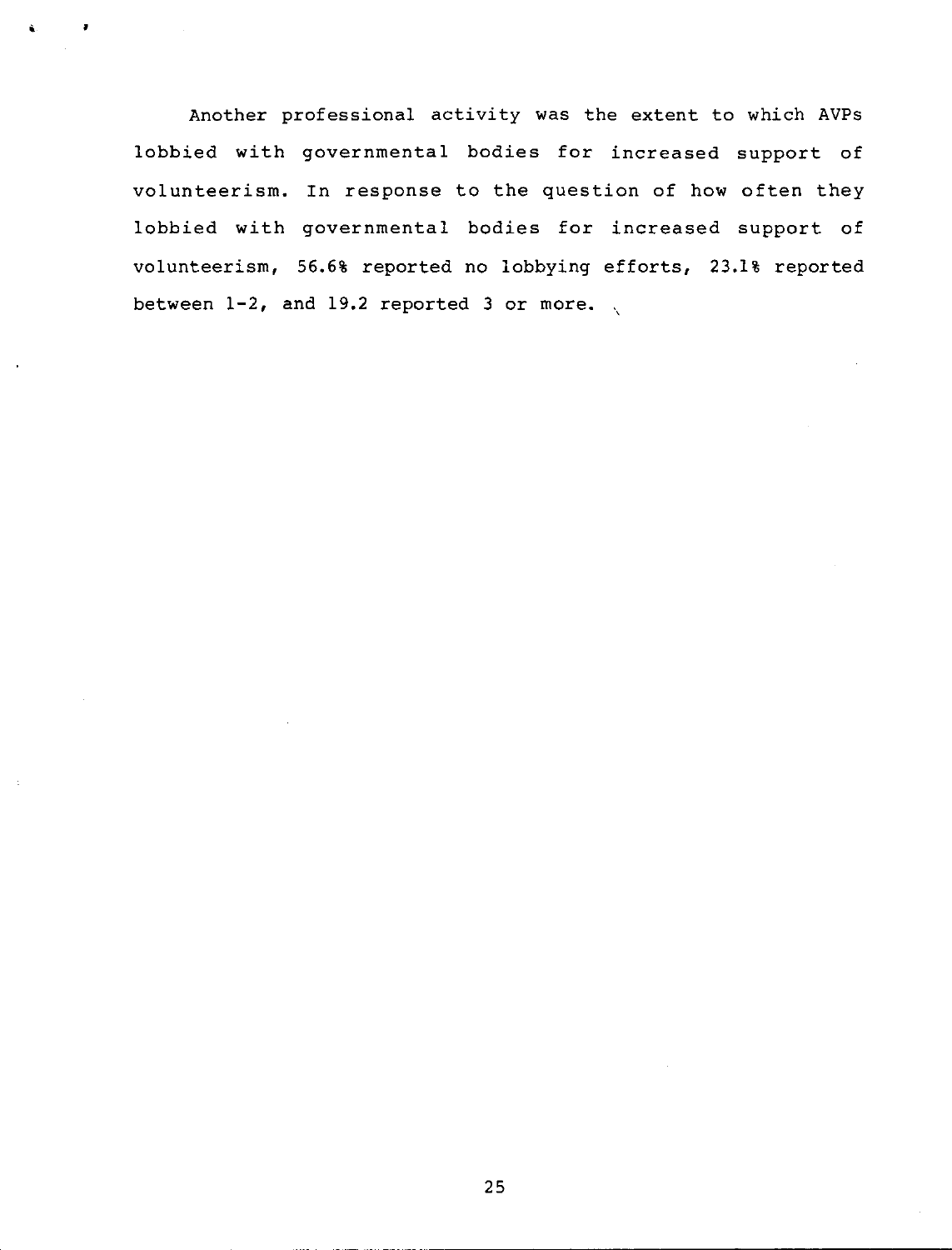#### Part IV Conclusions

L •

Volunteer administration is a relatively "young" occupational practice that is just now beginning to map its boundaries, establish the competencies needed by its practitioners, and to identify the knowledge base that supports its practice. This survey attempted to describe some dimensions of volunteer administration as a career and how volunteer administrators conduct their work.

1. The volunteer administrators surveyed in this study were predominately female, middle age, and white. They most frequently held a bachelor's degree. but almost one-third held less than a bachelor's degree. Their degrees had been taken in a variety of subject areas, but the most frequently reported areas were the social sciences, education and counseling, and psychology. Only 25.9% had actively pursued a position in volunteer administration. Hence the AVPs were in a career which they did not actively seek and for which they had not been specifically prepared through professional education programs. Although only a quarter of the AVPs had actively sought a career in volunteer administration, a majority once in the position, had developed a professional commitment to the field.

2. In the agencies where the AVPs worked, the volunteer program had high status. They held a middle management position, tended to be the sole staff or to work with one other person in managing the volunteer program. They usually reported directly to the chief administrative officier of the agency or to another administrator who reported to the chief officier. But less than a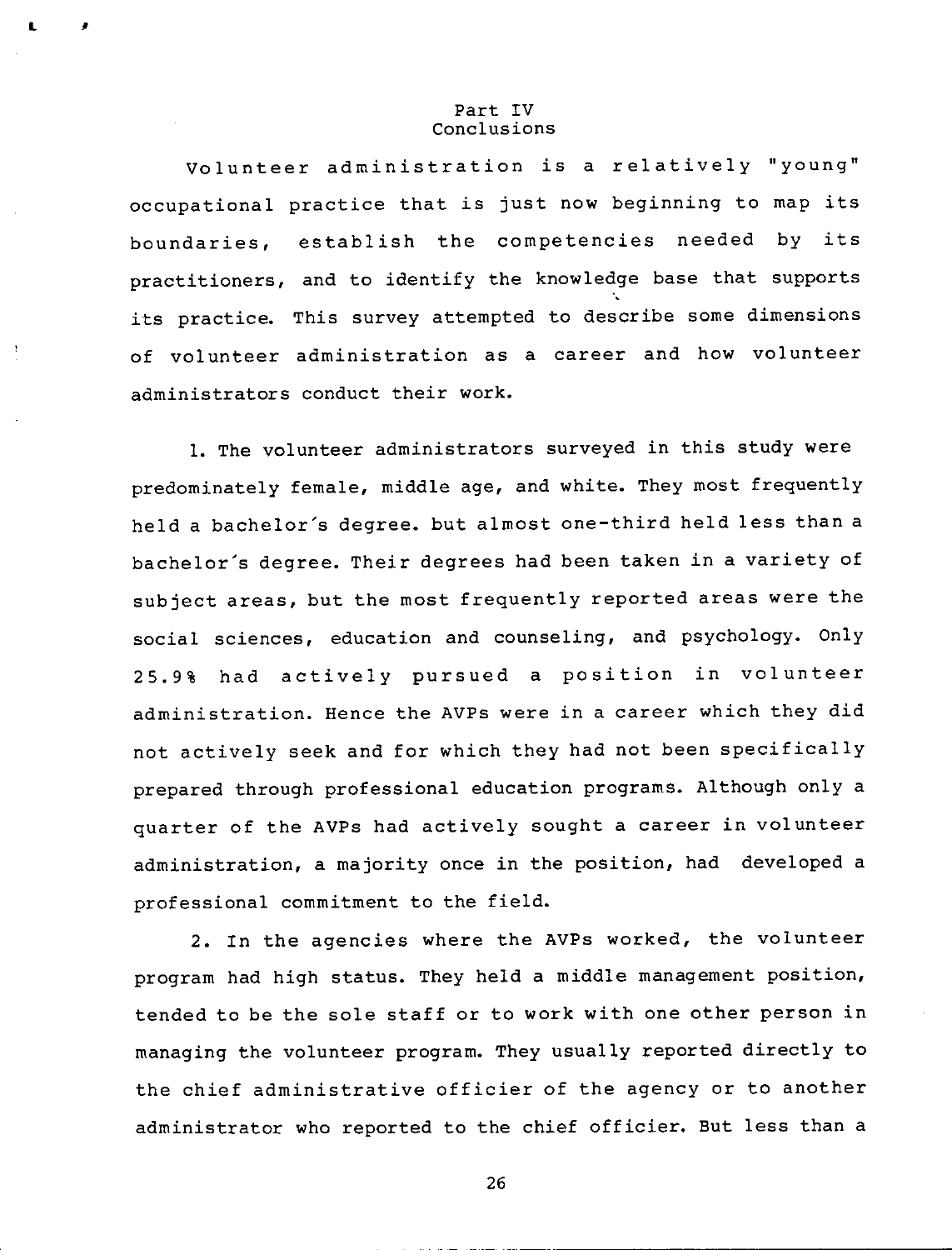third believed their salary to be about the same as other administrators who performed comparable work.

3. Professionalizing occupations usuallly seek to achieve recognition by setting minimum educational entrance requirements for its practitioners. While the respondents acknowledged overwhelmingly the role of universities in conducting research, translating theory and research into practical applications, offering formal training, providing non-credit workshops, and offering consultation, nevertheless, their comments indicated their ambiguity about the role of universities. Universities who believe that volunteer administrators may be a new student market should proceed cautiously. Of the 32.6% who held less than a bachelor's degree, only 8.9% indicated they were working on such a degree, and of the 38.8% who held a bachelor's degree, only 8.2% were working on a master's degree. The limited use of educational degrees in support of career mobility is consistent with the minimum educational preparation AVPs believe is needed to be a volunteer administrator. For 70.4%, the minimum level is the bachelor's degree, and for 21% the minimum level is the high school diploma.

4. In an occupational practice, all practitioners perform specific functions that are common to all, regardless of the agency in which the practitioner works. These common functions or generic tasks were identified in Part I of the instrument. The intent of this section was not to create a competency model but to identify the extent to which the AVPs carried out the tasks that are generic to volunteer administration and to identify some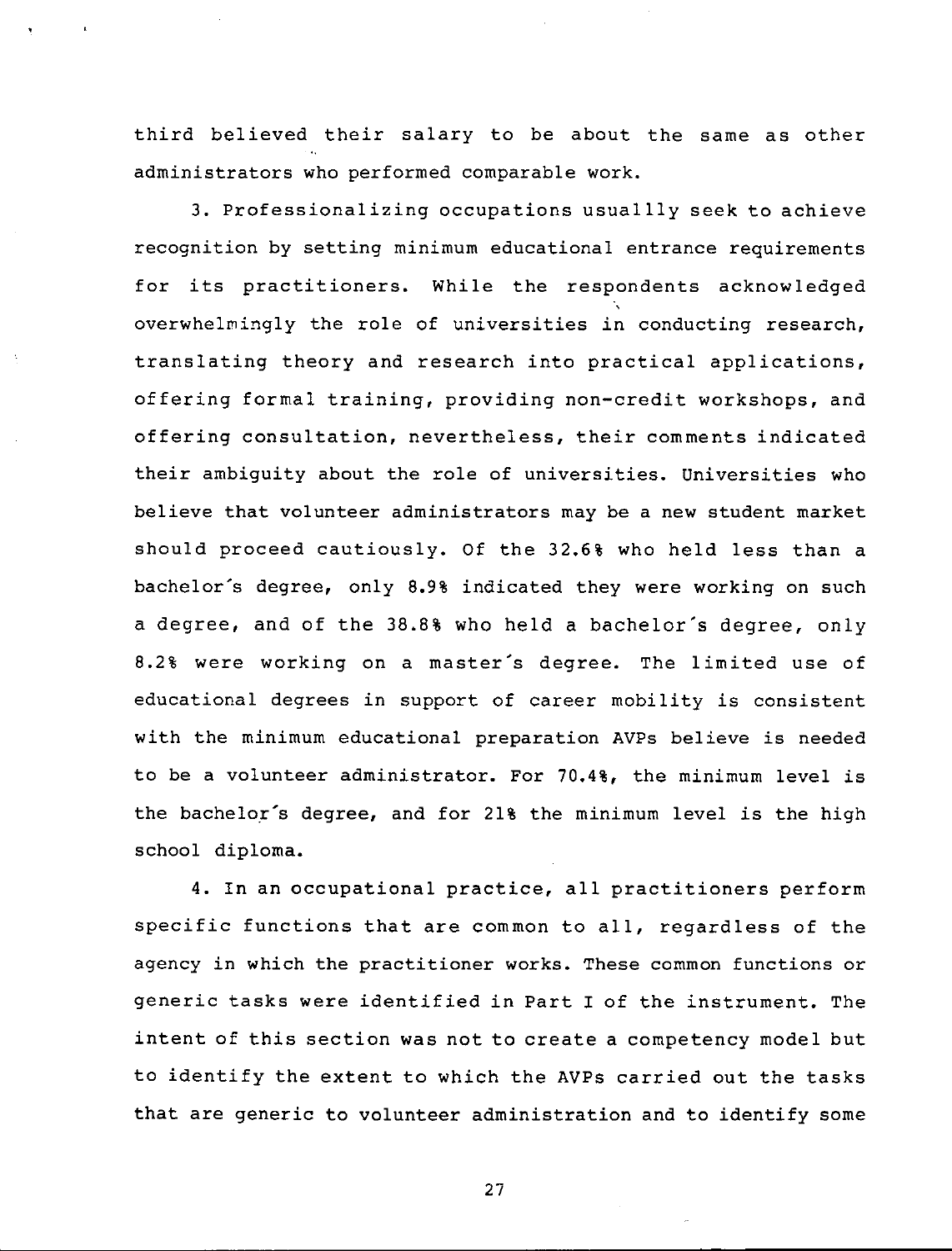of the strategies involved in task performance. The findings indicated that AVPs perform certain tasks more frequently than others and that they use some strategies more frequently than others.

The differences in frequency may be due to many factors. AVPs may define parts of their job as more 'important than others, may hold assumptions about the need for performing certain functions, or may be constrained by agency policy and support. For example, 53.8% very often provided a structured program to orient volunteers to the agency, but only **21.8%** conducted orientation programs for staff on the use of volunteers in the agency. In addition, 43.8% very often provided a structured training program to prepare volunteers for specific jobs, but only 15.1% very often conducted structured training programs for staff on the supervision of volunteers.

To what can this low incidence of orientation and training for staff be attributed? One reason might be that the AVPs believe that orientation and training of staff are not important. Another might be that AVPs and/or the agency assume that staff already understand the volunteer program and possess skills in volunteer supervision. Still another might be that the agency provides too little support for staff orientation and training and will not release staff for such activities. Another might be that the AVPs do not possess knowledge of a' well-defined set of competencies that staff should be taught about supervising volunteers.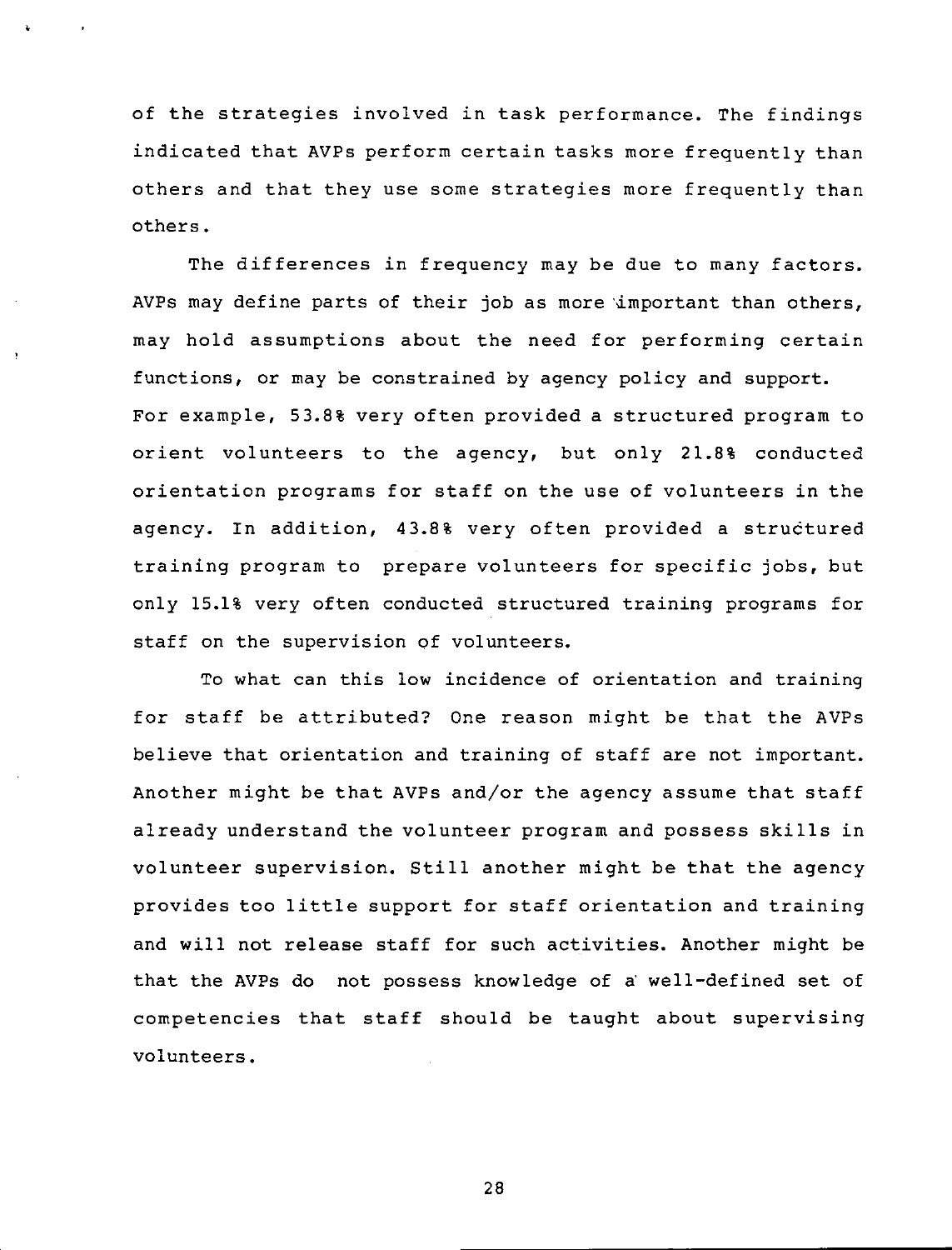5. Approximately one out of four AVPs indicated that they also conducted fund raising campaigns and solicited donations of clothing, materials, and other goods for clients or programs. Many AVPs have responsibility for securing donated material resources as well as uncompensated human resources.

 $\ddot{\phantom{1}}$ 

6. AVPs, like other occupational groups, have sever channels through which to promote volunteerism as a social good and professional practice. The respondents in this study reported a wide variation in the extent to which they engaged in out-ofagency professional activities. This variation ranged from no activity to considerable in all the categories. Many of the AVPs did not engage in out-of-agency professional activities. But the findings revealed a group of volunteer administrators who are actively engaged in presenting papers, publishing articles, attending professional conferences, conducting training and consulting functions, and lobbying for volunteerism.

These findings provide a description of volunteer administration as a career as seen through the perceptions of members of two national organizations and Voluntary Action Center directors. Depicted here is a status report of the first or early second generation of practitioners in an emerging occupational practice that has adopted the professional model to guide its development.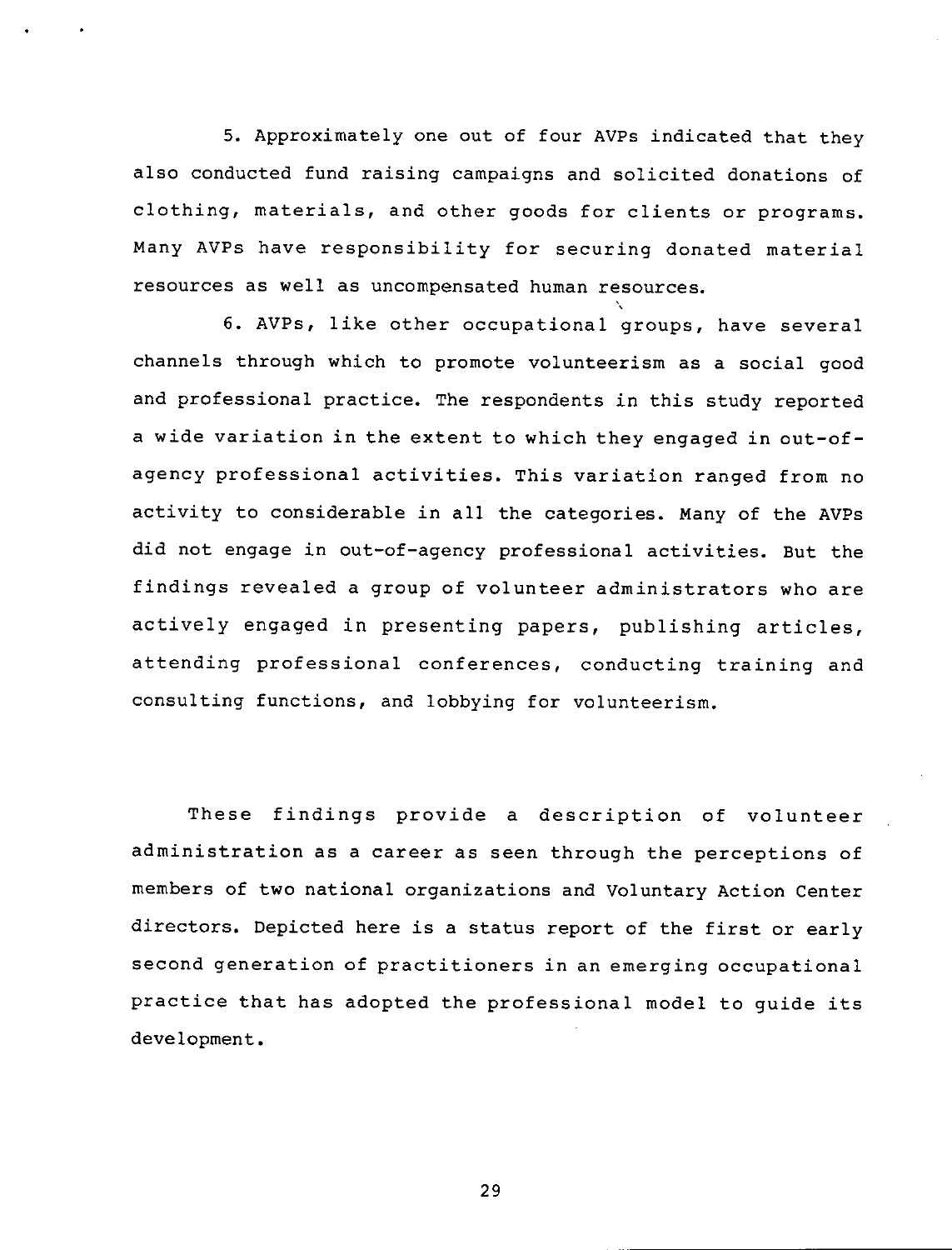#### References

- Gowdey, A.C. (1976). 1975 Census of the profession of volunteer leadership.Boulder, CO: National Information Center on Volunteerism.
- Heisey, S.H. & Heitmueller, A. (1984). Moving toward professionalism: Volunteer administrators in Pennsylvania. Journal of volunteer administration.2(4), 13-32.
- Patterson, D. (1984). <u>A study to determine the needs, roles, and</u> <u>work of volunteer administrators in Virginia. Unpublish</u> practicum proposal, Nova University.

 $\mathcal{L}$ 

- Shaw, **M.** & Stubblefield, H.W. (1977). The professional preparation of practicing voluntary action leaders: A role for the university. In <u>Proceedings of roles of colleges</u> universities in volunteerism (pp. 551-57). Blacksburg, VA: Virginia Polytechnic Institute & State University.
- Skillingstad, C. (1981). Volunteer administration as a career. Volunteer administration.14(2), 5-10.
- Stubblefield, H.W. & Miles, L. (1985). The world of volunteer administrators: Two case studies of role functions and organizational environment. Blacksburg, VA: College of Education~ Virginia Polytechnic Institute & State University.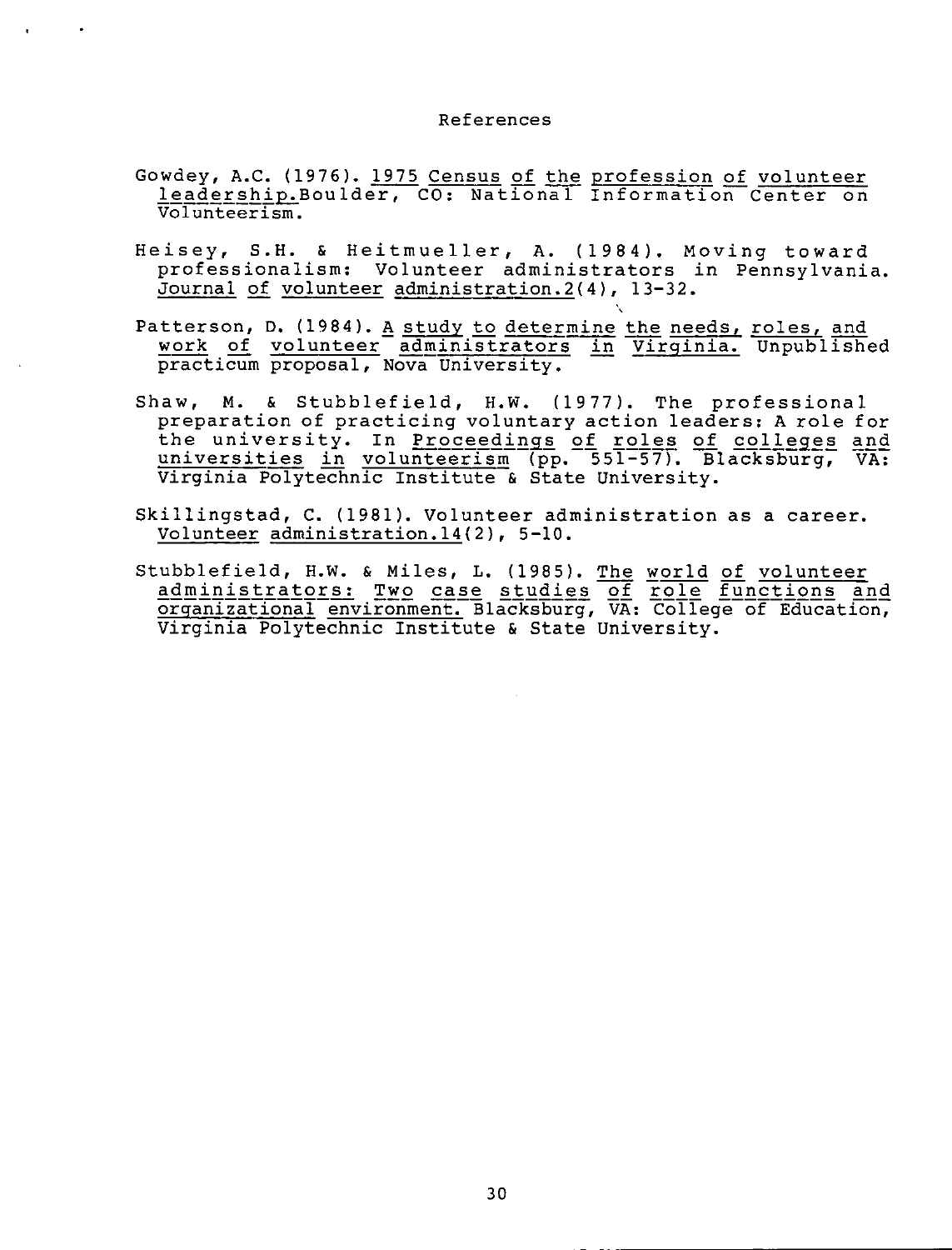| . .<br>ш. |  |  |
|-----------|--|--|
|-----------|--|--|

 $\Delta \phi = \frac{1}{2} \left( \frac{1}{2} \frac{1}{\sqrt{2}} \right) \left( \frac{1}{2} \frac{1}{\sqrt{2}} \right)$  , where  $\phi$ 

# Gender, Age and Race

## Gender

|        | No. | ٠<br>$\%$ |
|--------|-----|-----------|
| Male   | 48  | 10.4      |
| Female | 412 | 89.0      |

## Age

| Youngest | $\blacksquare$           | 25  | years      |
|----------|--------------------------|-----|------------|
| Oldest   | $\overline{\phantom{a}}$ | 68. | years      |
| Mean     |                          |     | 43.9 years |

## Race

|              | No. | $\%$      |        |
|--------------|-----|-----------|--------|
| White        | 444 | 95.9      |        |
| <b>Black</b> | 9   | 1.9       |        |
| Oriental     | 3   | .6        |        |
| Hispanic     | 2   | $\cdot$ 4 |        |
| $\bullet$    |     | ٠         | $\sim$ |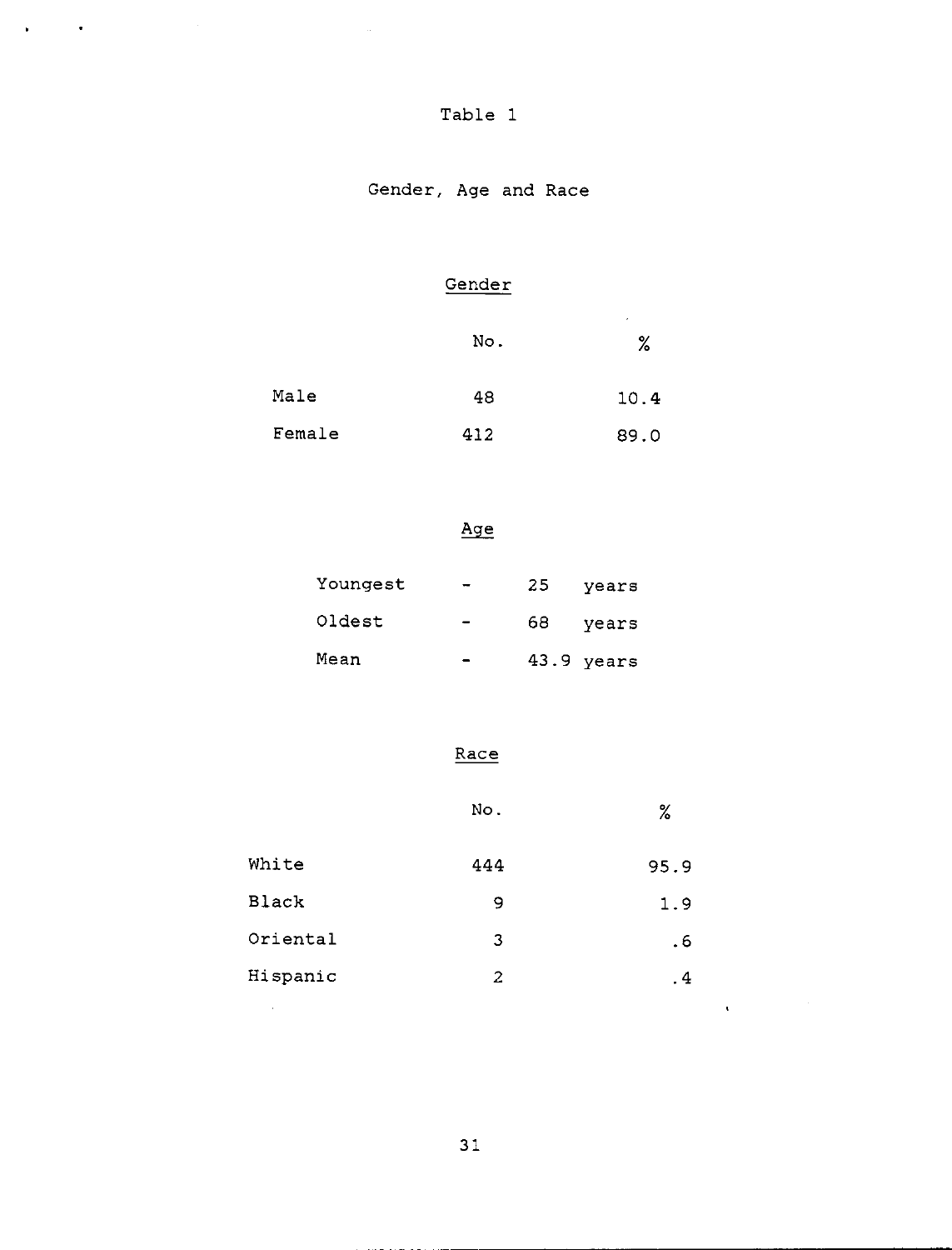$\sim 10^7$ 

 $\sim 10^7$ 

 $\sim 10^{-1}$ 

 $\Delta \mathbf{r}$  and  $\Delta \mathbf{r}$  and  $\Delta \mathbf{r}$ 

Years in Volunteer Administration and Present Position

Years in Volunteer Administration

| Years     | No. | %    |
|-----------|-----|------|
| $1 - 4$   | 98  | 21.2 |
| $5 - 10$  | 183 | 39.5 |
| $11 - 20$ | 120 | 25.9 |
| $21 +$    | 48  | 10.4 |

## Years in Present Position

| Years    | No. | ℅    |
|----------|-----|------|
| $1 - 3$  | 167 | 36.1 |
| $4 - 10$ | 208 | 44.9 |
| $11+$    | 83  | 17.9 |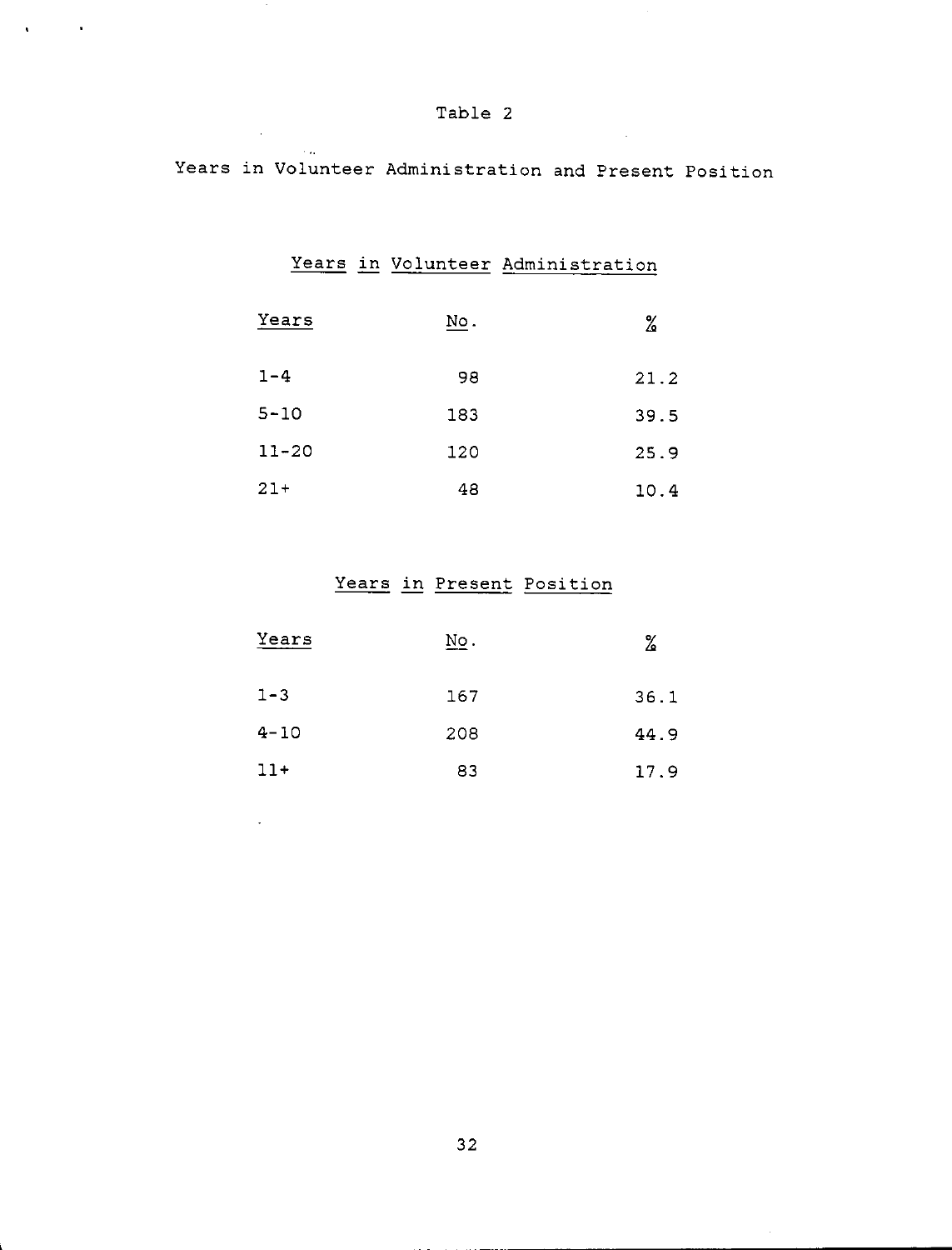$\mathbf{A}^{(i)}$  and  $\mathbf{A}^{(i)}$ 

# Agencies

|                            | Number       | X                  |
|----------------------------|--------------|--------------------|
| Volunteer Action Centers   | 107          | 23.1               |
| Community Service Agencies | 104          | 22.5               |
| Hospital Facilities        | 99           | 21.4               |
| Public Schools             | 75           | 16.2               |
| Miscellaneous              | 38           | 8.2                |
| Geriatric Services         | 17           | 3.7                |
| University Related         | 11           | 2.4                |
| Museums                    | 6            | 1.3                |
| Human Services             | 5            | 1.1                |
| Residential Facilities     | $\mathbf{1}$ | 0.2                |
|                            | 463          | $100.\overline{0}$ |

 $\mathcal{L}^{\text{max}}_{\text{max}}$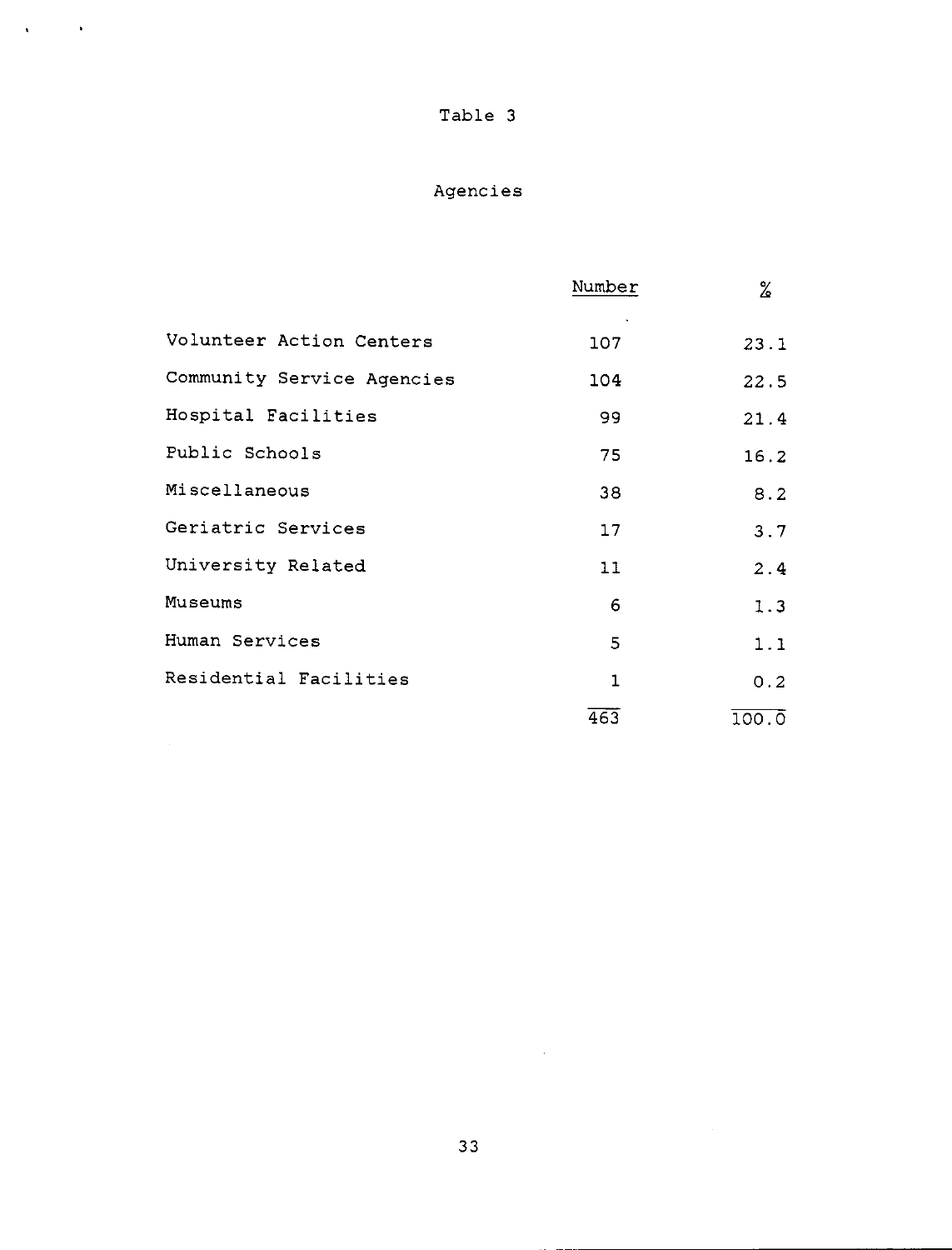$\bar{\mathcal{A}}$ 

## Educational Level and Certification

| Highest Degree Attained |     |      | Working on Degree |
|-------------------------|-----|------|-------------------|
|                         | No. | $\%$ | No.<br>℅          |
| Less Than Bachelors     | 151 | 32.6 |                   |
| Bachelors               | 180 | 38.8 | 8.9<br>41         |
| Masters                 | 129 | 27.8 | 38<br>8.2         |
| Doctorate               | 3   | . 6  | 19<br>4.1         |
|                         |     |      |                   |

## AVA Certification

 $\Delta \mathbf{r}$  and  $\Delta \mathbf{r}$ 

| Completed      |  | 72  | 15.6 |  |
|----------------|--|-----|------|--|
| Working Toward |  | 70. | 15.1 |  |

 $\mathcal{A}^{\mathcal{A}}$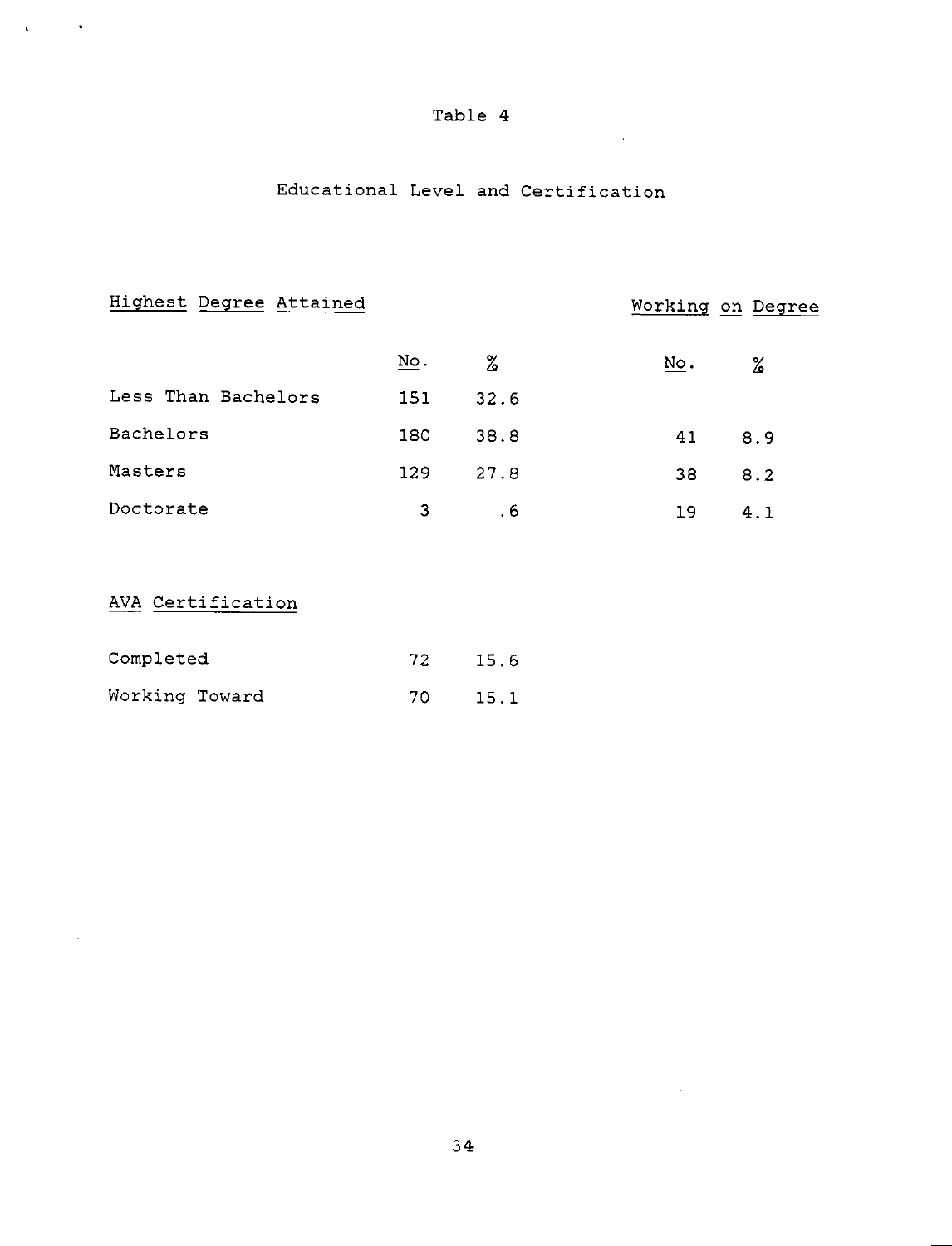$\mathcal{L}_{\text{max}}$  and  $\mathcal{L}_{\text{max}}$ 

# Degree Subject Areas: Completed and Working Toward

|     |                                           |                           | Bachelors | Masters                   |           | Doctorate                 |           |
|-----|-------------------------------------------|---------------------------|-----------|---------------------------|-----------|---------------------------|-----------|
|     |                                           | $\underline{\text{No}}$ . | ℅         | $\underline{\text{No}}$ . | %         | $\underline{\text{No}}$ . | %         |
|     | Agriculture                               | $\overline{a}$            | .4        |                           |           |                           |           |
|     | <b>J</b> Business & Management            | 22                        | 4.8       | 12                        | 2.6       |                           |           |
|     | Citizenship/Civic<br>Activities           | 8                         | 1.7       | $5^{\circ}$               | 1.1       |                           |           |
| tu. | Communication                             | 13                        | 2.8       | $\overline{2}$            | .4        | $\mathbf{1}$              | 0.2       |
|     | <sup>2</sup> Education & Counseling       | 77                        | 16.6      | 71                        | 15.3      | 13                        | 2.8       |
| 91  | Home Economics                            | 9                         | 1.9       |                           |           |                           |           |
| ÿ.  | Letters                                   | 37                        | 8.0       | 5                         | 1.1       | $\mathbf{1}$              | 0.2       |
|     | Liberal Arts/General<br>Studies           | 11                        | 2.4       | 1                         | $\cdot$ 2 |                           |           |
|     | Life Sciences                             | 12                        | 2.6       | $\mathbf{1}$              | $\cdot$ 2 |                           |           |
| Ę.  | Philosophy, Religion<br>and Theology      | 4                         | $\cdot$ 9 | 2                         | .4        |                           |           |
|     | Physical Sciences                         | 2                         | $\cdot$ 4 |                           |           |                           |           |
|     | Public Affairs and<br>Protective Services | 22                        | 4.8       | 45                        | 9.7       | $\mathbf{1}$              | $\cdot$ 2 |
|     | Psychology                                | 32                        | 6.9       | 6                         | 1.3       | $\mathbf{I}$              | $\cdot$ 2 |
|     | Social Sciences                           | 96                        | 20.7      | 16                        | 3.5       | 4                         | .9        |
|     | Dolunteer Administration                  | 3                         | . 6       | 1                         | .2        | $\mathbf 1$               | $\cdot$ 2 |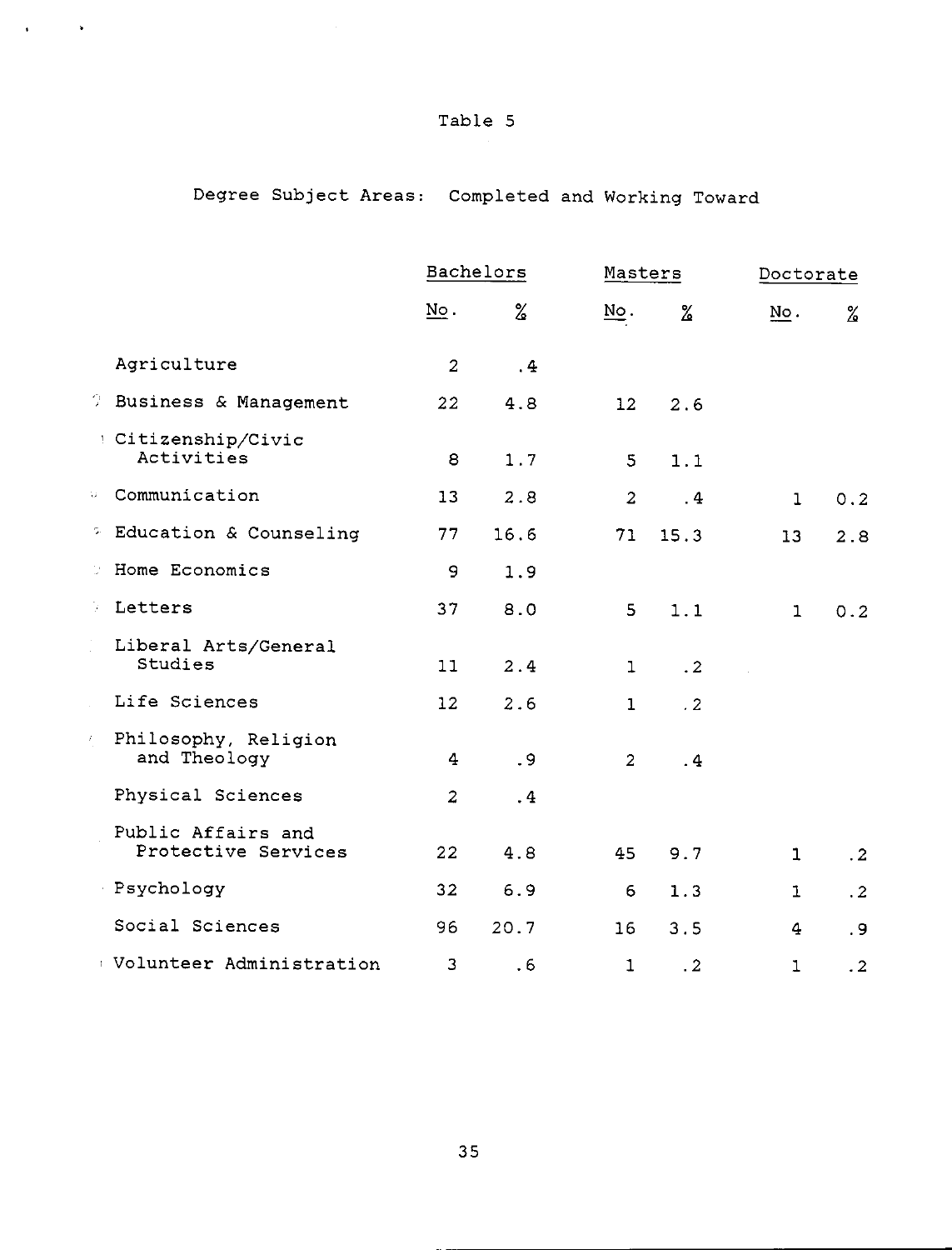| Table |  | 6 |
|-------|--|---|
|-------|--|---|

 $\mathcal{L}^{\text{max}}_{\text{max}}$  , where  $\mathcal{L}^{\text{max}}_{\text{max}}$ 

 $\mathcal{A}^{\text{max}}_{\text{max}}$ 

# Annual Gross Salary

|                      | No. | %    |
|----------------------|-----|------|
| Less than $$10,000$  | 22  | 4.8  |
| \$10,000 to \$14,999 | 52  | 11.2 |
| \$15,000 to \$19,999 | 128 | 27.6 |
| \$20,000 to \$24,999 | 134 | 28.9 |
| Over \$25,000        | 123 | 26.6 |

 $\mathcal{L}^{\text{max}}_{\text{max}}$  and  $\mathcal{L}^{\text{max}}_{\text{max}}$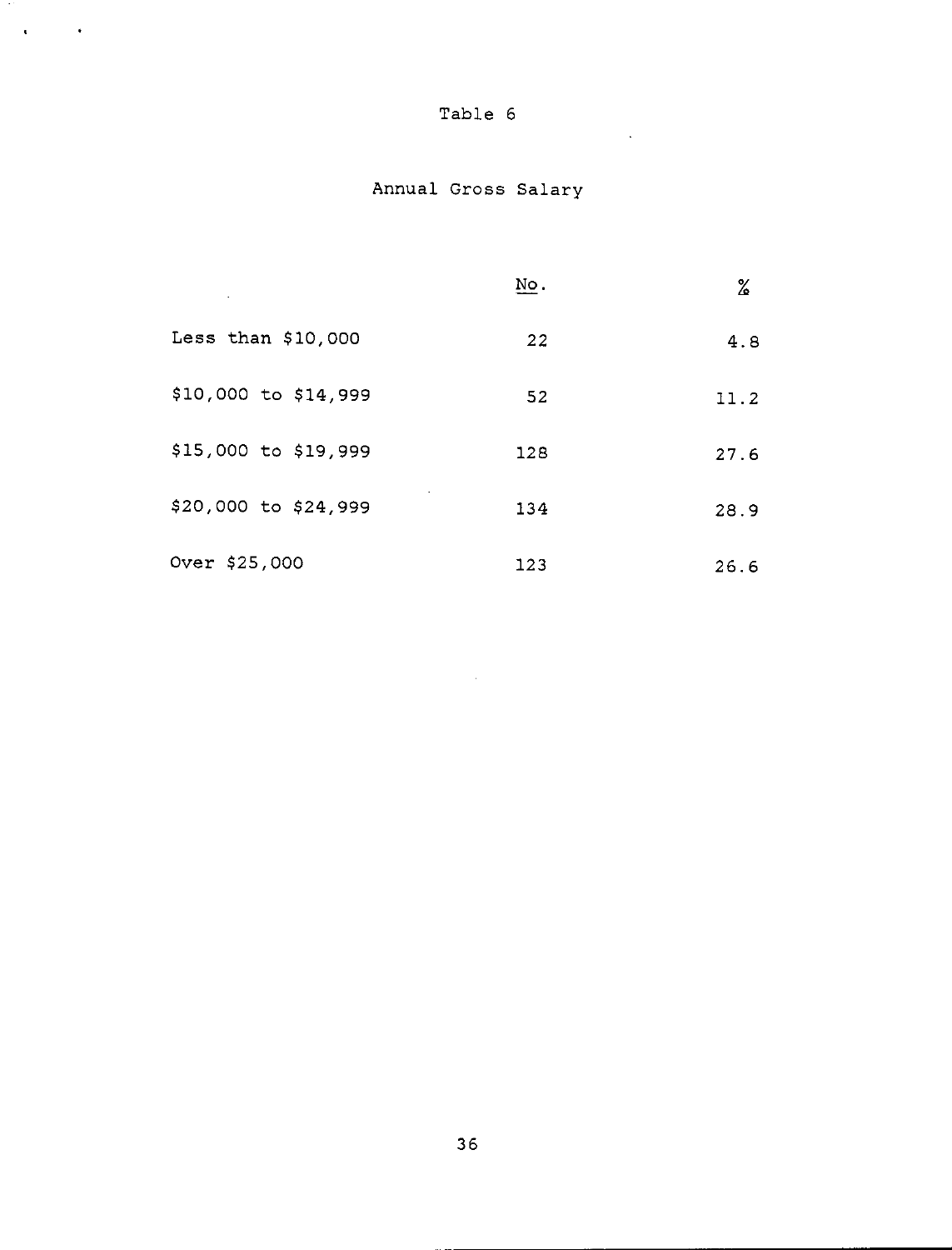$\label{eq:2} \frac{1}{\sqrt{2}}\sum_{i=1}^n\frac{1}{\sqrt{2}}\sum_{i=1}^n\frac{1}{\sqrt{2}}\sum_{i=1}^n\frac{1}{\sqrt{2}}\sum_{i=1}^n\frac{1}{\sqrt{2}}\sum_{i=1}^n\frac{1}{\sqrt{2}}\sum_{i=1}^n\frac{1}{\sqrt{2}}\sum_{i=1}^n\frac{1}{\sqrt{2}}\sum_{i=1}^n\frac{1}{\sqrt{2}}\sum_{i=1}^n\frac{1}{\sqrt{2}}\sum_{i=1}^n\frac{1}{\sqrt{2}}\sum_{i=1}^n\frac{1$ 

 $\sim 10^{-11}$ 

 $\mathbf{c} = \mathbf{c} \times \mathbf{r}$ 

## Professional Commitment to Volunteer Administration

 $\sim$ 

|                                                                                         | Disagree     |             |                | <u>Agree</u> |             |
|-----------------------------------------------------------------------------------------|--------------|-------------|----------------|--------------|-------------|
|                                                                                         |              | 1           | $\overline{2}$ | 3            | 4           |
| Primary Professional<br>Orientation                                                     | No .<br>$\%$ | 120<br>25.9 | 73<br>15.8     | 104<br>22.5  | 110<br>34.6 |
| Prefer Employment in<br>Other Fields                                                    | No.<br>$\%$  | 201<br>43.4 | 115<br>24.8    | 79<br>17.1   | 57<br>12.3  |
| More Loyalty to Insti-<br>tution Than Volunteer<br>Administration                       | No.<br>$\%$  | 153<br>33   | 108<br>23.3    | 109<br>23.5  | 78<br>16.8  |
| Current Position As<br>Intermediate Point<br>in Administrative<br>Career at Institution | No.<br>$\%$  | 217<br>46.9 | 83<br>17.9     | 80 -<br>17.3 | 73<br>15.8  |

| $\cdot$             |     | Happen-<br>stance | Evolved<br>from<br>Volunteer<br>Work | Evolved<br>from<br>Previous<br>$Employ-$<br>ment | Pursued<br>Position<br>Actively |
|---------------------|-----|-------------------|--------------------------------------|--------------------------------------------------|---------------------------------|
| How Came to Current | No. | 65                | 92                                   | 158                                              | 120                             |
| Position            | ℅   | 18.4              | 19.9                                 | 34.1                                             | 25.9                            |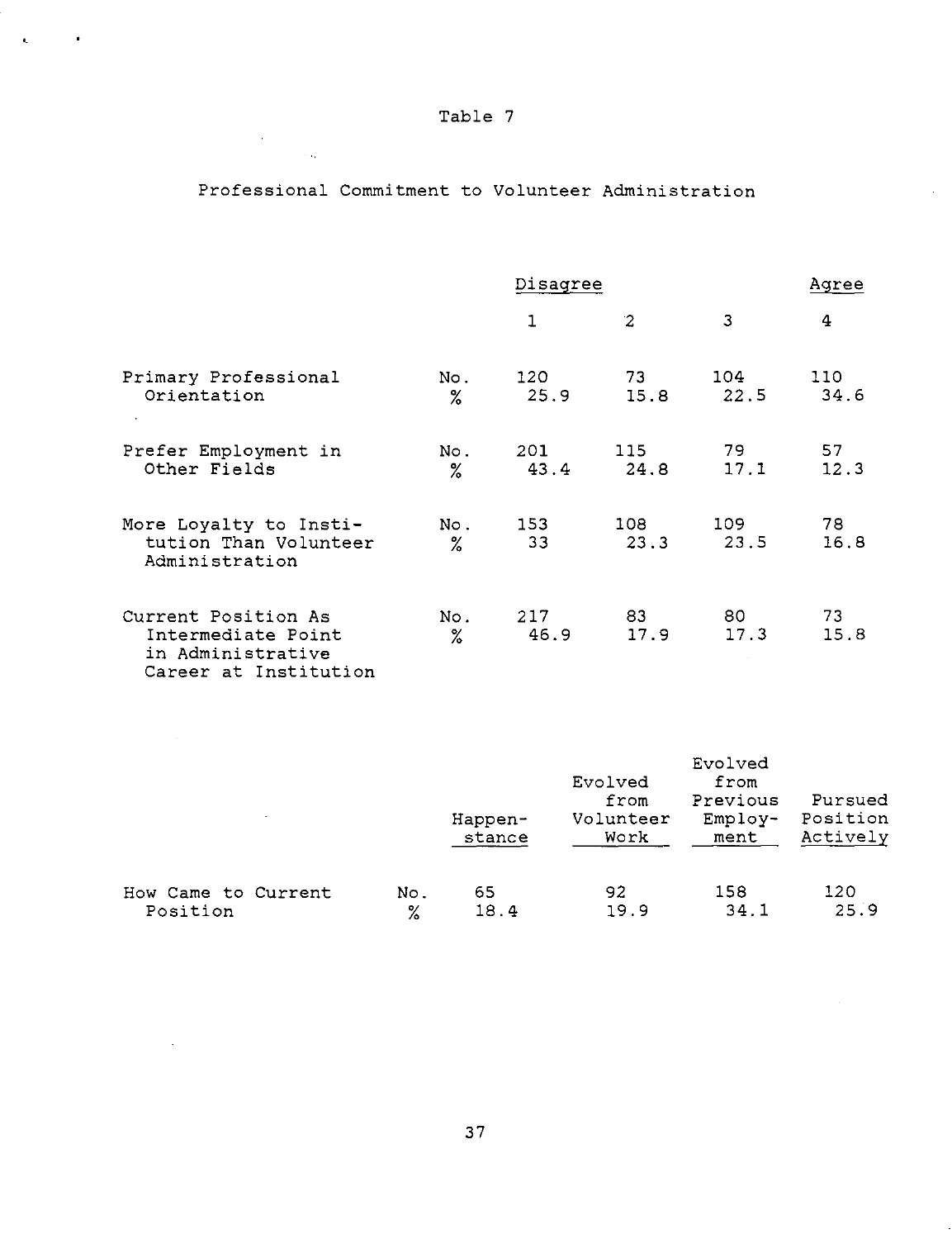$\mathcal{L}_{\mathcal{L}}$ 

 $\sigma_{\rm c}$  $\mathcal{L}_{\mathcal{A}}$ 

 $\sim 10$ 

 $\sim$   $\sim$ 

# Status of Volunteer Program

|                                                                                |             |              | Yes            | No          |               |
|--------------------------------------------------------------------------------|-------------|--------------|----------------|-------------|---------------|
| Written Policy Statement<br>on Mission of Volunteers                           |             | No.<br>℅     | 426<br>92      | 33<br>7.1   |               |
|                                                                                |             | Disagree     |                |             | Agree         |
|                                                                                |             | $\mathbf{I}$ | $\overline{c}$ | 3           | 4             |
| Volunteer Administrators<br>Have Less Job Security                             | No.<br>℅    | 265<br>57.2  | 54<br>11.7     | 66<br>14.3  | 59<br>12.7    |
| Agency Staff Indifferent<br>to Volunteer Program                               | No.<br>℅    | 283<br>61.1  | 114<br>24.6    | 44<br>9.5   | 12<br>$2.6\,$ |
| Governing Board Shown<br>Considerable Interest<br>in Volunteer Program         | No.<br>%    | 1.5          | 38<br>8.2      | 92<br>19.9  | 318<br>68.7   |
| Volunteer Administrator<br>Influence on Staff-<br>Related Policies             | No.<br>$\%$ | 65<br>14     | 111<br>24      | 99<br>21.4  | 178<br>38.4   |
| Staff Members Regard<br>Volunteer Administration<br>as Professional Occupation | No.<br>%    | 35<br>7.6    | 96<br>20.7     | 124<br>26.8 | 195<br>42.1   |

 $\bar{\gamma}$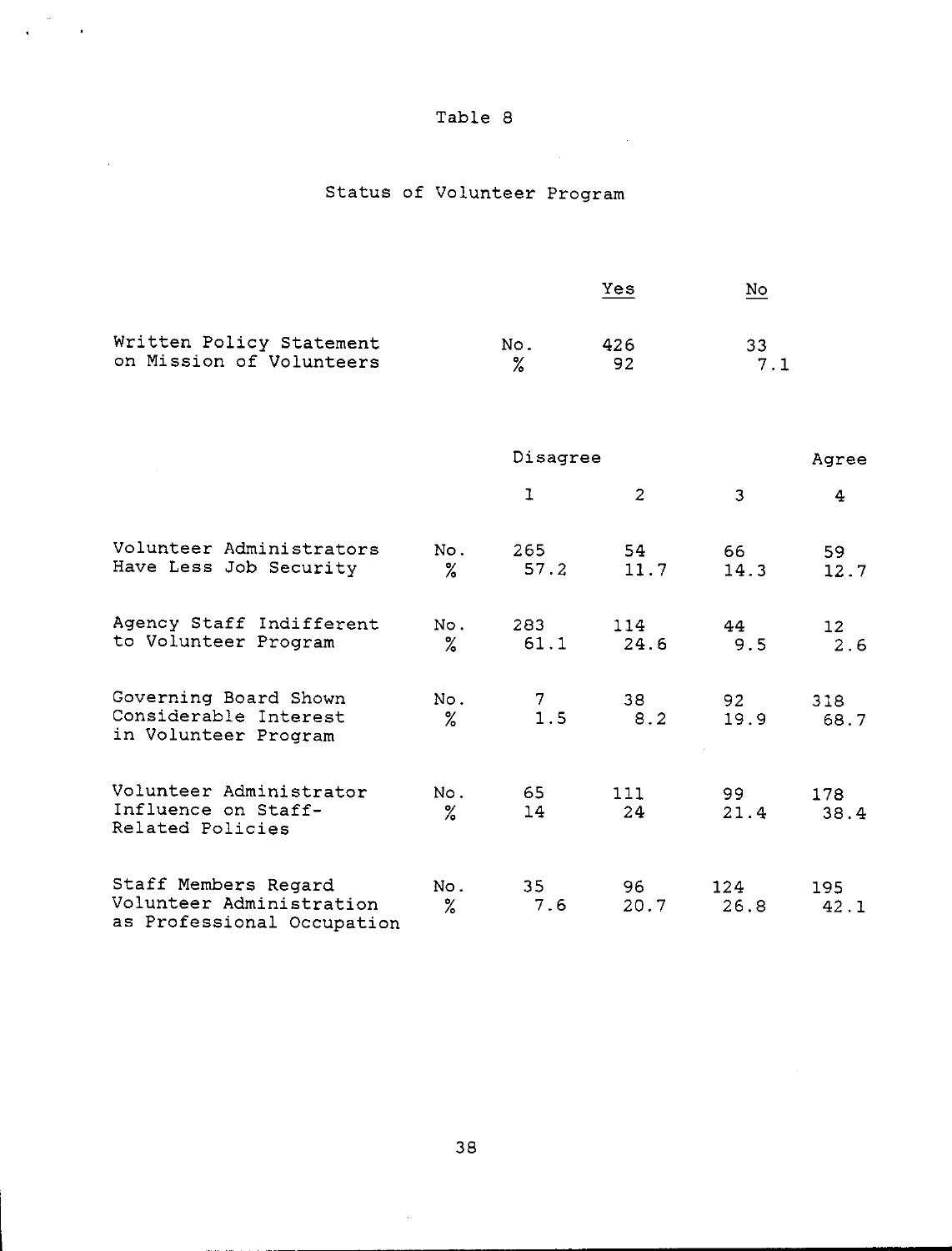$\mathcal{L}_{\mathrm{eff}}$ 

 $\mathbf{q}_i$  ,  $\mathbf{q}_i$  ,  $\mathbf{q}_i$ 

# Salary Compared to Other Administrators

 $\mathcal{L}^{\text{max}}_{\text{max}}$  and  $\mathcal{L}^{\text{max}}_{\text{max}}$ 

| Level                       | $\underline{\text{No}}$ . | ℅    |
|-----------------------------|---------------------------|------|
| Lower                       | 129                       | 27.9 |
| About the same              | 147                       | 31.7 |
| Higher                      | 24                        | 5.2  |
| Don't know salary of others | 56                        | 12.1 |
| No others for comparison    | 60                        | 13.1 |

 $\sim 10^{-1}$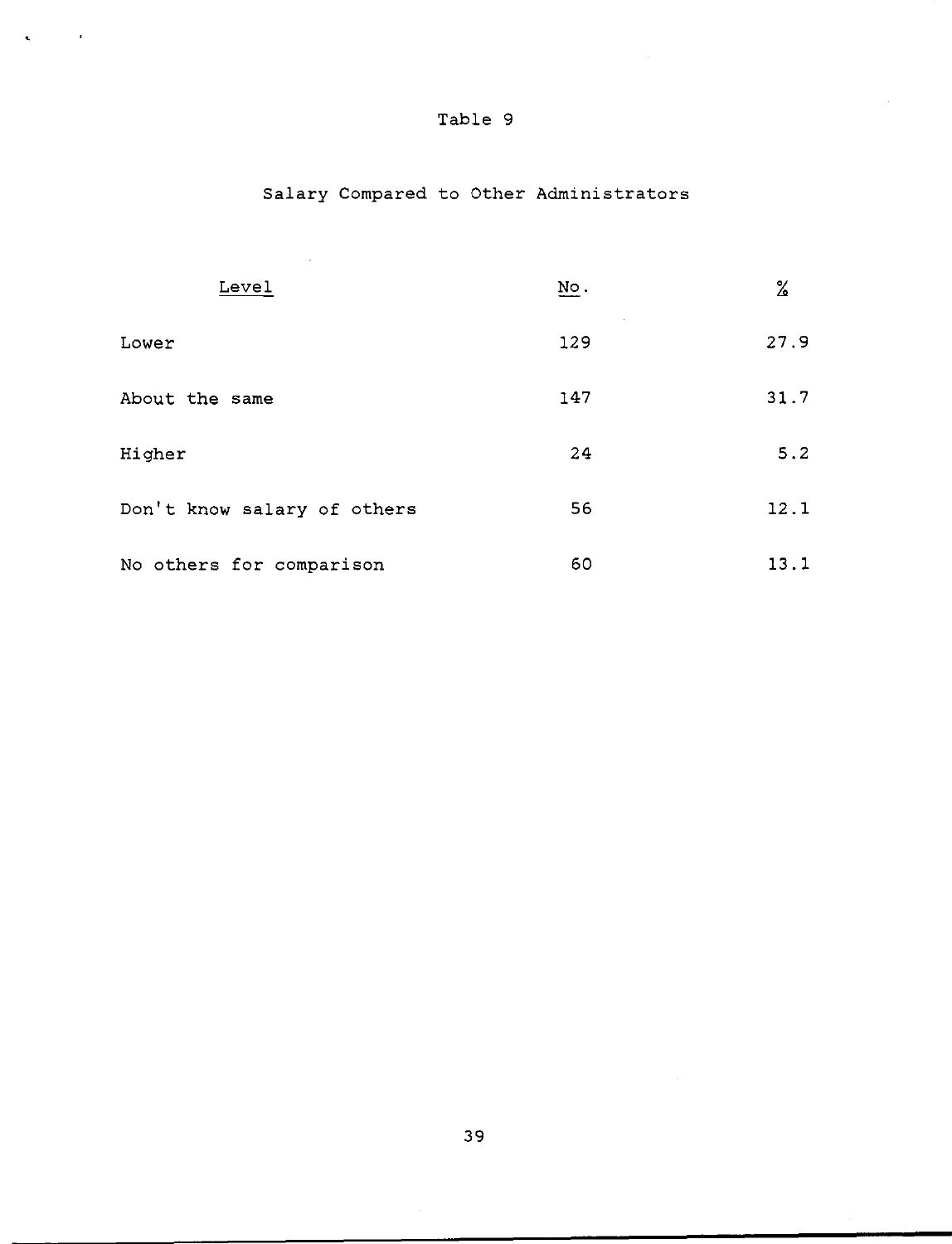| Table |  | 10 |
|-------|--|----|
|-------|--|----|

 $\sim 10^{-10}$ 

 $\overline{\phantom{a}}$ 

and and company of the second second and the second second second and second second and second and second and  $\mathcal{L}^{\text{max}}_{\text{max}}$  and  $\mathcal{L}^{\text{max}}_{\text{max}}$ 

# Number of Staff in Volunteer Programs

| Number Staff   | $\sim$<br>$\underline{\text{No}}$ . | $\frac{9}{6}$ |
|----------------|-------------------------------------|---------------|
| 1              | 192                                 | 41.5          |
| $\overline{c}$ | 158                                 | 34.1          |
| 3              | 109                                 | 23.5          |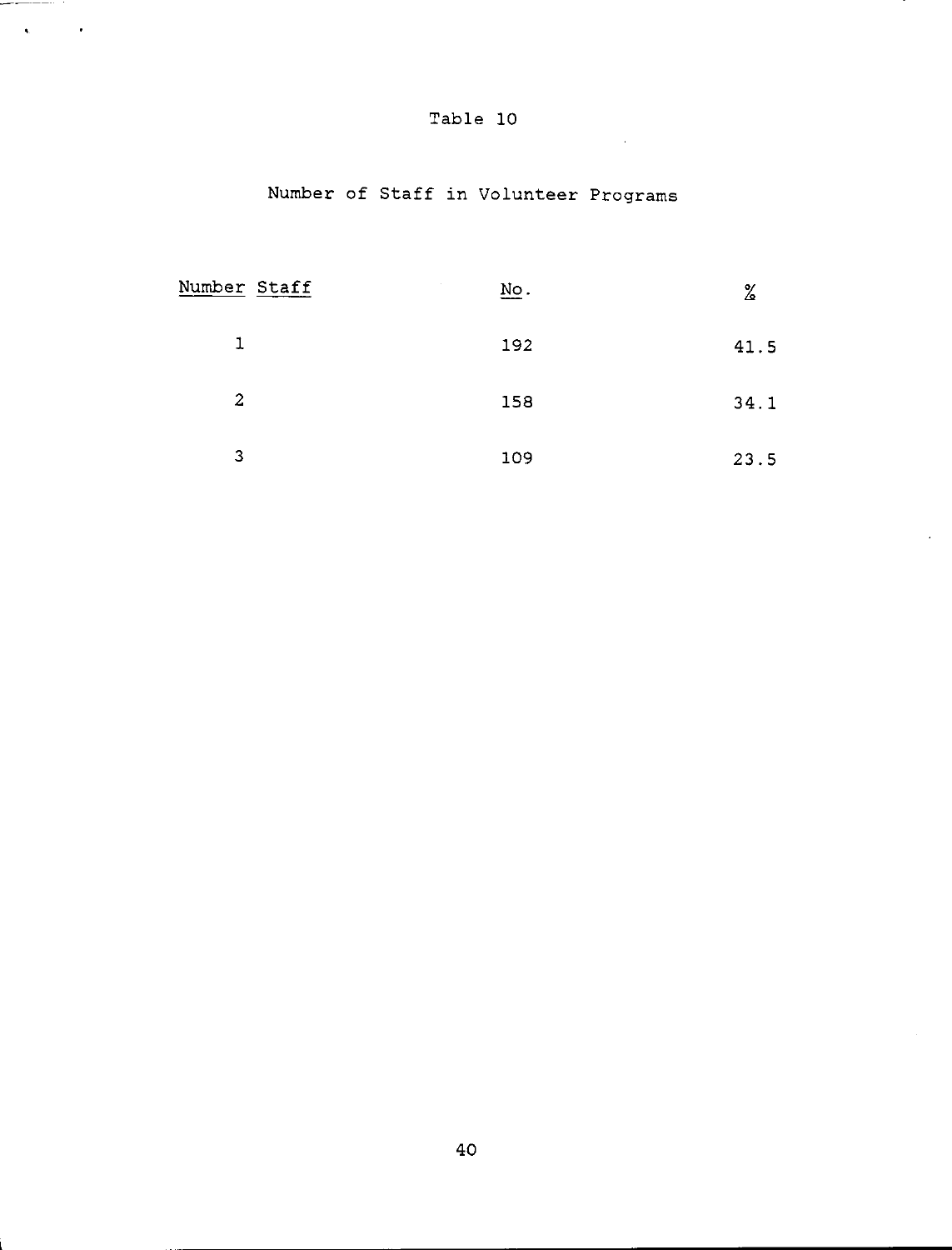| Table |  |
|-------|--|
|       |  |

 $\Delta \sim 10$ 

 $\sim 100$ 

## nuel of Officials Between Volunteer Administrators a the Chief Administrative Officer

|                | $\underline{\mathbf{N}}\underline{\mathbf{o}}$ . | %    |
|----------------|--------------------------------------------------|------|
| $\circ$        | 210                                              | 45.4 |
| $\mathbf{1}$   | 169                                              | 36.5 |
| $\overline{2}$ | 53                                               | 11.4 |
| 3              | 12                                               | 2.6  |

 $\sim 10^7$ 

 $\sim 10^6$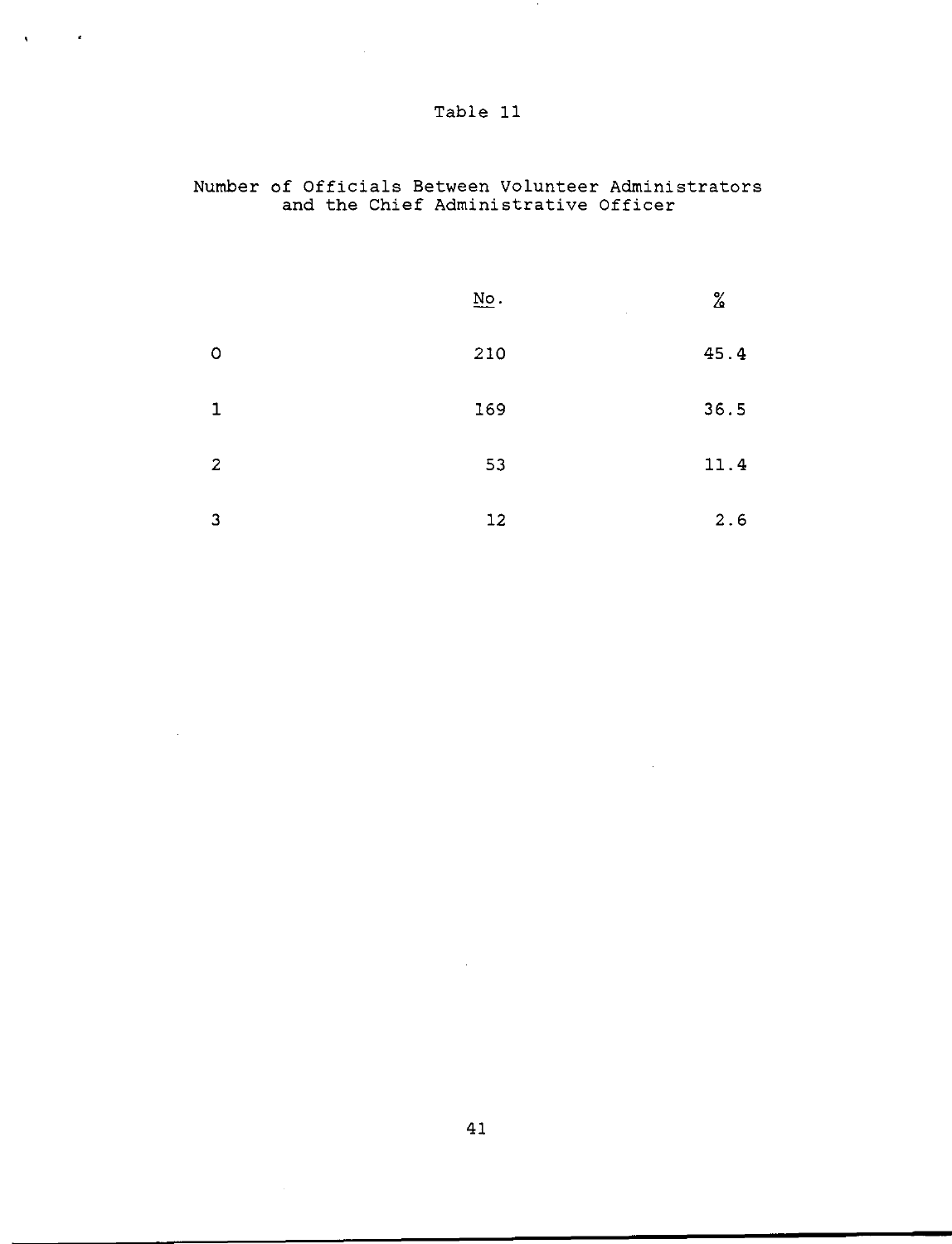| Table | 12 |
|-------|----|
|-------|----|

 $\label{eq:2.1} \frac{1}{\sqrt{2\pi}}\int_{\mathbb{R}^3}\frac{1}{\sqrt{2\pi}}\left(\frac{1}{\sqrt{2\pi}}\right)^2\frac{1}{\sqrt{2\pi}}\int_{\mathbb{R}^3}\frac{1}{\sqrt{2\pi}}\frac{1}{\sqrt{2\pi}}\frac{1}{\sqrt{2\pi}}\frac{1}{\sqrt{2\pi}}\frac{1}{\sqrt{2\pi}}\frac{1}{\sqrt{2\pi}}\frac{1}{\sqrt{2\pi}}\frac{1}{\sqrt{2\pi}}\frac{1}{\sqrt{2\pi}}\frac{1}{\sqrt{2\pi}}\frac{1}{\sqrt{2\pi}}\frac{$ 

 $\label{eq:2.1} \frac{1}{\sqrt{2}}\sum_{i=1}^n\frac{1}{\sqrt{2\pi}}\sum_{i=1}^n\frac{1}{\sqrt{2\pi}}\sum_{i=1}^n\frac{1}{\sqrt{2\pi}}\sum_{i=1}^n\frac{1}{\sqrt{2\pi}}\sum_{i=1}^n\frac{1}{\sqrt{2\pi}}\sum_{i=1}^n\frac{1}{\sqrt{2\pi}}\sum_{i=1}^n\frac{1}{\sqrt{2\pi}}\sum_{i=1}^n\frac{1}{\sqrt{2\pi}}\sum_{i=1}^n\frac{1}{\sqrt{2\pi}}\sum_{i=1}^n\frac{$ 

 $\Delta \sim 10^4$ 

 $\bullet$ 

## Preparation for Volunteer Administrators

|             |                           | Minimum General Education Requirements |
|-------------|---------------------------|----------------------------------------|
|             | $\underline{\text{No}}$ . | %                                      |
| High School | 97                        | 21.0                                   |
| Bachelor    | 326                       | 70.4                                   |
| Master      | 27                        | 5.8                                    |
| Doctorate   | 0                         | 0                                      |

|                                                                |     | Previous Experience |
|----------------------------------------------------------------|-----|---------------------|
|                                                                | No. | %                   |
| Previous Volunteer Experience                                  | 316 | 68.3                |
| Previous Volunteer Experience<br>with Similar Agency or Client | 137 | 29.6                |
| Previous Administrative<br>Experience                          | 365 | 78.8                |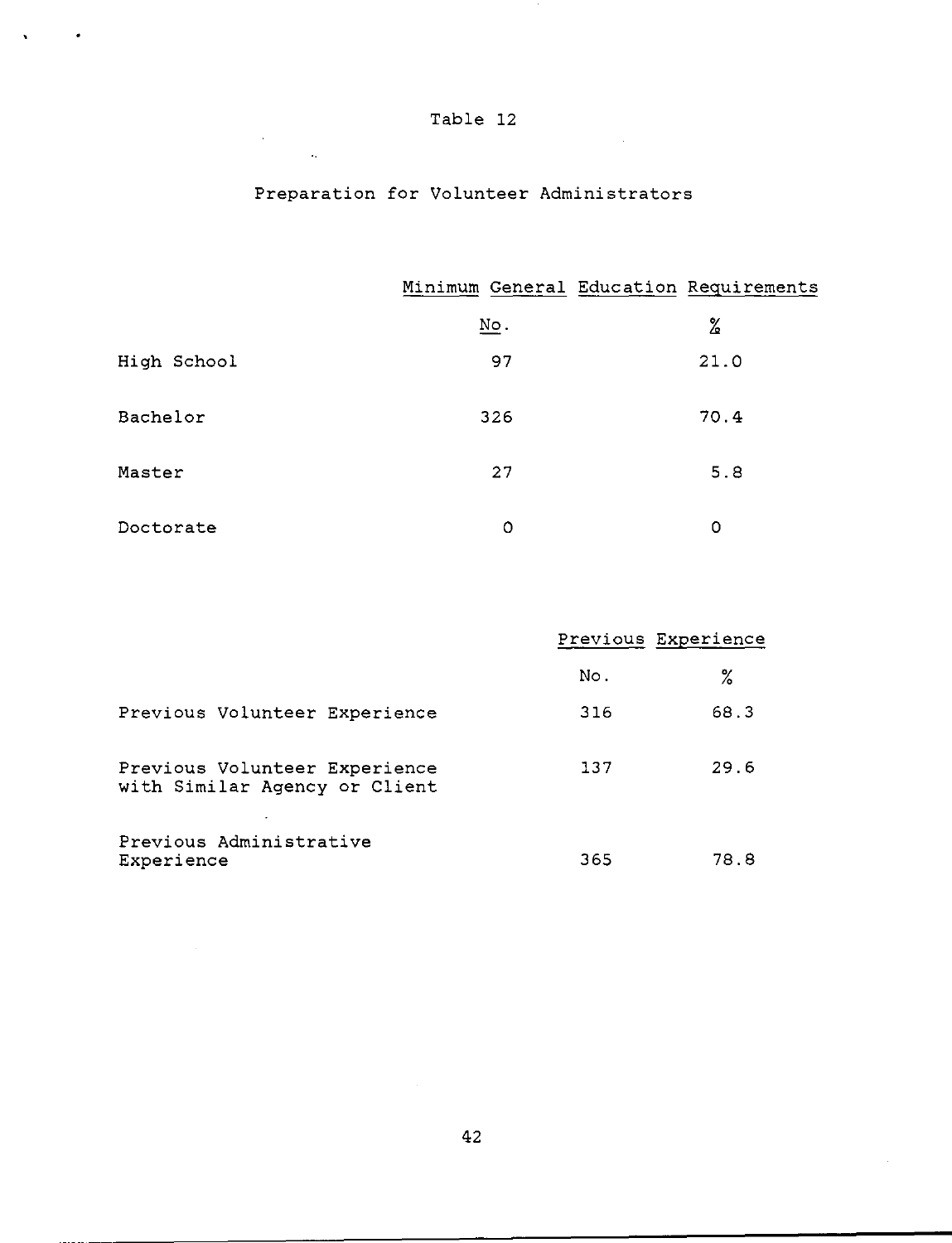$\Delta \phi = 0.000$   $\sigma$ 

**TELEVISION** 

# Role of Universities in Volunteer Administration

|                                                               |             | Agree                                   |                        |             |             |
|---------------------------------------------------------------|-------------|-----------------------------------------|------------------------|-------------|-------------|
|                                                               |             | 1                                       | $\cdot$ 2              | 3           | 4           |
| Conduct Research                                              | No.<br>%    | $\begin{array}{c} 7 \\ 1.5 \end{array}$ | 34<br>7.3              | 127<br>27.4 | 291<br>62.9 |
| Translate theory and<br>research into practice<br>application | No.<br>$\%$ | $\begin{array}{c} 8 \\ 1.7 \end{array}$ | 35 <sub>2</sub><br>7.6 | 85<br>18.4  | 333<br>71.9 |
| Offer formal training<br>and degree programs                  | No.<br>$\%$ | $\frac{9}{1.1}$                         | 26<br>5.6              | 92<br>19.9  | 331<br>71.5 |
| Offer non-credit<br>workshops                                 | No.<br>$\%$ | 48<br>10.4                              | 34<br>7.3              | 92<br>19.9  | 282<br>60.9 |
| Provide consultative<br>services                              | No.<br>$\%$ | 32<br>6.9                               | 51<br>11               | 119<br>25.7 | 249<br>53.8 |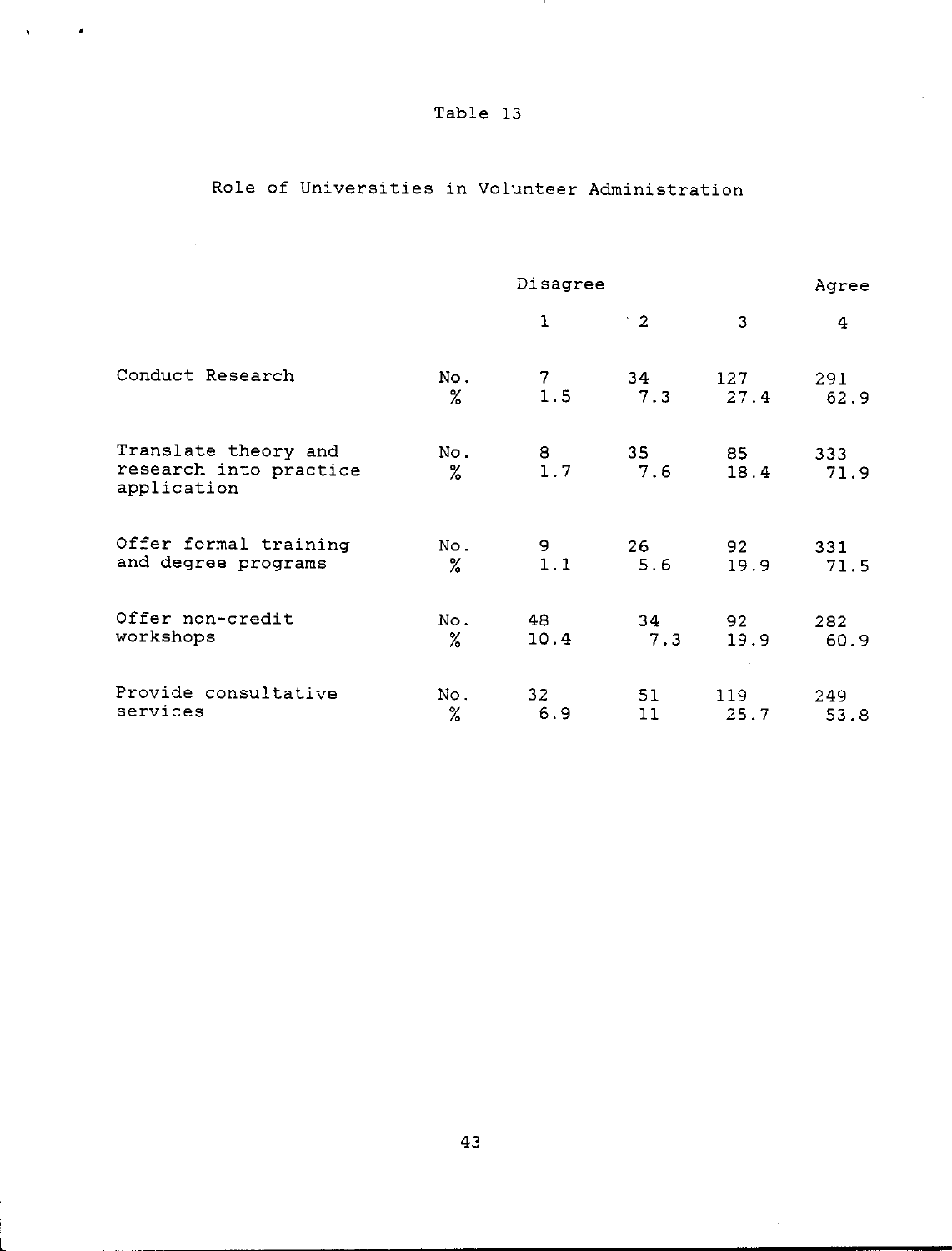$\sim 100$  km s  $^{-1}$ 

 $\sim$   $\sim$ 

 $\mathbf{A}^{\text{max}}_{\text{max}}$  , where

### Extent to Which Volunteer Administrators

## Perform Certain Tasks

|                                                                                                                                    |             | Not at all   |              |                | Very Often               |             |  |
|------------------------------------------------------------------------------------------------------------------------------------|-------------|--------------|--------------|----------------|--------------------------|-------------|--|
|                                                                                                                                    |             | 1            | 2            | $\overline{3}$ | 4                        | 5           |  |
| Need for volunteers                                                                                                                |             |              |              |                |                          |             |  |
| Assess the need for<br>volunteers through<br>review of records,<br>reports or past<br>histories of volunteer<br>use in the agency. | No.<br>$\%$ | 40 —<br>8.6  | 83<br>17.9   | 121<br>26.1    | 103 <sub>1</sub><br>22.2 | 99<br>21.4  |  |
| Meet with current staff,<br>e.g., supervisors and/<br>or co-workers, to<br>determine need for<br>volunteers.                       | $\%$        | No. 5<br>1.1 | 16<br>3.5    | 80<br>17.3     | 158<br>34.1              | 189<br>40.8 |  |
| Review current job<br>requirements to<br>determine if volunteers<br>can be used.                                                   | No.<br>$\%$ | 21<br>4.5    | 50 -<br>10.8 | 111<br>24.0    | 135<br>29.2              | 128<br>27.6 |  |
| Use volunteers based on<br>habit or custom<br>established in the<br>agency.                                                        | No.<br>$\%$ | 36<br>7.8    | 61<br>13.2   | 113<br>24.4    | 112<br>24.2              | 120<br>25.9 |  |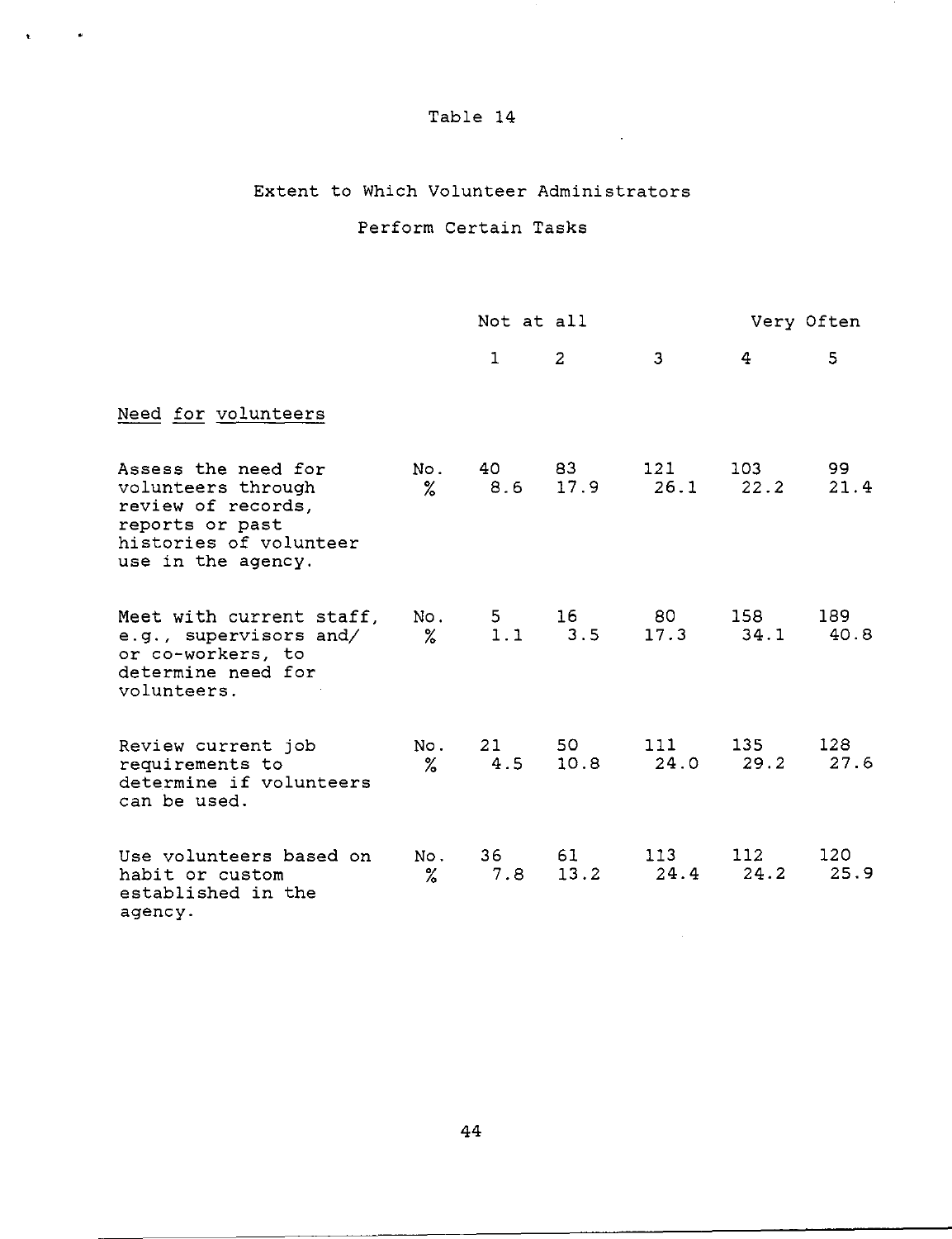|                                                                                                                  |             | Not at all            |              |              | Very Often   |             |  |
|------------------------------------------------------------------------------------------------------------------|-------------|-----------------------|--------------|--------------|--------------|-------------|--|
|                                                                                                                  |             | 1                     | $\mathbf{2}$ | 3            | 4            | 5           |  |
| Recruitment                                                                                                      |             |                       |              |              |              |             |  |
| Identify specific job<br>requirements as the<br>basis for recruitment.                                           | No.<br>$\%$ | 8.<br>1.7             | 12<br>2.6    | 58<br>12.5   | 120<br>25.9  | 255<br>55.1 |  |
| Survey the community<br>for possible sources<br>of volunteers.                                                   | No.<br>$\%$ | 22<br>4.8             | 58<br>12.5   | 96 -<br>20.7 | 117<br>25.3  | 161<br>34.8 |  |
| Consult with community<br>agencies or civic<br>organizations that are<br>in a position to<br>provide volunteers. | No.<br>$\%$ | 19<br>4.1             | 51<br>11     | 98<br>21.2   | 139<br>30    | 147<br>31.7 |  |
| Recruit through news-<br>paper advertisement.                                                                    | No.<br>℅    | 52<br>11.2            | 62<br>13.4   | 83<br>17.9   | 86 -<br>18.6 | 173<br>37.4 |  |
| Recruit through TV or<br>radio.                                                                                  | No.<br>$\%$ | 98<br>21.2            | 80<br>17.3   | 92<br>19.9   | 75<br>16.2   | 112<br>24.2 |  |
| Use present volunteers<br>to recruit.                                                                            | No.<br>$\%$ | $\mathbf{I}$<br>0.2   | 18<br>3.9    | 81 —<br>17.5 | 134<br>28.9  | 222<br>47.9 |  |
| Recruit through mass<br>mailings.                                                                                | No.<br>$\%$ | 188<br>40.6           | 107<br>23.1  | 79<br>17.1   | 41<br>8.9    | 44<br>9.5   |  |
| Use personal contact<br>with potential<br>volunteers.                                                            | No.<br>$\%$ | 4 <sup>1</sup><br>0.9 | 23<br>5.0    | 79<br>17.1   | 142<br>30.7  | 206<br>44.5 |  |
| Use some other agency<br>or auxiliary, e.g.,<br>Red Cross or Voluntary<br>Action Center to do<br>recruitment.    | No.<br>%    | 90 -<br>19.4          | 77<br>16.6   | 81<br>17.5   | 68<br>14.7   | 107<br>23.1 |  |

 $\hat{\mathbf{v}}$ 

 $\bullet$ 

 $\hat{\boldsymbol{\theta}}$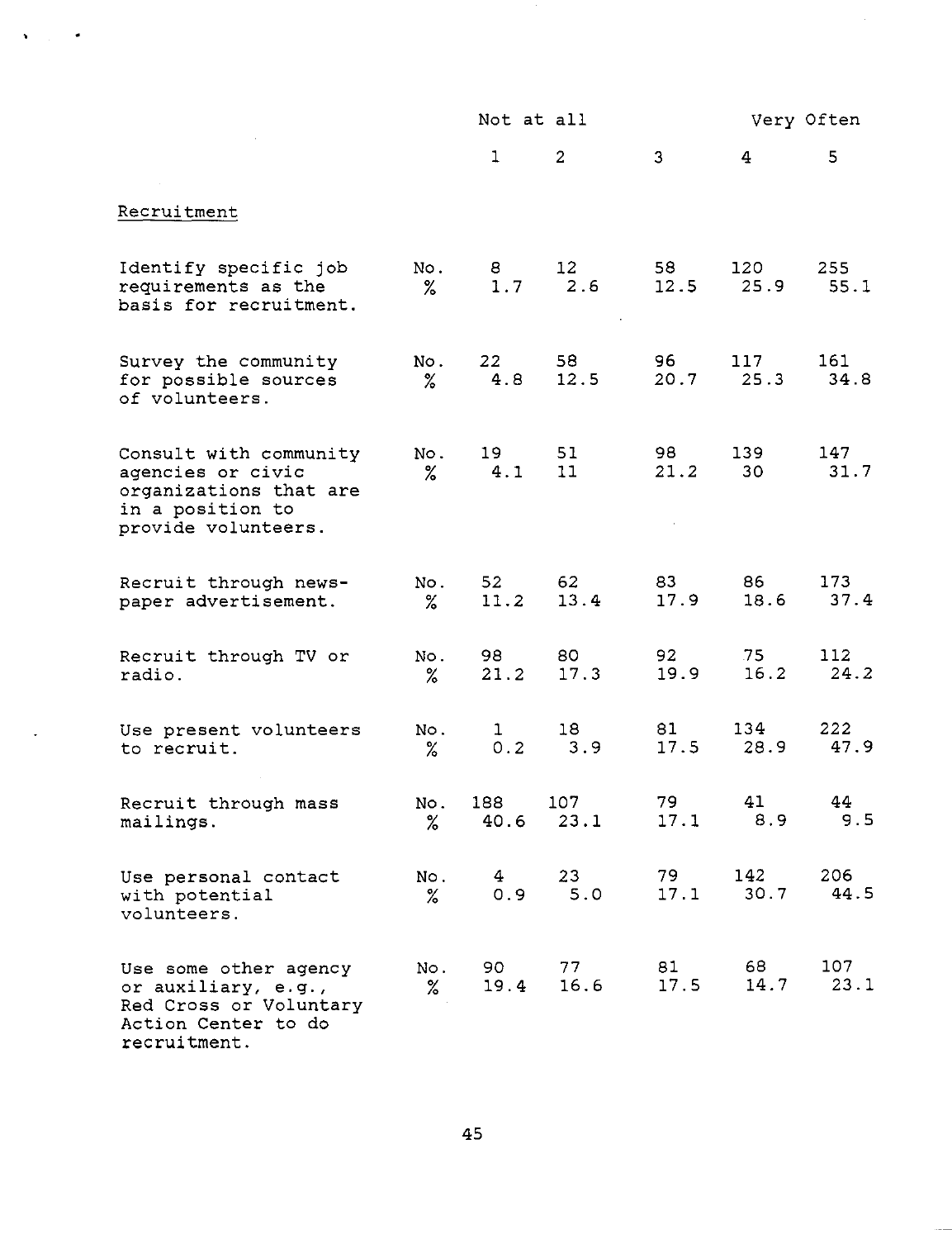|                                                                                        |             | Not at all   |                |              | Very Often     |             |  |
|----------------------------------------------------------------------------------------|-------------|--------------|----------------|--------------|----------------|-------------|--|
|                                                                                        |             | $\mathbf{1}$ | $\overline{2}$ | 3            | $\overline{4}$ | 5           |  |
| Selection                                                                              |             |              |                |              |                |             |  |
| Interview potential<br>volunteers to determine<br>their suitability for<br>the agency. | No.<br>$\%$ | 6<br>1.3     | 8<br>1.7       | 35<br>7.6    | 57<br>12.3     | 349<br>75.4 |  |
| Use personal references<br>from past volunteer<br>work experiences.                    | No.<br>$\%$ | 40<br>8.6    | 91<br>19.7     | 115<br>24.8  | 69<br>14.9     | 108<br>23.3 |  |
| Use the written<br>application.                                                        | No.<br>%    | 16<br>3.5    | 19<br>4.1      | 44<br>9.5    | 59<br>12.7     | 313<br>67.6 |  |
| Job Assignment                                                                         |             |              |                |              |                |             |  |
| Assign volunteers only<br>in response to staff<br>requests.                            | No.<br>$\%$ | 21<br>4.5    | 47<br>10.2     | 102.<br>22.0 | 108<br>23.3    | 163<br>35.2 |  |
| Assign only to areas<br>where volunteers feel<br>would be most rewarding.              | No.<br>$\%$ | 13<br>2.8    | 36<br>7.8      | 111<br>24.0  | 148<br>32.0    | 137<br>29.6 |  |
| Assign where skills are<br>most needed in the<br>agency.                               | No.<br>%    | 3<br>0.6     | 11<br>2.4      | 67<br>14.5   | 168<br>36.3    | 195<br>42.1 |  |

 $\hat{\textbf{v}}$ 

 $\bullet$ 

 $\ddot{\phantom{a}}$ 

 $\mathcal{A}$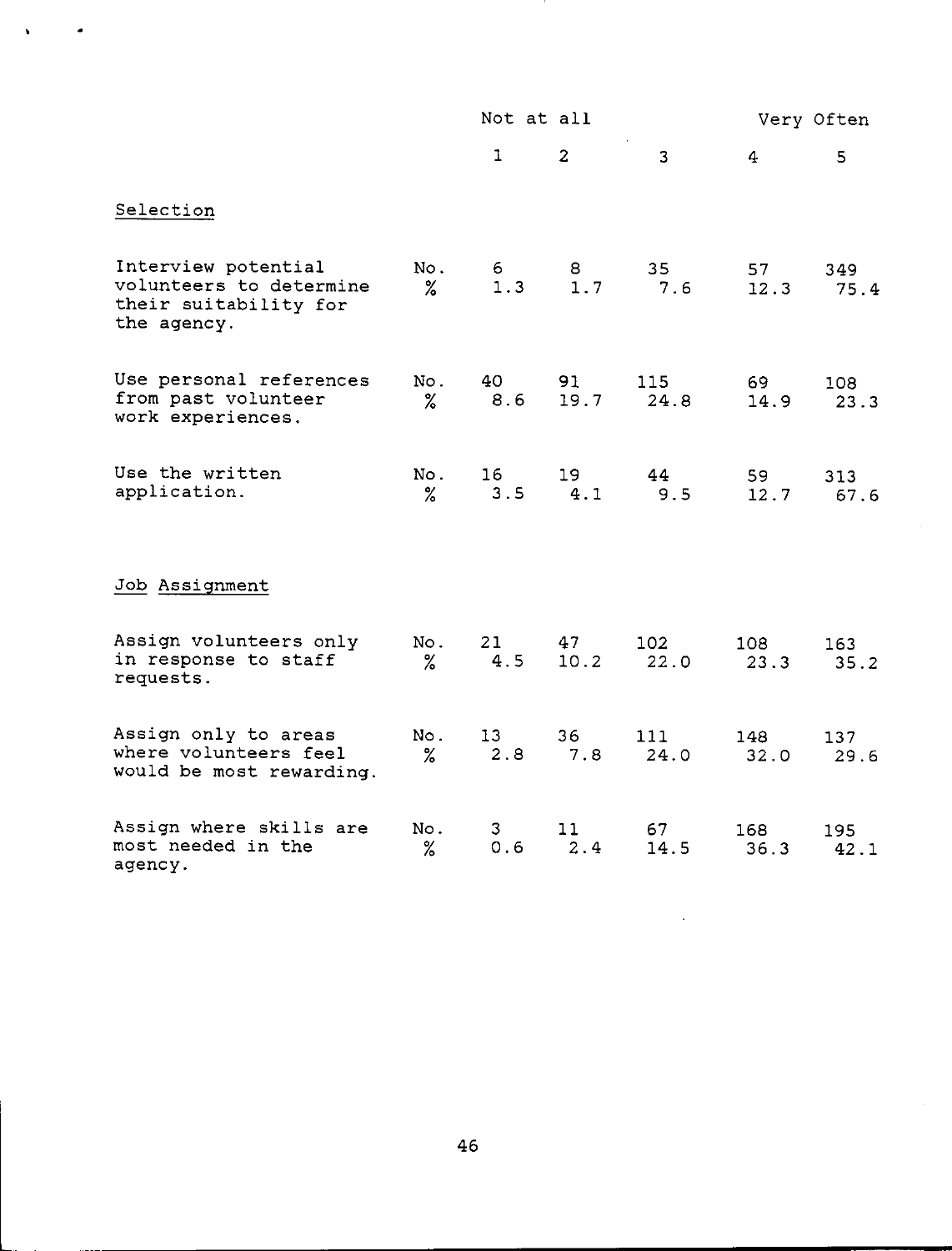|                                                                                         |             | Not at all   |                        |                         |                | Very Often  |
|-----------------------------------------------------------------------------------------|-------------|--------------|------------------------|-------------------------|----------------|-------------|
|                                                                                         |             | $\mathbf{1}$ | $\overline{2}$         | $\overline{3}$          | $\overline{4}$ | 5           |
| Orientation and Training of Volunteers                                                  |             |              |                        |                         |                |             |
| Provide a structured<br>program to orient<br>volunteers to agency.                      | No.<br>℅    | 21<br>4.5    | 29<br>6.3              | 52 <sub>2</sub><br>11.2 | 91 -<br>19.7   | 249<br>53.8 |
| Provide a structured<br>training program to<br>prepare volunteers for<br>specific jobs. | No.<br>℅    | 17<br>3.4    | 32 <sub>2</sub><br>6.9 | 75<br>16.2              | 114<br>24.6    | 203<br>43.8 |
| Provide training<br>programs to upgrade<br>volunteer skills.                            | No.<br>$\%$ | 28<br>6.0    | 50 —                   | 105<br>10.8 22.7        | 105<br>22.7    | 146<br>31.5 |
| Supervision of Volunteers                                                               |             |              |                        |                         |                |             |
| Monitor volunteer<br>effectiveness by<br>observing their<br>performance.                | No.<br>$\%$ | 24<br>5.2    | 48<br>10.4             | 118<br>25.5             | 105<br>22.7    | 149<br>32.2 |
| Monitor volunteer<br>effectiveness through<br>discussions with<br>volunteer.            | No.<br>%    | 9<br>1.9     | 26<br>5.6              | 101<br>21.8             | 146<br>31.5    | 163<br>35.2 |
| Monitor volunteer<br>effectiveness by<br>soliciting feedback<br>from staff supervisors. | No.<br>℅    | 8<br>1.7     | 24<br>5.2              | 51<br>11.0              | 150<br>32.4    | 201<br>43.4 |

 $\ddot{\phantom{a}}$ 

 $\ddot{\phantom{a}}$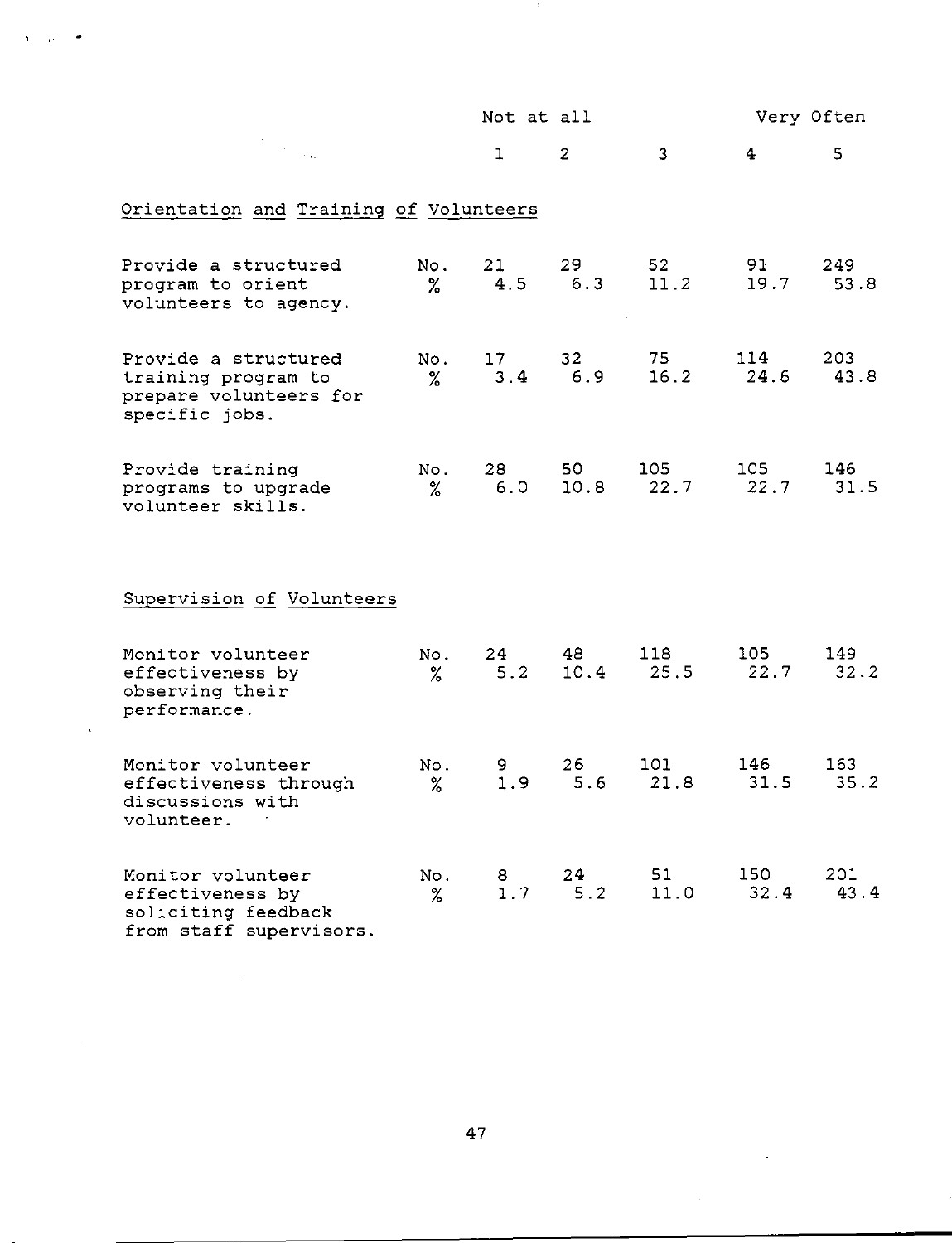|                                                                                                               |             | Not at all             |                |                    |             | Very Often     |
|---------------------------------------------------------------------------------------------------------------|-------------|------------------------|----------------|--------------------|-------------|----------------|
|                                                                                                               |             | $\mathbf{1}$           | $\overline{2}$ | 3                  | 4           | 5 <sub>1</sub> |
| Keep volunteers informed<br>of agency and volunteer<br>program news through<br>newsletter.                    | No.<br>$\%$ | 58<br>12.5             | 29<br>6.3      | 55<br>11.9         | 86<br>18.6  | 212<br>45.8    |
| Resolve volunteer/staff<br>conflicts.                                                                         | No.<br>$\%$ | 12 <sup>1</sup><br>2.6 | 41<br>8.9      | 103<br>22.2        | 116<br>25.1 | 159<br>34.3    |
| Encourage volunteers<br>who have concerns<br>about continuing<br>their volunteer work.                        | No.<br>$\%$ | 4<br>0.9               | 18<br>3.9      | 92<br>19.9         | 141<br>30.5 | 188<br>40.6    |
| Orientation and Training of Staff                                                                             |             |                        |                |                    |             |                |
| Conduct orientation<br>programs for staff on<br>the use of volunteers<br>in the agency.                       | No.<br>$\%$ | 53<br>11.4             | 66<br>14.3     | 114<br>24.6        | 97<br>21.0  | 101<br>21.8    |
| Conduct structured<br>training programs for<br>staff on the supervision<br>of volunteers.                     | No.<br>℅    | 99 -<br>21.4           | 89<br>19.2     | 110<br>23.8        | 60.<br>13.0 | 70<br>15.1     |
| Supervision of Staff                                                                                          |             |                        |                |                    |             |                |
| Monitor staff effective-<br>ness by observing the<br>performance of staff<br>as they work with<br>volunteers. | No.<br>$\%$ | 49 —<br>10.6           | 83             | 114<br>$17.9$ 24.6 | 98<br>21.2  | 81<br>17.5     |
| Monitor staff effective-<br>ness through discussions<br>with staff.                                           | No.<br>$\%$ | 20 —<br>4.3            | 37<br>8.0      | 113<br>24.4        | 138<br>29.8 | 118<br>25.5    |

 $\mathbf{v}=\mathbf{v}+\mathbf{v}$ 

48

 $\sim 10^7$ 

 $\sim 10^{-1}$ 

$$
f_{\rm{max}}
$$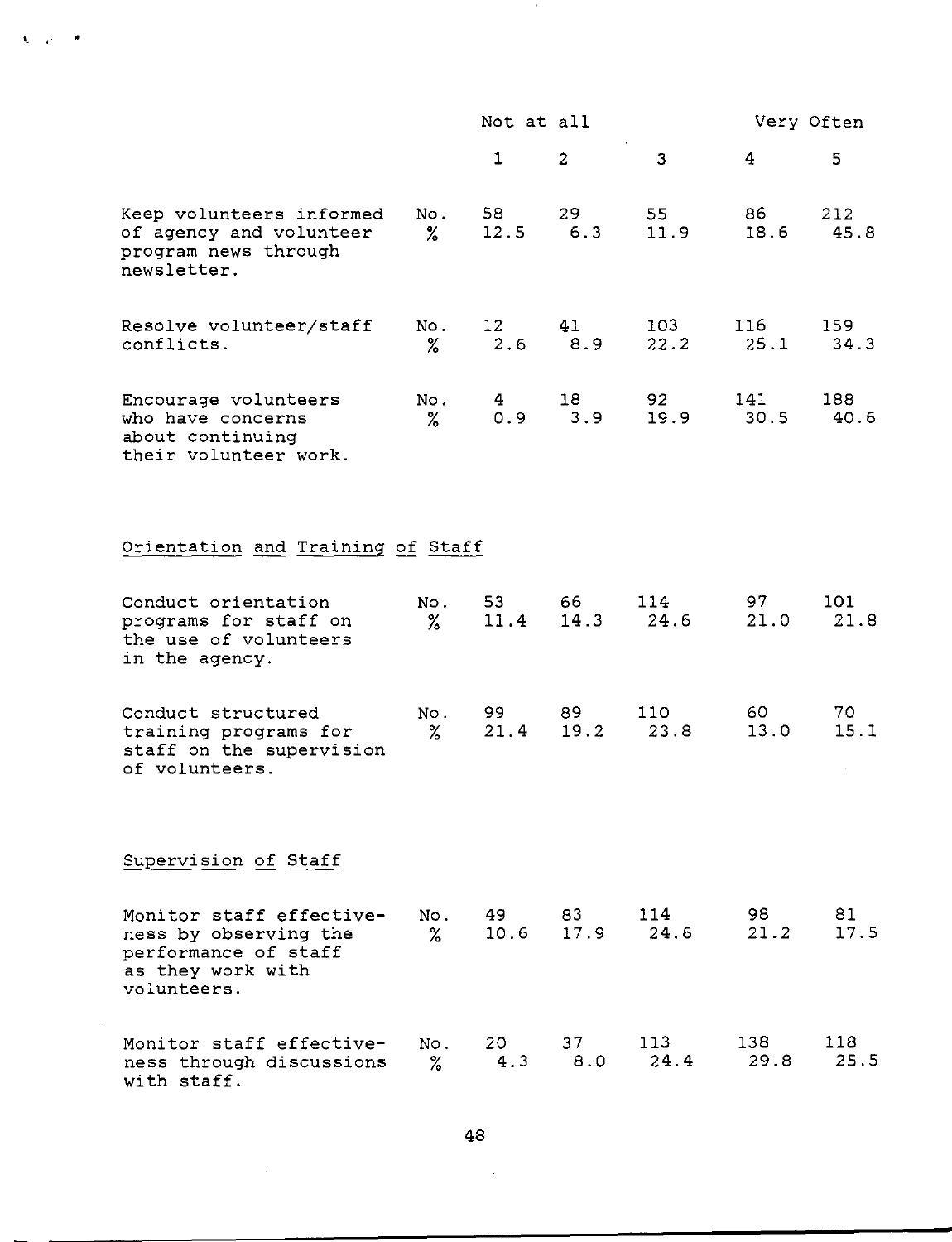|                                                                                                              |             | Not at all               |                     |              | Very Often  |             |  |
|--------------------------------------------------------------------------------------------------------------|-------------|--------------------------|---------------------|--------------|-------------|-------------|--|
|                                                                                                              |             | $\mathbf{1}$             | $\mathbf{2}$        | 3            | 4.          | 5           |  |
| Monitor staff effective-<br>ness by soliciting<br>feedback from<br>volunteers.                               | No.<br>$\%$ | 16<br>3.5                | 50<br>10.8          | 105<br>22.7  | 132<br>28.5 | 125<br>27.0 |  |
| Assist staff in handling<br>problems in supervising<br>volunteers.                                           | No.<br>℅    | 14<br>2.0                | 17<br>3.7           | 70 -<br>15.1 | 152<br>32.8 | 174<br>37.6 |  |
| Recognize staff con-<br>tributions to the<br>volunteer program.                                              | No.<br>$\%$ | 18<br>3.9                | 21<br>4.5           | 68 -<br>14.7 | 131<br>28.3 | 188<br>40.6 |  |
| Assess staff perfor-<br>mance with volunteers.                                                               | No.<br>℅    | 58<br>12.5               | 71<br>15.3          | 101<br>21.8  | 104<br>22.5 | 86<br>18.6  |  |
| Awards and Recognition                                                                                       |             |                          |                     |              |             |             |  |
| Hold annual recognition<br>day ceremonies.                                                                   | No.<br>$\%$ | 12 <sub>1</sub><br>2.6   | 13<br>2.8           | 20<br>4.3    | 34<br>7.3   | 365<br>78.8 |  |
| Publicize volunteer<br>activities in local<br>media.                                                         | No.<br>$\%$ | 12 <sub>1</sub><br>$2.6$ | 29<br>6.3           | 66<br>14.3   | 82<br>17.7  | 257<br>55.5 |  |
| Recognize volunteer<br>contributions through<br>informal praise.                                             | No.<br>$\%$ | 1<br>0.2                 | $\mathbf{1}$<br>0.2 | 13<br>2.8    | 53<br>11.4  | 384<br>82.9 |  |
| Offer professional dev-<br>elopment opportunities<br>such as attendance at<br>conference, workshops,<br>etc. | No.<br>$\%$ | 25<br>5.4                | 41<br>8.9           | 116<br>25.1  | 92<br>19.9  | 171<br>36.9 |  |

- 11

 $\sim$ 

 $\frac{1}{2}$  ,  $\frac{1}{2}$ 

•

 $\hat{\mathbf{x}} = \hat{\mathcal{Q}}^{\dagger}$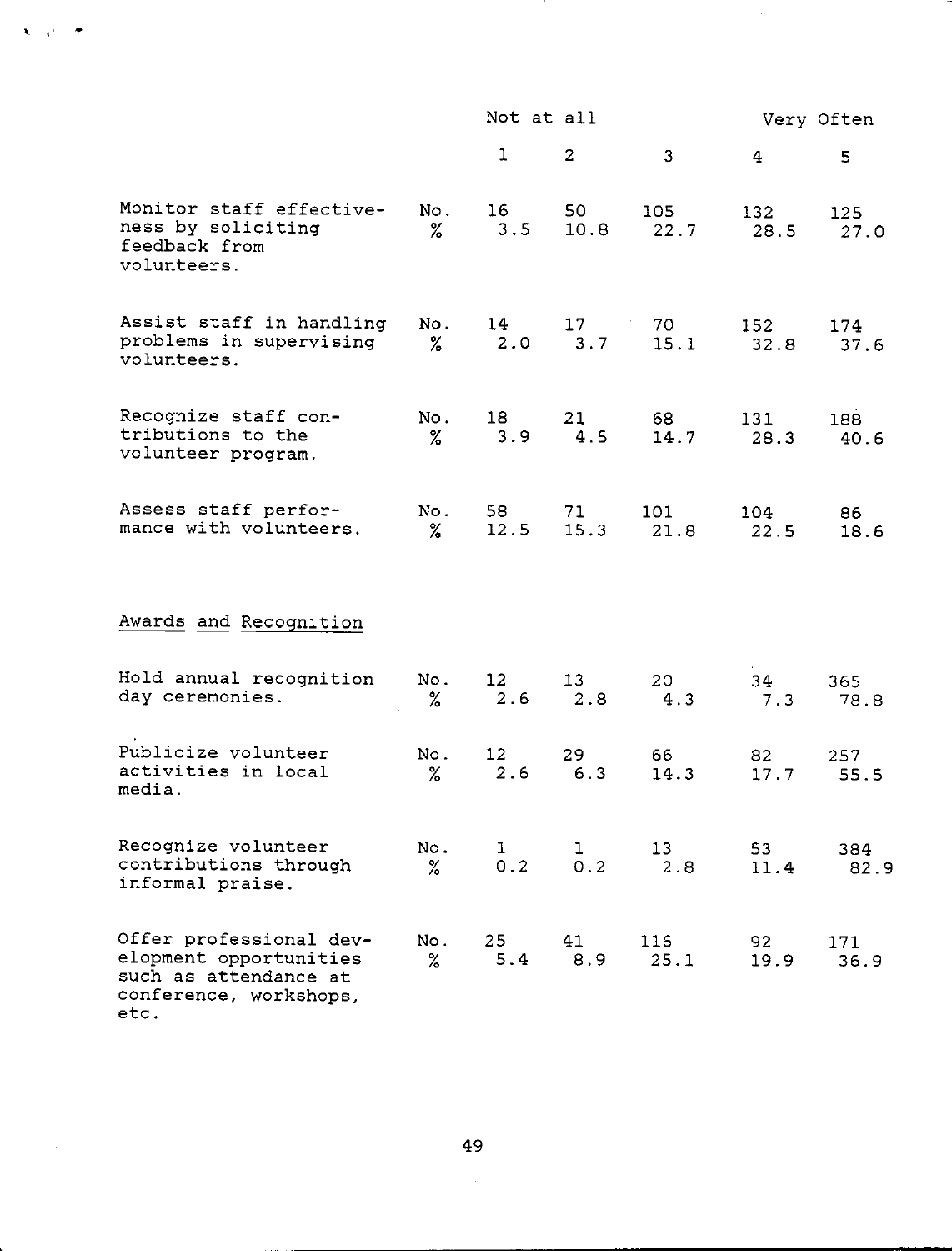|                                                                  |             | Not at all             |            |             | Very Often  |                |  |
|------------------------------------------------------------------|-------------|------------------------|------------|-------------|-------------|----------------|--|
|                                                                  |             | $\mathbf{1}$           | 2          | 3           | 4           | 5 <sup>1</sup> |  |
| Evaluation and Follow-up                                         |             |                        |            |             |             |                |  |
| Maintain records on<br>volunteer performance.                    | No.<br>$\%$ | 22<br>4.8              | 20<br>4.3  | 68<br>14.7  | 81<br>17.5  | 253<br>54.6    |  |
| Prepare periodic<br>reports on the<br>volunteer program.         | No.<br>$\%$ | 12 <sub>1</sub><br>2.6 | 10<br>2.2  | 36<br>7.8   | 82<br>17.7  | 308<br>66.5    |  |
| Conduct periodic<br>performance appraisals<br>of the volunteers. | No.<br>$\%$ | 60<br>13.0             | 71<br>15.3 | 108<br>23.3 | 78<br>16.8  | 127<br>27.4    |  |
| Conduct an annual<br>evaluation of the<br>volunteer program.     | No.<br>$\%$ | 24<br>5.2              | 38<br>8.2  | 62<br>13.4  | 85<br>18.4  | 239<br>51.6    |  |
| Use evaluation data<br>to improve the<br>volunteer program.      | No.<br>$\%$ | 16 <sup>1</sup><br>3.5 | 25<br>5.4  | 58<br>12.5  | 108<br>23.3 | 237<br>51.2    |  |
| Solicitation of Material and Monetary Resources                  |             |                        |            |             |             |                |  |
| Solicit donations of<br>clothing, materials,                     | No.<br>$\%$ | 225<br>48.6            | 55<br>11.9 | 37<br>8.0   | 40<br>8.6   | 80<br>17.3     |  |

**START** 

- 11

etc. for clients or programs.

 $\frac{1}{2} \left( \frac{1}{2} \right)$  ,  $\frac{1}{2} \left( \frac{1}{2} \right)$ 

 $\overline{1}$ 

 $\mathbf{v} = \mathbf{e}^{\mathbf{i} \times \mathbf{e}^{\mathbf{i} \times \mathbf{e}^{\mathbf{i} \times \mathbf{e}^{\mathbf{i} \times \mathbf{e}^{\mathbf{i} \times \mathbf{e}^{\mathbf{i} \times \mathbf{e}^{\mathbf{i} \times \mathbf{e}^{\mathbf{i} \times \mathbf{e}^{\mathbf{i} \times \mathbf{e}^{\mathbf{i} \times \mathbf{e}^{\mathbf{i} \times \mathbf{e}^{\mathbf{i} \times \mathbf{e}^{\mathbf{i} \times \mathbf{e}^{\mathbf{i} \times \mathbf{e}^{\mathbf{i} \times \mathbf$ 

| Conduct fund raising |  | No. 215 44 55 40         | - 89 |
|----------------------|--|--------------------------|------|
| campaigns.           |  | % 46.4 9.5 11.9 8.6 19.2 |      |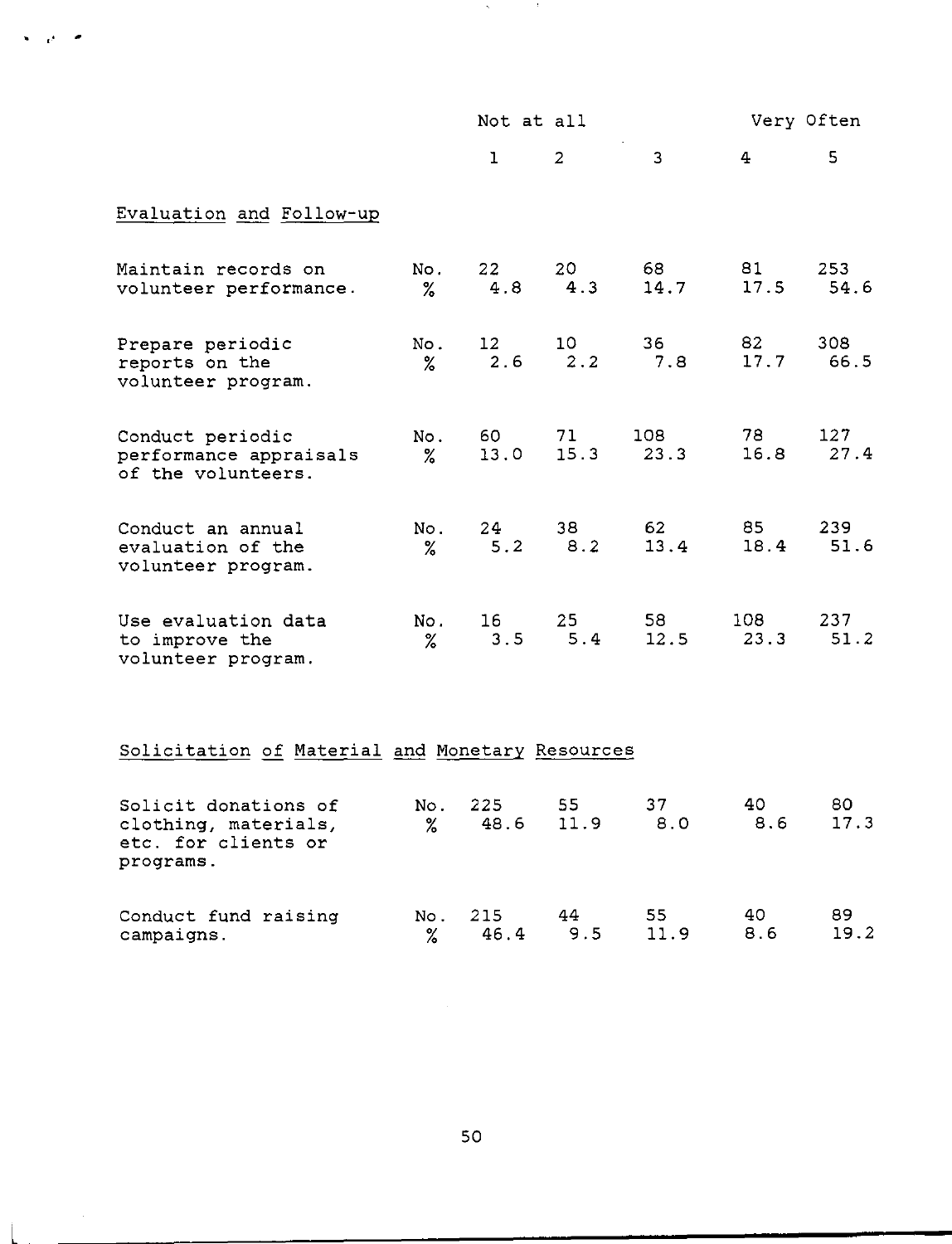$\mathbf{v}_n$   $\mathbf{p}_n$   $\mathbf{r}_n$ 

## Professional Activities

|                                                      | $\underline{\text{No}}$ .    | $\%$                                 |
|------------------------------------------------------|------------------------------|--------------------------------------|
| Newspaper Articles Written                           |                              |                                      |
| $\mathsf O$<br>$1 - 3$<br>$4 - 6$<br>$7 - 12$<br>13  | 122<br>122<br>78<br>69<br>61 | 26.3<br>26.3<br>16.8<br>14.9<br>13.2 |
| Speeches Made                                        |                              |                                      |
| $\circ$<br>$1 - 5$<br>$6 - 10$<br>$11 - 20$<br>$20+$ | 41<br>149<br>99<br>86<br>79  | 8.9<br>32.2<br>21.4<br>18.6<br>17.1  |
| Articles Published                                   |                              |                                      |
| $\mathsf O$<br>$\mathbf 1$<br>$2+$                   | 380<br>35<br>27              | 82.1<br>7.6<br>5.8                   |
| Papers Presented                                     |                              |                                      |
| O<br>$1 - 2$<br>$3+$                                 | 331<br>81<br>47              | 71.5<br>17.5<br>10.2                 |

 $\mathcal{L}$